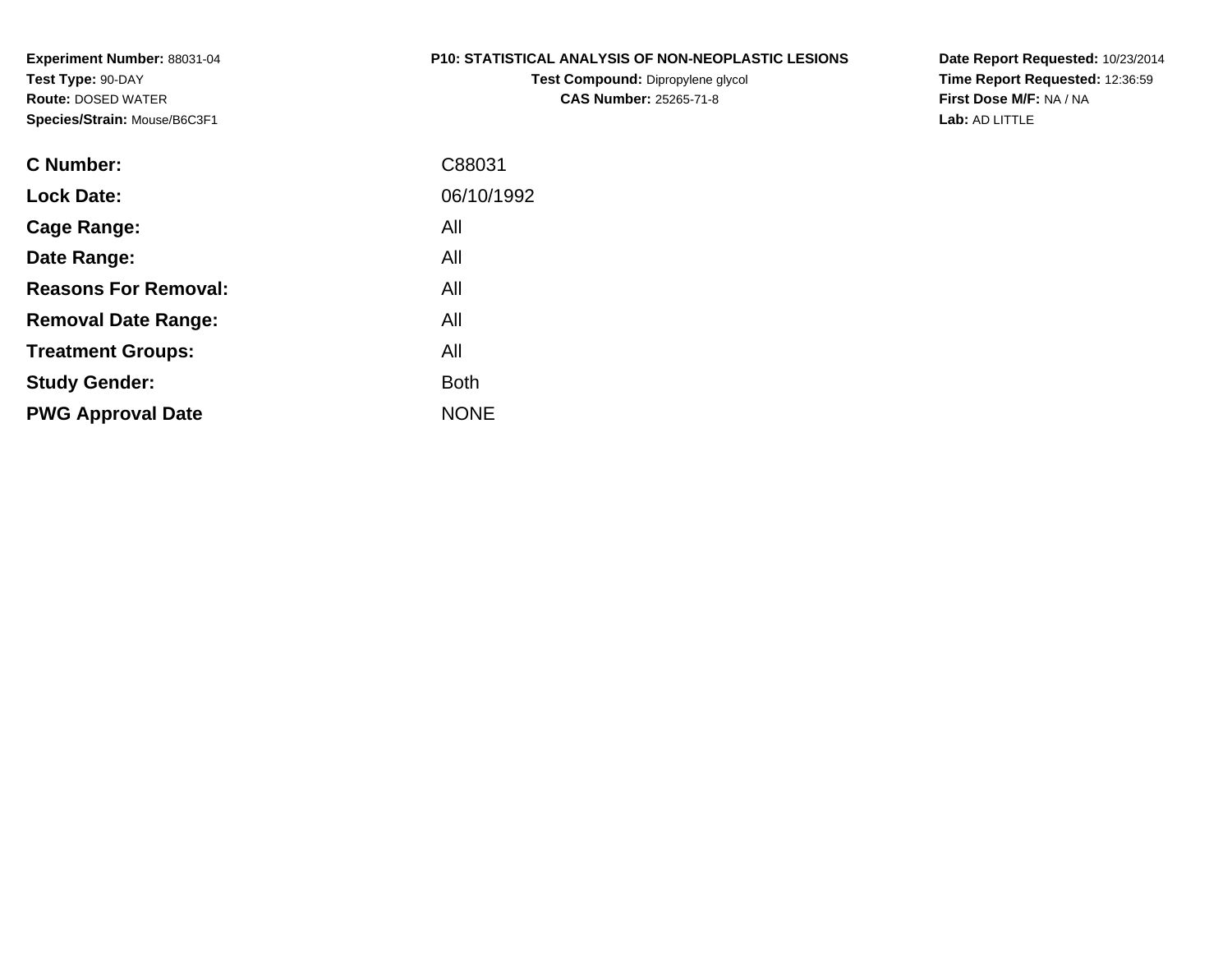**Experiment Number:** 88031-04**Test Type:** 90-DAY **Route:** DOSED WATER**Species/Strain:** Mouse/B6C3F1

#### **P10: STATISTICAL ANALYSIS OF NON-NEOPLASTIC LESIONS**

**Test Compound:** Dipropylene glycol **CAS Number:** 25265-71-8

**Date Report Requested:** 10/23/2014**Time Report Requested:** 12:36:59**First Dose M/F:** NA / NA**Lab:** AD LITTLE

# **SUMMARY OF STATISTICALLY SIGNIFICANT (P<=.05) RESULTS IN THE ANALYSIS OF DIPROPYLENE GLYCOL**

#### **MALE MOUSE**

#### **Organ**

Bone MarrowLiver: CentrilobularSpleenn and the contract of the contract of the contract of the contract of the contract of the contract of the contract of the contract of the contract of the contract of the contract of the contract of the contract of the cont

#### **FEMALE MOUSE**

# **Organ**

Adrenal Cortex: SubcapsularLiver: CentrilobularLymph Node, MandibularNose: Respirat Epith

# **Morphology** Congestion Hypertrophy

#### **Morphology**

 Hyperplasiar **Hypertrophy** r **External Structure Controller and Structure Controller Controller Controller Controller Controller Controller** h **Degeneration Hyaline**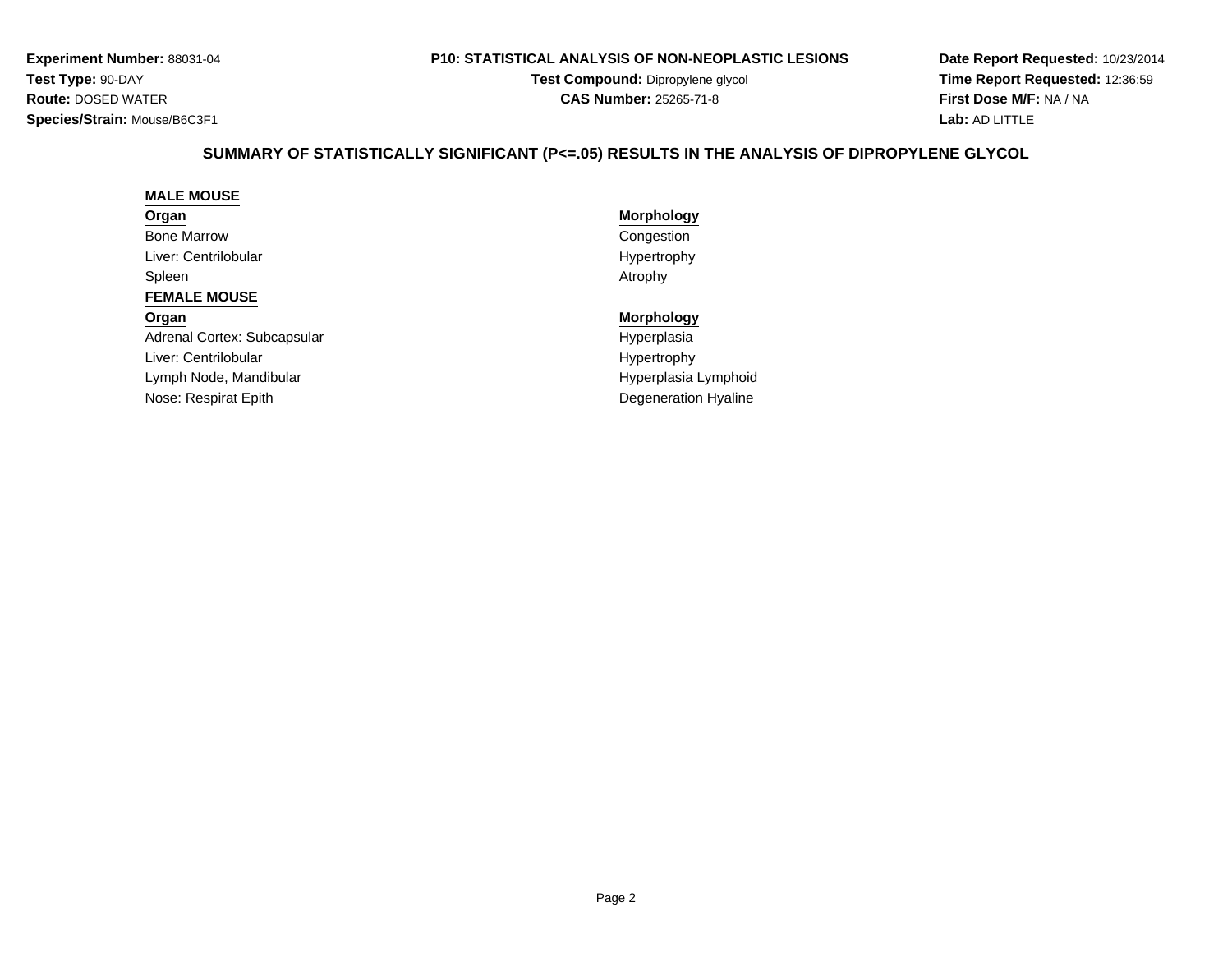**Test Compound:** Dipropylene glycol

**CAS Number:** 25265-71-8

**Date Report Requested:** 10/23/2014**Time Report Requested:** 12:36:59**First Dose M/F:** NA / NA**Lab:** AD LITTLE

#### **STATISTICAL ANALYSIS OF NON-NEOPLASTIC LESIONS IN MOUSE(B6C3F1) LAST REMOVAL AT 2 WEEKS**

|                                    |                        |             | <b>MALE</b> |             |             |              |
|------------------------------------|------------------------|-------------|-------------|-------------|-------------|--------------|
| <b>DOSE</b>                        | <b>VEHICLE CONTROL</b> | 0.5%        | 1.0%        | 2.0%        | 4.0%        | 8.0%         |
| <b>Adrenal Cortex: Subcapsular</b> |                        |             |             |             |             |              |
| Hyperplasia                        |                        |             |             |             |             |              |
| <b>LESION RATES</b>                |                        |             |             |             |             |              |
| <b>OVERALL(a)</b>                  | 1/10 (10%)             | $0/0 (0\%)$ | $0/0 (0\%)$ | $0/0 (0\%)$ | $0/0(0\%)$  | $0/10(0\%)$  |
| POLY-3 RATE (b)                    | 1/10.00                | 0/0.00      | 0/0.00      | 0/0.00      | 0/0.00      | 0/7.01       |
| POLY-3 PERCENT (g)                 | 10%                    | 0%          | 0%          | 0%          | 0%          | $0\%$        |
| <b>TERMINAL (d)</b>                | 1/10 (10%)             | $0/0 (0\%)$ | $0/0 (0\%)$ | $0/0 (0\%)$ | $0/0 (0\%)$ | 0/7(0%)      |
| <b>FIRST INCIDENCE</b>             | 91(T)                  | $---$       | $---$       | ---         | ---         | $---$        |
| <b>STATISTICAL TESTS</b>           |                        |             |             |             |             |              |
| POLY <sub>3</sub>                  | (e)                    | (e)         | (e)         | (e)         | (e)         | P=0.569N     |
| <b>POLY 1.5</b>                    | (e)                    | (e)         | (e)         | (e)         | (e)         | $P = 0.565N$ |
| POLY <sub>6</sub>                  | (e)                    | (e)         | (e)         | (e)         | (e)         | $P = 0.569N$ |
| <b>COCH-ARM / FISHERS</b>          | $P = 0.304N$           | (e)         | (e)         | (e)         | (e)         | $P = 0.500N$ |
| <b>MAX-ISO-POLY-3</b>              | (e)                    | (e)         | (e)         | (e)         | (e)         | $P = 0.243N$ |
| <b>HISTCONT SAME RTE</b>           |                        |             |             |             |             |              |
| <b>HISTCONT ALL RTES</b>           |                        |             |             |             |             |              |
| <b>CURR VS HC SAME RTE</b>         |                        |             |             |             |             |              |
| <b>CURR VS HC ALL RTES</b>         |                        |             |             |             |             |              |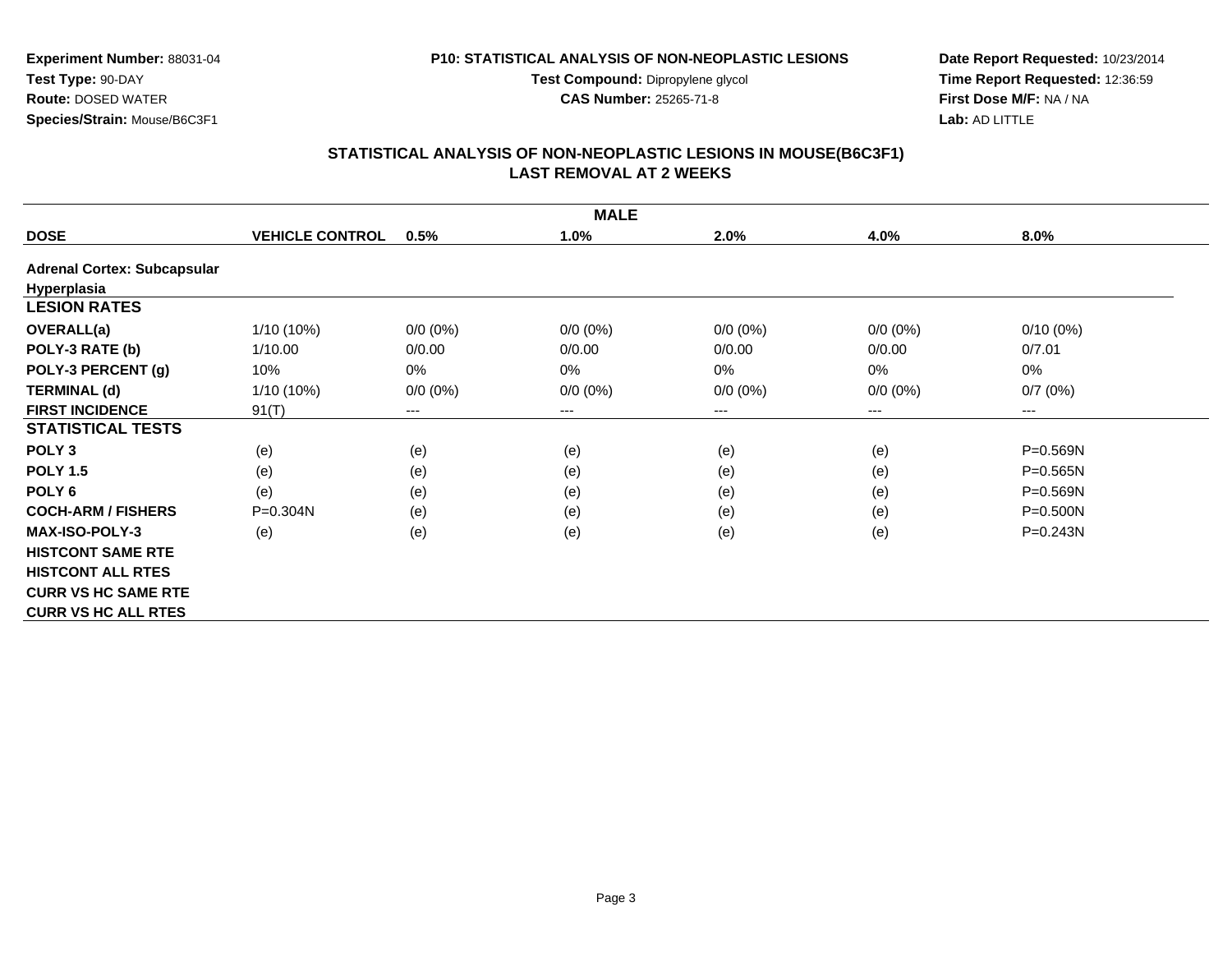**Test Compound:** Dipropylene glycol

**CAS Number:** 25265-71-8

**Date Report Requested:** 10/23/2014**Time Report Requested:** 12:36:59**First Dose M/F:** NA / NA**Lab:** AD LITTLE

## **STATISTICAL ANALYSIS OF NON-NEOPLASTIC LESIONS IN MOUSE(B6C3F1) LAST REMOVAL AT 2 WEEKS**

|                            |                        |             | <b>MALE</b>            |             |             |              |
|----------------------------|------------------------|-------------|------------------------|-------------|-------------|--------------|
| <b>DOSE</b>                | <b>VEHICLE CONTROL</b> | 0.5%        | 1.0%                   | 2.0%        | 4.0%        | 8.0%         |
| <b>Bone Marrow</b>         |                        |             |                        |             |             |              |
| <b>Atrophy</b>             |                        |             |                        |             |             |              |
| <b>LESION RATES</b>        |                        |             |                        |             |             |              |
| <b>OVERALL(a)</b>          | $0/10(0\%)$            | $0/0 (0\%)$ | $0/0 (0\%)$            | $0/0 (0\%)$ | $0/10(0\%)$ | $1/10(10\%)$ |
| POLY-3 RATE (b)            | 0/10.00                | 0/0.00      | 0/0.00                 | 0/0.00      | 0/10.00     | 1/8.00       |
| POLY-3 PERCENT (g)         | 0%                     | 0%          | 0%                     | 0%          | $0\%$       | 12.5%        |
| <b>TERMINAL (d)</b>        | $0/10(0\%)$            | $0/0 (0\%)$ | $0/0 (0\%)$            | $0/0 (0\%)$ | $0/10(0\%)$ | 0/7(0%)      |
| <b>FIRST INCIDENCE</b>     | ---                    | ---         | $\qquad \qquad \cdots$ | ---         | ---         | 11           |
| <b>STATISTICAL TESTS</b>   |                        |             |                        |             |             |              |
| POLY <sub>3</sub>          | (e)                    | (e)         | (e)                    | (e)         | (e)         | $P=0.456$    |
| <b>POLY 1.5</b>            | (e)                    | (e)         | (e)                    | (e)         | (e)         | $P=0.458$    |
| POLY <sub>6</sub>          | (e)                    | (e)         | (e)                    | (e)         | (e)         | $P=0.456$    |
| <b>COCH-ARM / FISHERS</b>  | $P=0.267$              | (e)         | (e)                    | (e)         | (e)         | $P = 0.500$  |
| <b>MAX-ISO-POLY-3</b>      | (e)                    | (e)         | (e)                    | (e)         | (e)         | $P=0.157$    |
| <b>HISTCONT SAME RTE</b>   |                        |             |                        |             |             |              |
| <b>HISTCONT ALL RTES</b>   |                        |             |                        |             |             |              |
| <b>CURR VS HC SAME RTE</b> |                        |             |                        |             |             |              |
| <b>CURR VS HC ALL RTES</b> |                        |             |                        |             |             |              |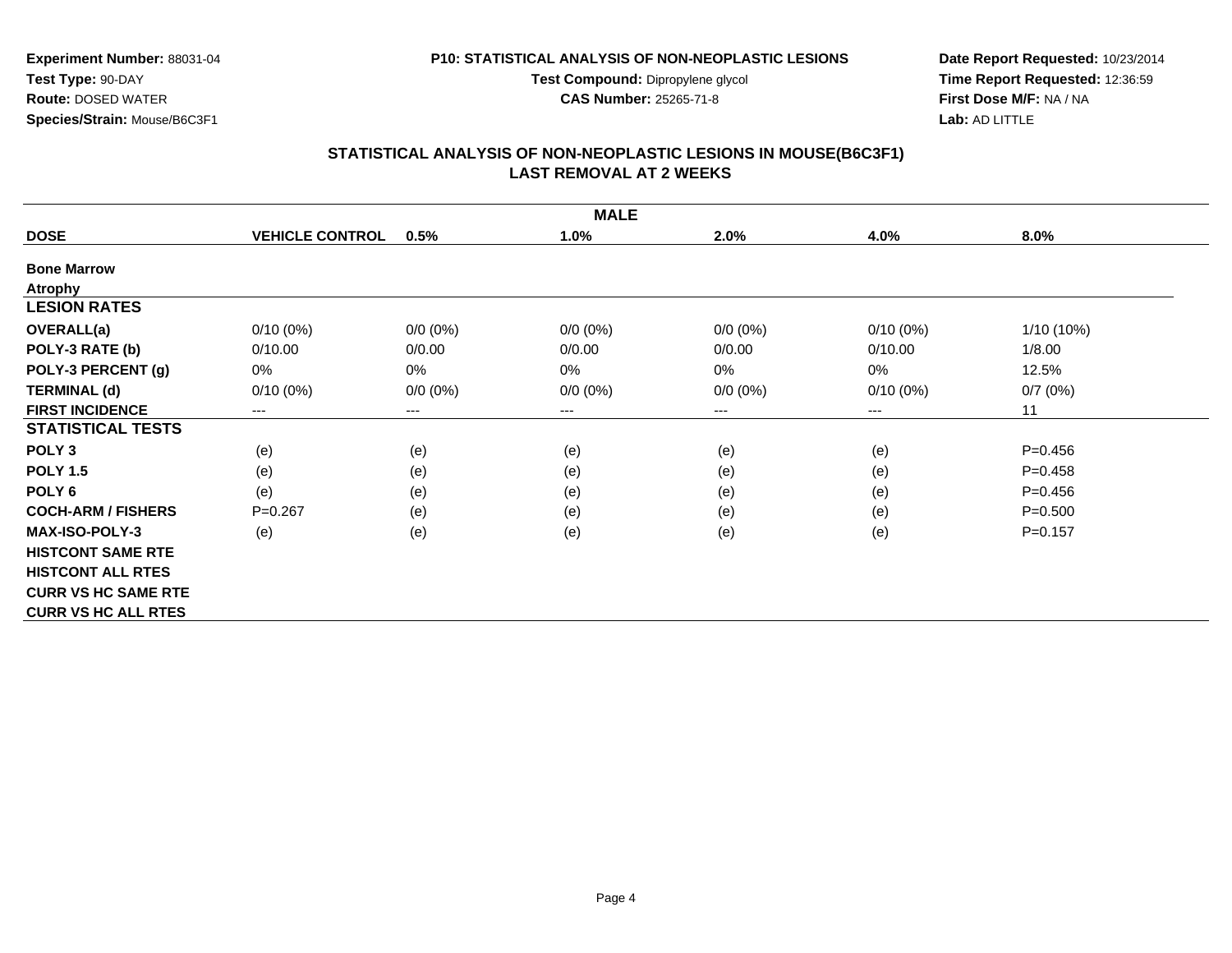**Test Compound:** Dipropylene glycol

**CAS Number:** 25265-71-8

**Date Report Requested:** 10/23/2014**Time Report Requested:** 12:36:59**First Dose M/F:** NA / NA**Lab:** AD LITTLE

#### **STATISTICAL ANALYSIS OF NON-NEOPLASTIC LESIONS IN MOUSE(B6C3F1) LAST REMOVAL AT 2 WEEKS**

|                            |                        |             | <b>MALE</b> |             |             |             |
|----------------------------|------------------------|-------------|-------------|-------------|-------------|-------------|
| <b>DOSE</b>                | <b>VEHICLE CONTROL</b> | 0.5%        | 1.0%        | 2.0%        | 4.0%        | 8.0%        |
| <b>Bone Marrow</b>         |                        |             |             |             |             |             |
| Congestion                 |                        |             |             |             |             |             |
| <b>LESION RATES</b>        |                        |             |             |             |             |             |
| <b>OVERALL(a)</b>          | $0/10(0\%)$            | $0/0 (0\%)$ | $0/0 (0\%)$ | $0/0 (0\%)$ | $0/10(0\%)$ | 3/10(30%)   |
| POLY-3 RATE (b)            | 0/10.00                | 0/0.00      | 0/0.00      | 0/0.00      | 0/10.00     | 3/10.00     |
| POLY-3 PERCENT (g)         | 0%                     | 0%          | 0%          | 0%          | $0\%$       | 30%         |
| <b>TERMINAL (d)</b>        | $0/10(0\%)$            | $0/0 (0\%)$ | $0/0 (0\%)$ | $0/0 (0\%)$ | $0/10(0\%)$ | 0/7(0%)     |
| <b>FIRST INCIDENCE</b>     | ---                    | ---         | $\cdots$    | ---         | $---$       | 11          |
| <b>STATISTICAL TESTS</b>   |                        |             |             |             |             |             |
| POLY <sub>3</sub>          | (e)                    | (e)         | (e)         | (e)         | (e)         | $P = 0.095$ |
| <b>POLY 1.5</b>            | (e)                    | (e)         | (e)         | (e)         | (e)         | $P = 0.095$ |
| POLY 6                     | (e)                    | (e)         | (e)         | (e)         | (e)         | $P = 0.095$ |
| <b>COCH-ARM / FISHERS</b>  | $P=0.031*$             | (e)         | (e)         | (e)         | (e)         | $P = 0.105$ |
| <b>MAX-ISO-POLY-3</b>      | (e)                    | (e)         | (e)         | (e)         | (e)         | $P=0.025*$  |
| <b>HISTCONT SAME RTE</b>   |                        |             |             |             |             |             |
| <b>HISTCONT ALL RTES</b>   |                        |             |             |             |             |             |
| <b>CURR VS HC SAME RTE</b> |                        |             |             |             |             |             |
| <b>CURR VS HC ALL RTES</b> |                        |             |             |             |             |             |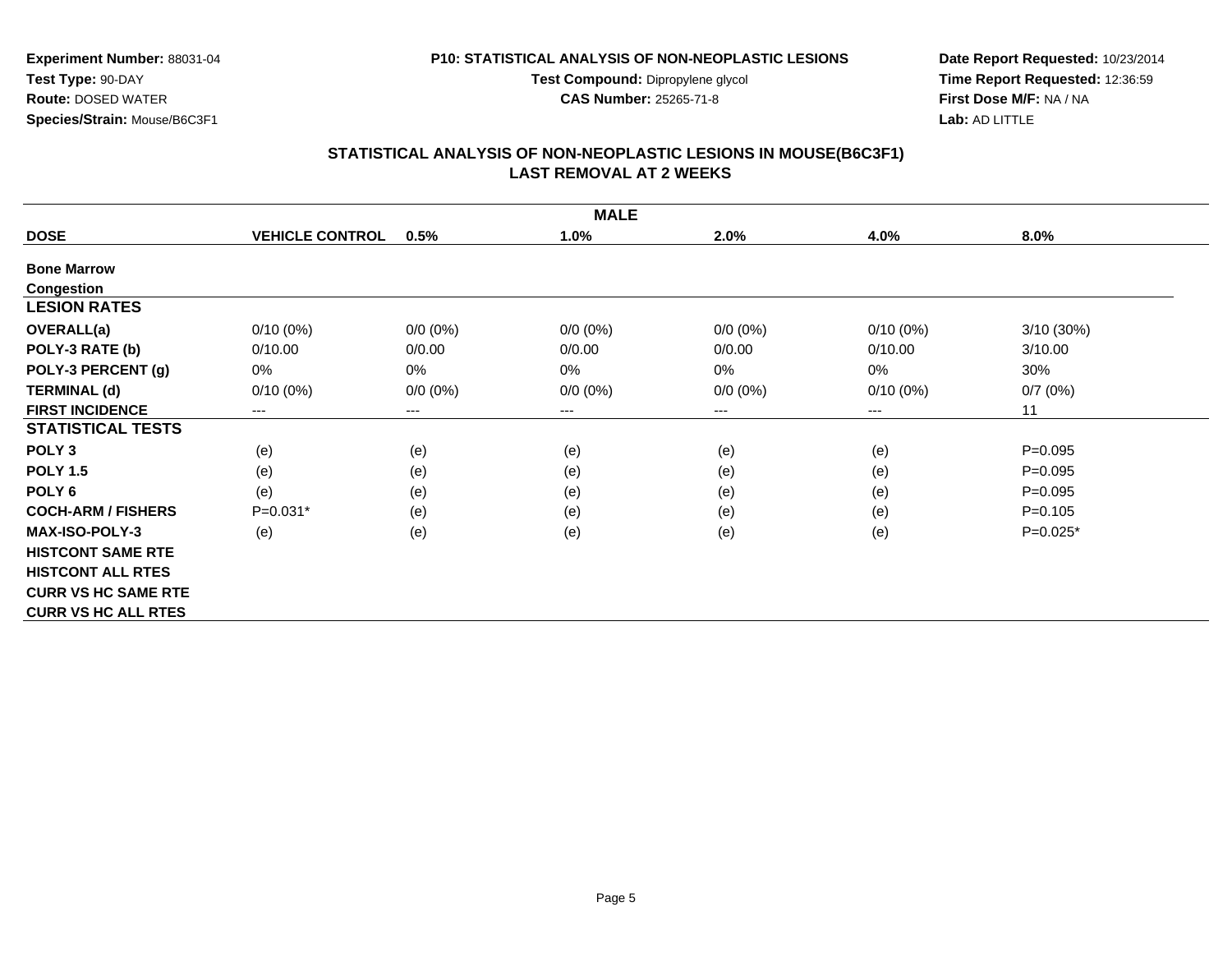**Test Compound:** Dipropylene glycol

**CAS Number:** 25265-71-8

**Date Report Requested:** 10/23/2014**Time Report Requested:** 12:36:59**First Dose M/F:** NA / NA**Lab:** AD LITTLE

#### **STATISTICAL ANALYSIS OF NON-NEOPLASTIC LESIONS IN MOUSE(B6C3F1) LAST REMOVAL AT 2 WEEKS**

|                             |                        |             | <b>MALE</b>            |             |             |              |
|-----------------------------|------------------------|-------------|------------------------|-------------|-------------|--------------|
| <b>DOSE</b>                 | <b>VEHICLE CONTROL</b> | 0.5%        | 1.0%                   | 2.0%        | 4.0%        | $8.0\%$      |
| <b>Kidney: Pelvis</b>       |                        |             |                        |             |             |              |
| <b>Inflammation Chronic</b> |                        |             |                        |             |             |              |
| <b>LESION RATES</b>         |                        |             |                        |             |             |              |
| <b>OVERALL(a)</b>           | $0/10(0\%)$            | $0/0 (0\%)$ | $0/0 (0\%)$            | $0/0 (0\%)$ | $0/0 (0\%)$ | $1/10(10\%)$ |
| POLY-3 RATE (b)             | 0/10.00                | 0/0.00      | 0/0.00                 | 0/0.00      | 0/0.00      | 1/7.01       |
| POLY-3 PERCENT (g)          | 0%                     | 0%          | 0%                     | 0%          | 0%          | 14.3%        |
| <b>TERMINAL (d)</b>         | $0/10(0\%)$            | $0/0 (0\%)$ | $0/0 (0\%)$            | $0/0 (0\%)$ | $0/0 (0\%)$ | 1/7(14%)     |
| <b>FIRST INCIDENCE</b>      | ---                    | ---         | $\qquad \qquad \cdots$ | ---         | ---         | 91(T)        |
| <b>STATISTICAL TESTS</b>    |                        |             |                        |             |             |              |
| POLY <sub>3</sub>           | (e)                    | (e)         | (e)                    | (e)         | (e)         | $P=0.430$    |
| <b>POLY 1.5</b>             | (e)                    | (e)         | (e)                    | (e)         | (e)         | $P=0.433$    |
| POLY <sub>6</sub>           | (e)                    | (e)         | (e)                    | (e)         | (e)         | $P=0.430$    |
| <b>COCH-ARM / FISHERS</b>   | $P=0.304$              | (e)         | (e)                    | (e)         | (e)         | $P = 0.500$  |
| <b>MAX-ISO-POLY-3</b>       | (e)                    | (e)         | (e)                    | (e)         | (e)         | $P = 0.156$  |
| <b>HISTCONT SAME RTE</b>    |                        |             |                        |             |             |              |
| <b>HISTCONT ALL RTES</b>    |                        |             |                        |             |             |              |
| <b>CURR VS HC SAME RTE</b>  |                        |             |                        |             |             |              |
| <b>CURR VS HC ALL RTES</b>  |                        |             |                        |             |             |              |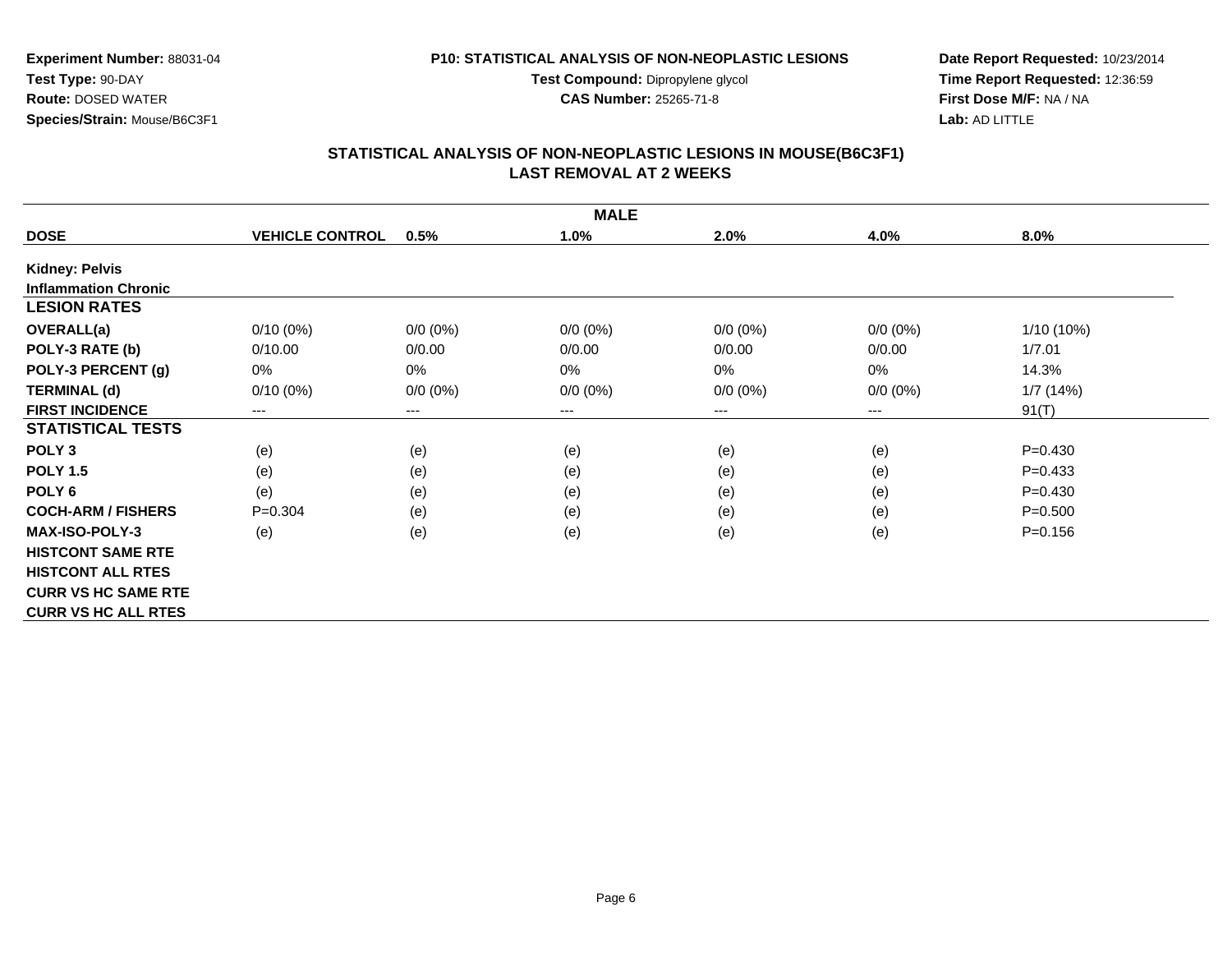**Test Compound:** Dipropylene glycol

**CAS Number:** 25265-71-8

**Date Report Requested:** 10/23/2014**Time Report Requested:** 12:36:59**First Dose M/F:** NA / NA**Lab:** AD LITTLE

#### **STATISTICAL ANALYSIS OF NON-NEOPLASTIC LESIONS IN MOUSE(B6C3F1) LAST REMOVAL AT 2 WEEKS**

|                             |                        |                        | <b>MALE</b> |              |              |                        |
|-----------------------------|------------------------|------------------------|-------------|--------------|--------------|------------------------|
| <b>DOSE</b>                 | <b>VEHICLE CONTROL</b> | 0.5%                   | 1.0%        | 2.0%         | 4.0%         | 8.0%                   |
| Liver                       |                        |                        |             |              |              |                        |
| <b>Inflammation Chronic</b> |                        |                        |             |              |              |                        |
| <b>LESION RATES</b>         |                        |                        |             |              |              |                        |
| OVERALL(a)                  | 2/10(20%)              | $0/0 (0\%)$            | $0/0 (0\%)$ | $0/1$ (0%)   | $0/10(0\%)$  | $0/10(0\%)$            |
| POLY-3 RATE (b)             | 2/10.00                | 0/0.00                 | 0/0.00      | 0/1.00       | 0/10.00      | 0/7.01                 |
| POLY-3 PERCENT (g)          | 20%                    | $0\%$                  | $0\%$       | 0%           | 0%           | 0%                     |
| <b>TERMINAL (d)</b>         | 2/10(20%)              | $0/0 (0\%)$            | $0/0 (0\%)$ | $0/1$ (0%)   | $0/10(0\%)$  | 0/7(0%)                |
| <b>FIRST INCIDENCE</b>      | 91(T)                  | $\qquad \qquad \cdots$ | $--$        | ---          | ---          | $\qquad \qquad \cdots$ |
| <b>STATISTICAL TESTS</b>    |                        |                        |             |              |              |                        |
| POLY <sub>3</sub>           | (e)                    | (e)                    | (e)         | P=0.786N     | $P=0.227N$   | P=0.318N               |
| <b>POLY 1.5</b>             | (e)                    | (e)                    | (e)         | P=0.786N     | $P=0.227N$   | $P = 0.313N$           |
| POLY <sub>6</sub>           | (e)                    | (e)                    | (e)         | P=0.786N     | $P=0.227N$   | $P = 0.318N$           |
| <b>COCH-ARM / FISHERS</b>   | $P = 0.092N$           | (e)                    | (e)         | $P = 0.818N$ | $P = 0.237N$ | $P = 0.237N$           |
| <b>MAX-ISO-POLY-3</b>       | (e)                    | (e)                    | (e)         | $P = 0.369N$ | $P = 0.067N$ | $P = 0.150N$           |
| <b>HISTCONT SAME RTE</b>    |                        |                        |             |              |              |                        |
| <b>HISTCONT ALL RTES</b>    |                        |                        |             |              |              |                        |
| <b>CURR VS HC SAME RTE</b>  |                        |                        |             |              |              |                        |
| <b>CURR VS HC ALL RTES</b>  |                        |                        |             |              |              |                        |

**Experiment Number:** 88031-04**Test Type:** 90-DAY**Route:** DOSED WATER

**Species/Strain:** Mouse/B6C3F1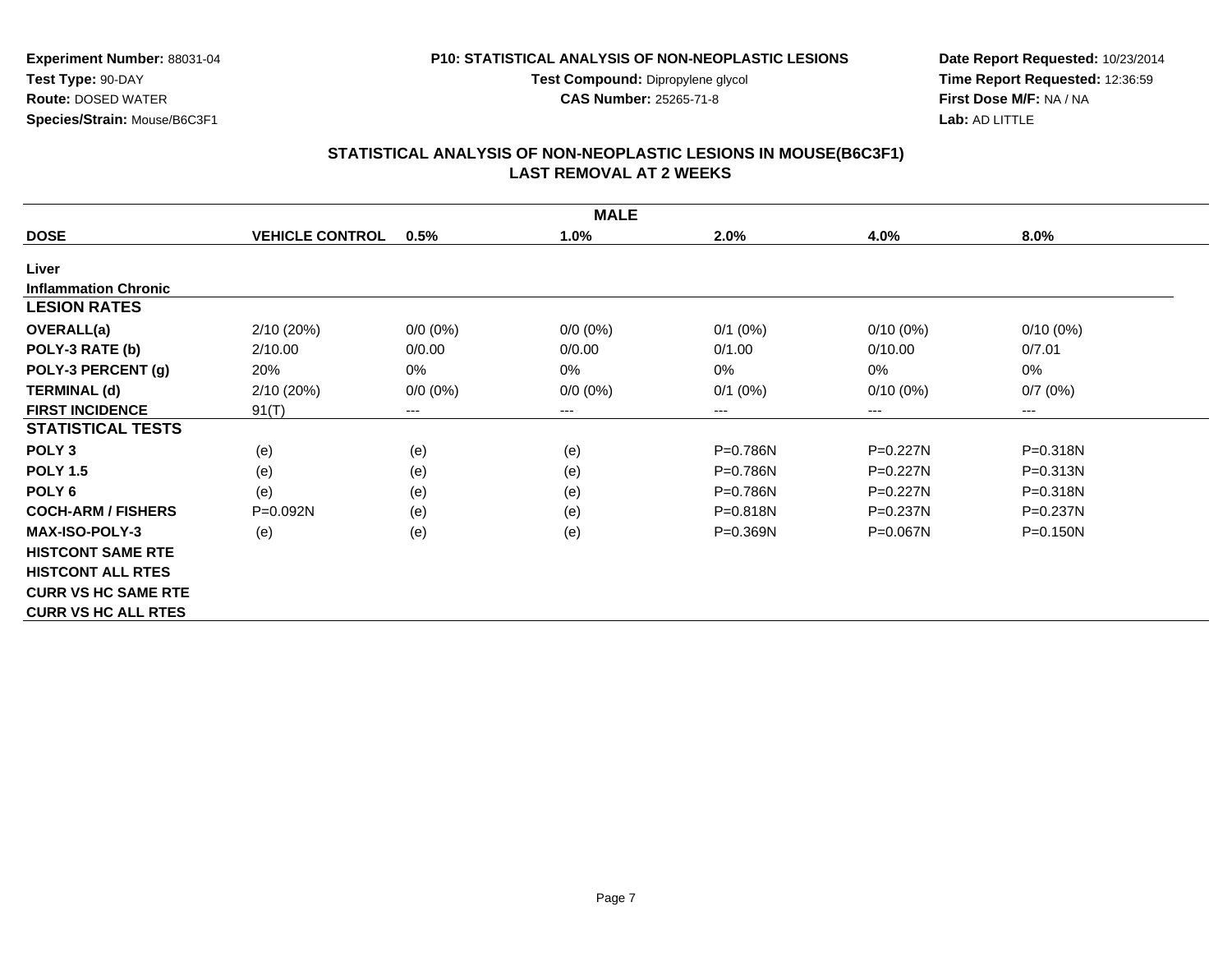**Test Compound:** Dipropylene glycol

**CAS Number:** 25265-71-8

**Date Report Requested:** 10/23/2014**Time Report Requested:** 12:36:59**First Dose M/F:** NA / NA**Lab:** AD LITTLE

#### **STATISTICAL ANALYSIS OF NON-NEOPLASTIC LESIONS IN MOUSE(B6C3F1) LAST REMOVAL AT 2 WEEKS**

|                            |                        |             | <b>MALE</b> |              |             |             |
|----------------------------|------------------------|-------------|-------------|--------------|-------------|-------------|
| <b>DOSE</b>                | <b>VEHICLE CONTROL</b> | 0.5%        | 1.0%        | 2.0%         | 4.0%        | 8.0%        |
| Liver                      |                        |             |             |              |             |             |
| <b>Necrosis</b>            |                        |             |             |              |             |             |
| <b>LESION RATES</b>        |                        |             |             |              |             |             |
| OVERALL(a)                 | $0/10(0\%)$            | $0/0 (0\%)$ | $0/0 (0\%)$ | $0/1$ $(0%)$ | $0/10(0\%)$ | $0/10(0\%)$ |
| POLY-3 RATE (b)            | 0/10.00                | 0/0.00      | 0/0.00      | 0/1.00       | 0/10.00     | 0/7.01      |
| POLY-3 PERCENT (g)         | 0%                     | 0%          | 0%          | 0%           | 0%          | 0%          |
| <b>TERMINAL (d)</b>        | $0/10(0\%)$            | $0/0 (0\%)$ | $0/0 (0\%)$ | $0/1$ $(0%)$ | $0/10(0\%)$ | 0/7(0%)     |
| <b>FIRST INCIDENCE</b>     | ---                    | ---         | $\cdots$    | ---          | $---$       | $---$       |
| <b>STATISTICAL TESTS</b>   |                        |             |             |              |             |             |
| POLY <sub>3</sub>          | (n)                    | (n)         | (n)         | (n)          | (n)         | (n)         |
| <b>POLY 1.5</b>            | (n)                    | (n)         | (n)         | (n)          | (n)         | (n)         |
| POLY 6                     | (n)                    | (n)         | (n)         | (n)          | (n)         | (n)         |
| <b>COCH-ARM / FISHERS</b>  | (n)                    | (n)         | (n)         | (n)          | (n)         | (n)         |
| <b>MAX-ISO-POLY-3</b>      | (n)                    | (n)         | (n)         | (n)          | (n)         | (n)         |
| <b>HISTCONT SAME RTE</b>   |                        |             |             |              |             |             |
| <b>HISTCONT ALL RTES</b>   |                        |             |             |              |             |             |
| <b>CURR VS HC SAME RTE</b> |                        |             |             |              |             |             |
| <b>CURR VS HC ALL RTES</b> |                        |             |             |              |             |             |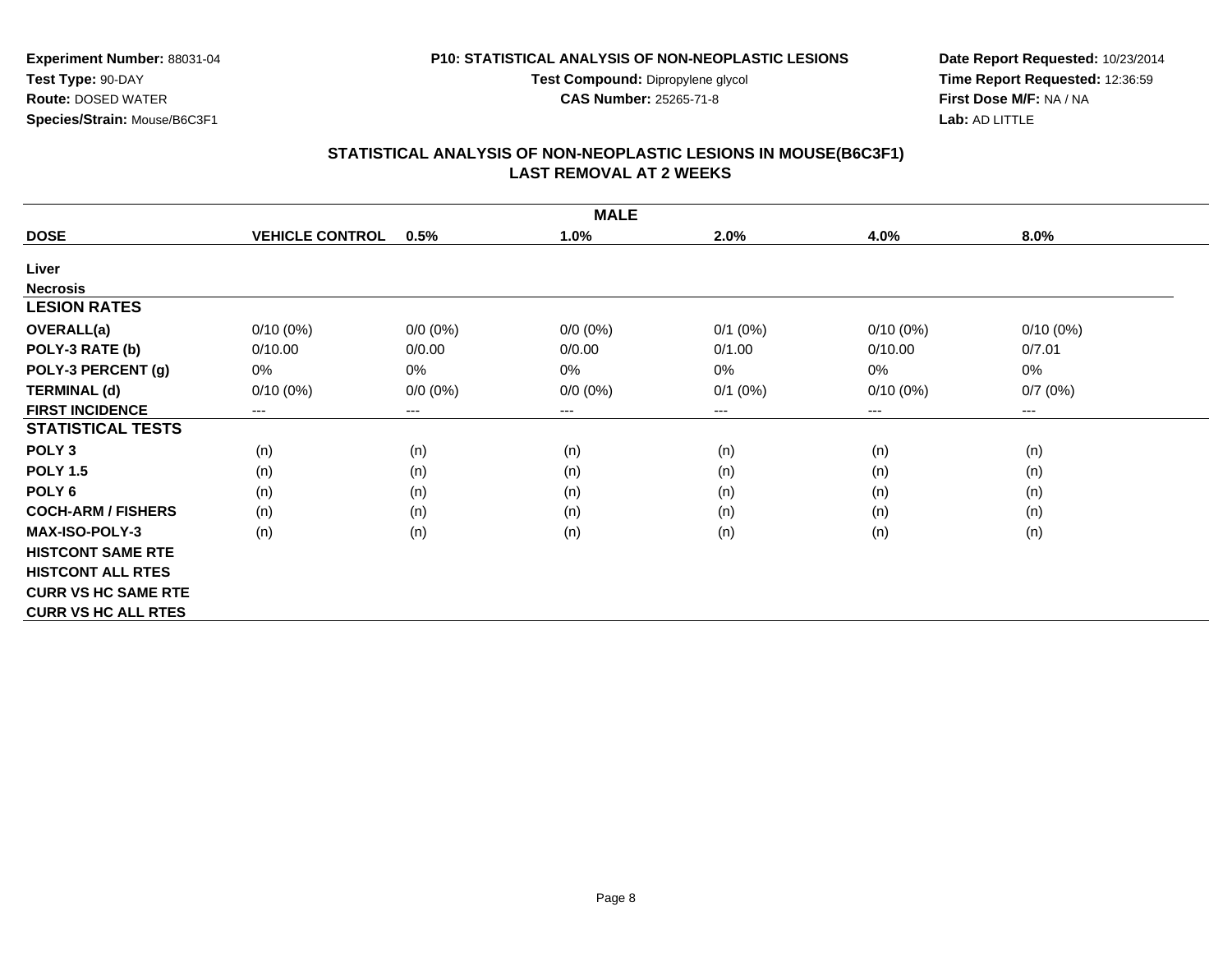**Test Compound:** Dipropylene glycol

**CAS Number:** 25265-71-8

**Date Report Requested:** 10/23/2014**Time Report Requested:** 12:36:59**First Dose M/F:** NA / NA**Lab:** AD LITTLE

# **STATISTICAL ANALYSIS OF NON-NEOPLASTIC LESIONS IN MOUSE(B6C3F1) LAST REMOVAL AT 2 WEEKS**

|                                  |                        |                        | <b>MALE</b> |              |             |                        |
|----------------------------------|------------------------|------------------------|-------------|--------------|-------------|------------------------|
| <b>DOSE</b>                      | <b>VEHICLE CONTROL</b> | 0.5%                   | 1.0%        | 2.0%         | 4.0%        | 8.0%                   |
| Liver                            |                        |                        |             |              |             |                        |
| <b>Vacuolization Cytoplasmic</b> |                        |                        |             |              |             |                        |
| <b>LESION RATES</b>              |                        |                        |             |              |             |                        |
| OVERALL(a)                       | $0/10(0\%)$            | $0/0 (0\%)$            | $0/0 (0\%)$ | $0/1$ (0%)   | $0/10(0\%)$ | $0/10(0\%)$            |
| POLY-3 RATE (b)                  | 0/10.00                | 0/0.00                 | 0/0.00      | 0/1.00       | 0/10.00     | 0/7.01                 |
| POLY-3 PERCENT (g)               | 0%                     | 0%                     | 0%          | 0%           | 0%          | 0%                     |
| <b>TERMINAL (d)</b>              | $0/10(0\%)$            | $0/0 (0\%)$            | $0/0 (0\%)$ | $0/1$ $(0%)$ | $0/10(0\%)$ | 0/7(0%)                |
| <b>FIRST INCIDENCE</b>           | ---                    | $\qquad \qquad \cdots$ | $--$        | ---          | ---         | $\qquad \qquad \cdots$ |
| <b>STATISTICAL TESTS</b>         |                        |                        |             |              |             |                        |
| POLY <sub>3</sub>                | (n)                    | (n)                    | (n)         | (n)          | (n)         | (n)                    |
| <b>POLY 1.5</b>                  | (n)                    | (n)                    | (n)         | (n)          | (n)         | (n)                    |
| POLY 6                           | (n)                    | (n)                    | (n)         | (n)          | (n)         | (n)                    |
| <b>COCH-ARM / FISHERS</b>        | (n)                    | (n)                    | (n)         | (n)          | (n)         | (n)                    |
| <b>MAX-ISO-POLY-3</b>            | (n)                    | (n)                    | (n)         | (n)          | (n)         | (n)                    |
| <b>HISTCONT SAME RTE</b>         |                        |                        |             |              |             |                        |
| <b>HISTCONT ALL RTES</b>         |                        |                        |             |              |             |                        |
| <b>CURR VS HC SAME RTE</b>       |                        |                        |             |              |             |                        |
| <b>CURR VS HC ALL RTES</b>       |                        |                        |             |              |             |                        |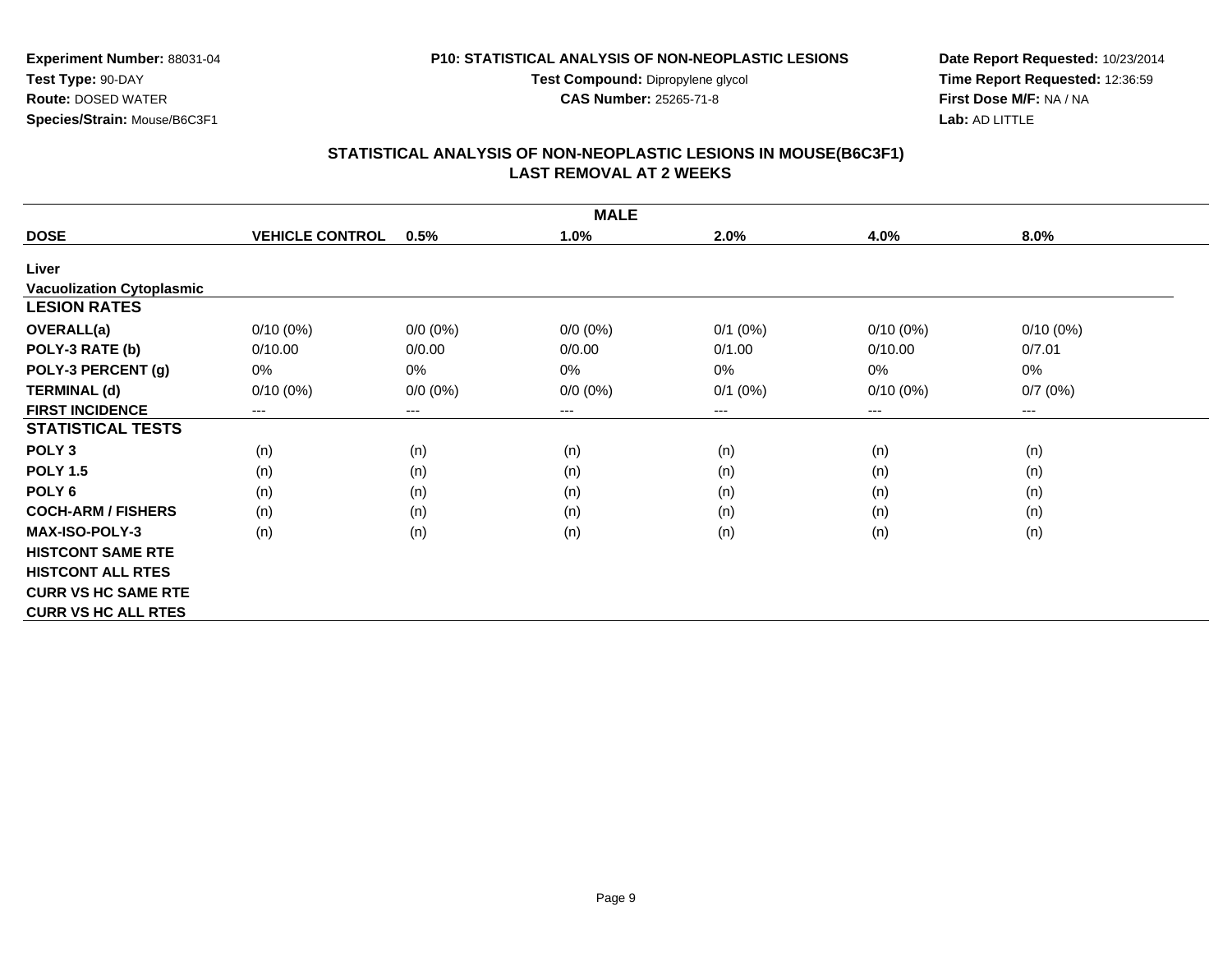**Test Compound:** Dipropylene glycol

**CAS Number:** 25265-71-8

**Date Report Requested:** 10/23/2014**Time Report Requested:** 12:36:59**First Dose M/F:** NA / NA**Lab:** AD LITTLE

#### **STATISTICAL ANALYSIS OF NON-NEOPLASTIC LESIONS IN MOUSE(B6C3F1) LAST REMOVAL AT 2 WEEKS**

|                            | <b>MALE</b>            |             |             |             |              |             |  |  |
|----------------------------|------------------------|-------------|-------------|-------------|--------------|-------------|--|--|
| <b>DOSE</b>                | <b>VEHICLE CONTROL</b> | 0.5%        | 1.0%        | 2.0%        | 4.0%         | 8.0%        |  |  |
| Liver: Centrilobular       |                        |             |             |             |              |             |  |  |
| <b>Hypertrophy</b>         |                        |             |             |             |              |             |  |  |
| <b>LESION RATES</b>        |                        |             |             |             |              |             |  |  |
| OVERALL(a)                 | $0/10(0\%)$            | $0/0 (0\%)$ | $0/0 (0\%)$ | 1/1 (100%)  | $9/10(90\%)$ | 7/10 (70%)  |  |  |
| POLY-3 RATE (b)            | 0/10.00                | 0/0.00      | 0/0.00      | 1/1.00      | 9/10.00      | 7/7.01      |  |  |
| POLY-3 PERCENT (g)         | 0%                     | 0%          | $0\%$       | 100%        | 90%          | 99.9%       |  |  |
| <b>TERMINAL (d)</b>        | $0/10(0\%)$            | $0/0 (0\%)$ | $0/0 (0\%)$ | 1/1 (100%)  | 9/10(90%)    | 7/7 (100%)  |  |  |
| <b>FIRST INCIDENCE</b>     | ---                    | ---         | ---         | 91(T)       | 91(T)        | 91(T)       |  |  |
| <b>STATISTICAL TESTS</b>   |                        |             |             |             |              |             |  |  |
| POLY <sub>3</sub>          | (e)                    | (e)         | (e)         | $P = 0.091$ | P=0.000**    | $P=0.000**$ |  |  |
| <b>POLY 1.5</b>            | (e)                    | (e)         | (e)         | $P = 0.091$ | P=0.000**    | $P=0.000**$ |  |  |
| POLY 6                     | (e)                    | (e)         | (e)         | $P = 0.091$ | P=0.000**    | $P=0.000**$ |  |  |
| <b>COCH-ARM / FISHERS</b>  | $P=0.003**$            | (e)         | (e)         | $P = 0.091$ | $P=0.000**$  | $P=0.002**$ |  |  |
| <b>MAX-ISO-POLY-3</b>      | (e)                    | (e)         | (e)         | $P=0.000**$ | P=0.000**    | $P=0.000**$ |  |  |
| <b>HISTCONT SAME RTE</b>   |                        |             |             |             |              |             |  |  |
| <b>HISTCONT ALL RTES</b>   |                        |             |             |             |              |             |  |  |
| <b>CURR VS HC SAME RTE</b> |                        |             |             |             |              |             |  |  |
| <b>CURR VS HC ALL RTES</b> |                        |             |             |             |              |             |  |  |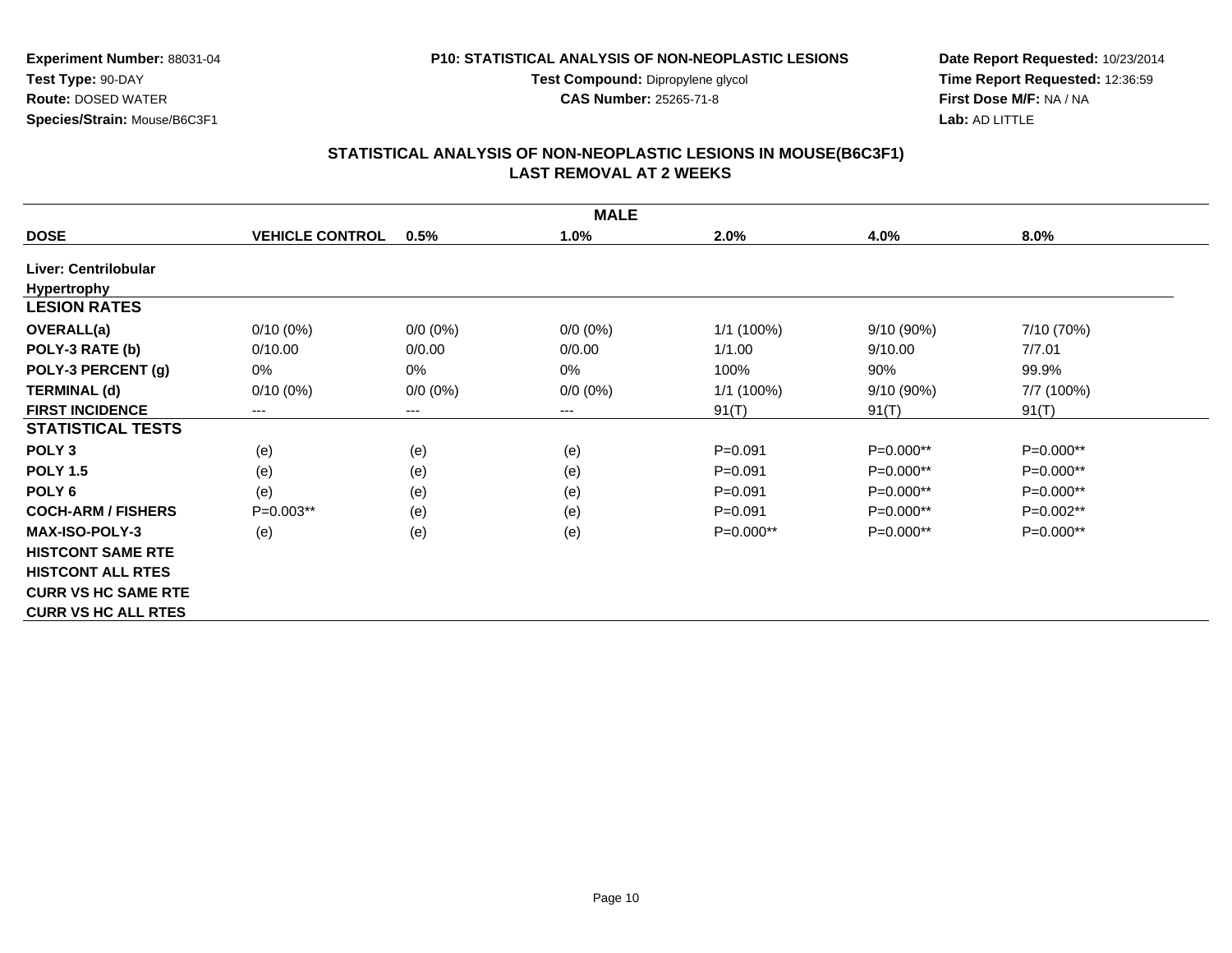**Test Compound:** Dipropylene glycol

**CAS Number:** 25265-71-8

**Date Report Requested:** 10/23/2014**Time Report Requested:** 12:36:59**First Dose M/F:** NA / NA**Lab:** AD LITTLE

#### **STATISTICAL ANALYSIS OF NON-NEOPLASTIC LESIONS IN MOUSE(B6C3F1) LAST REMOVAL AT 2 WEEKS**

|                            |                        |             | <b>MALE</b> |              |             |              |
|----------------------------|------------------------|-------------|-------------|--------------|-------------|--------------|
| <b>DOSE</b>                | <b>VEHICLE CONTROL</b> | 0.5%        | 1.0%        | 2.0%         | 4.0%        | 8.0%         |
| Liver: Hepatocyte          |                        |             |             |              |             |              |
| <b>Necrosis</b>            |                        |             |             |              |             |              |
| <b>LESION RATES</b>        |                        |             |             |              |             |              |
| <b>OVERALL(a)</b>          | $0/10(0\%)$            | $0/0 (0\%)$ | $0/0 (0\%)$ | $0/1$ $(0%)$ | $0/10(0\%)$ | $1/10(10\%)$ |
| POLY-3 RATE (b)            | 0/10.00                | 0/0.00      | 0/0.00      | 0/1.00       | 0/10.00     | 1/8.00       |
| POLY-3 PERCENT (g)         | 0%                     | 0%          | 0%          | 0%           | $0\%$       | 12.5%        |
| <b>TERMINAL (d)</b>        | $0/10(0\%)$            | $0/0 (0\%)$ | $0/0 (0\%)$ | $0/1$ $(0%)$ | $0/10(0\%)$ | 0/7(0%)      |
| <b>FIRST INCIDENCE</b>     | ---                    | ---         | $\cdots$    | ---          | $---$       | 11           |
| <b>STATISTICAL TESTS</b>   |                        |             |             |              |             |              |
| POLY <sub>3</sub>          | (e)                    | (e)         | (e)         | (e)          | (e)         | $P=0.456$    |
| <b>POLY 1.5</b>            | (e)                    | (e)         | (e)         | (e)          | (e)         | $P=0.458$    |
| POLY 6                     | (e)                    | (e)         | (e)         | (e)          | (e)         | $P=0.456$    |
| <b>COCH-ARM / FISHERS</b>  | $P = 0.258$            | (e)         | (e)         | (e)          | (e)         | $P = 0.500$  |
| <b>MAX-ISO-POLY-3</b>      | (e)                    | (e)         | (e)         | (e)          | (e)         | $P=0.157$    |
| <b>HISTCONT SAME RTE</b>   |                        |             |             |              |             |              |
| <b>HISTCONT ALL RTES</b>   |                        |             |             |              |             |              |
| <b>CURR VS HC SAME RTE</b> |                        |             |             |              |             |              |
| <b>CURR VS HC ALL RTES</b> |                        |             |             |              |             |              |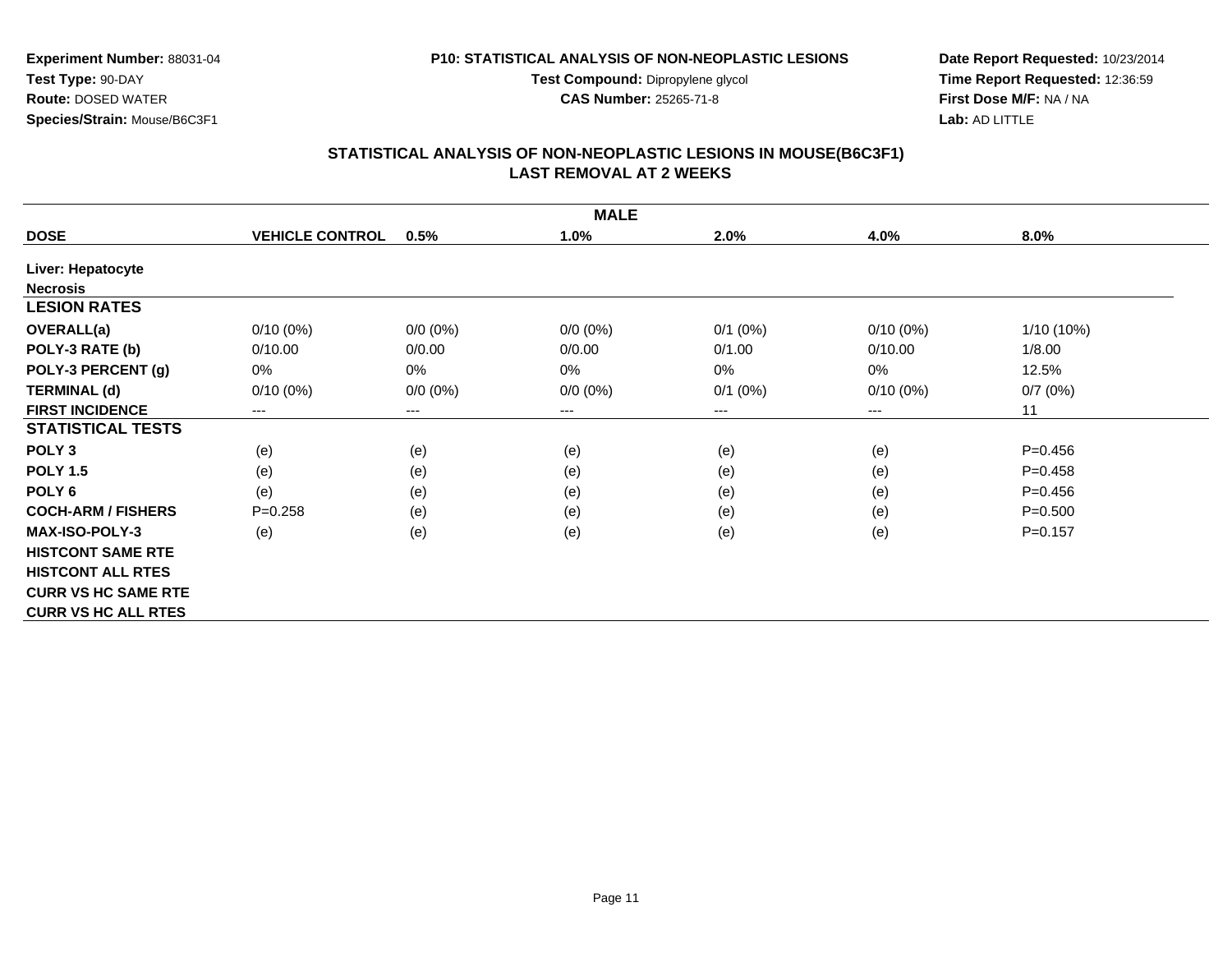**Test Compound:** Dipropylene glycol

**CAS Number:** 25265-71-8

**Date Report Requested:** 10/23/2014**Time Report Requested:** 12:36:59**First Dose M/F:** NA / NA**Lab:** AD LITTLE

## **STATISTICAL ANALYSIS OF NON-NEOPLASTIC LESIONS IN MOUSE(B6C3F1) LAST REMOVAL AT 2 WEEKS**

|                                         | <b>MALE</b>            |             |             |             |             |              |  |  |
|-----------------------------------------|------------------------|-------------|-------------|-------------|-------------|--------------|--|--|
| <b>DOSE</b>                             | <b>VEHICLE CONTROL</b> | 0.5%        | 1.0%        | 2.0%        | 4.0%        | 8.0%         |  |  |
| Lung                                    |                        |             |             |             |             |              |  |  |
| <b>Infiltration Cellular Lymphocyte</b> |                        |             |             |             |             |              |  |  |
| <b>LESION RATES</b>                     |                        |             |             |             |             |              |  |  |
| OVERALL(a)                              | 1/10 (10%)             | $0/0 (0\%)$ | $0/0 (0\%)$ | $0/0 (0\%)$ | $0/0 (0\%)$ | $0/10(0\%)$  |  |  |
| POLY-3 RATE (b)                         | 1/10.00                | 0/0.00      | 0/0.00      | 0/0.00      | 0/0.00      | 0/7.01       |  |  |
| POLY-3 PERCENT (g)                      | 10%                    | 0%          | 0%          | 0%          | 0%          | 0%           |  |  |
| <b>TERMINAL (d)</b>                     | 1/10 (10%)             | $0/0 (0\%)$ | $0/0 (0\%)$ | $0/0 (0\%)$ | $0/0 (0\%)$ | 0/7(0%)      |  |  |
| <b>FIRST INCIDENCE</b>                  | 91(T)                  | $---$       | ---         | ---         | $---$       | ---          |  |  |
| <b>STATISTICAL TESTS</b>                |                        |             |             |             |             |              |  |  |
| POLY <sub>3</sub>                       | (e)                    | (e)         | (e)         | (e)         | (e)         | $P = 0.569N$ |  |  |
| <b>POLY 1.5</b>                         | (e)                    | (e)         | (e)         | (e)         | (e)         | $P = 0.565N$ |  |  |
| POLY <sub>6</sub>                       | (e)                    | (e)         | (e)         | (e)         | (e)         | P=0.569N     |  |  |
| <b>COCH-ARM / FISHERS</b>               | $P = 0.304N$           | (e)         | (e)         | (e)         | (e)         | $P = 0.500N$ |  |  |
| <b>MAX-ISO-POLY-3</b>                   | (e)                    | (e)         | (e)         | (e)         | (e)         | $P = 0.243N$ |  |  |
| <b>HISTCONT SAME RTE</b>                |                        |             |             |             |             |              |  |  |
| <b>HISTCONT ALL RTES</b>                |                        |             |             |             |             |              |  |  |
| <b>CURR VS HC SAME RTE</b>              |                        |             |             |             |             |              |  |  |
| <b>CURR VS HC ALL RTES</b>              |                        |             |             |             |             |              |  |  |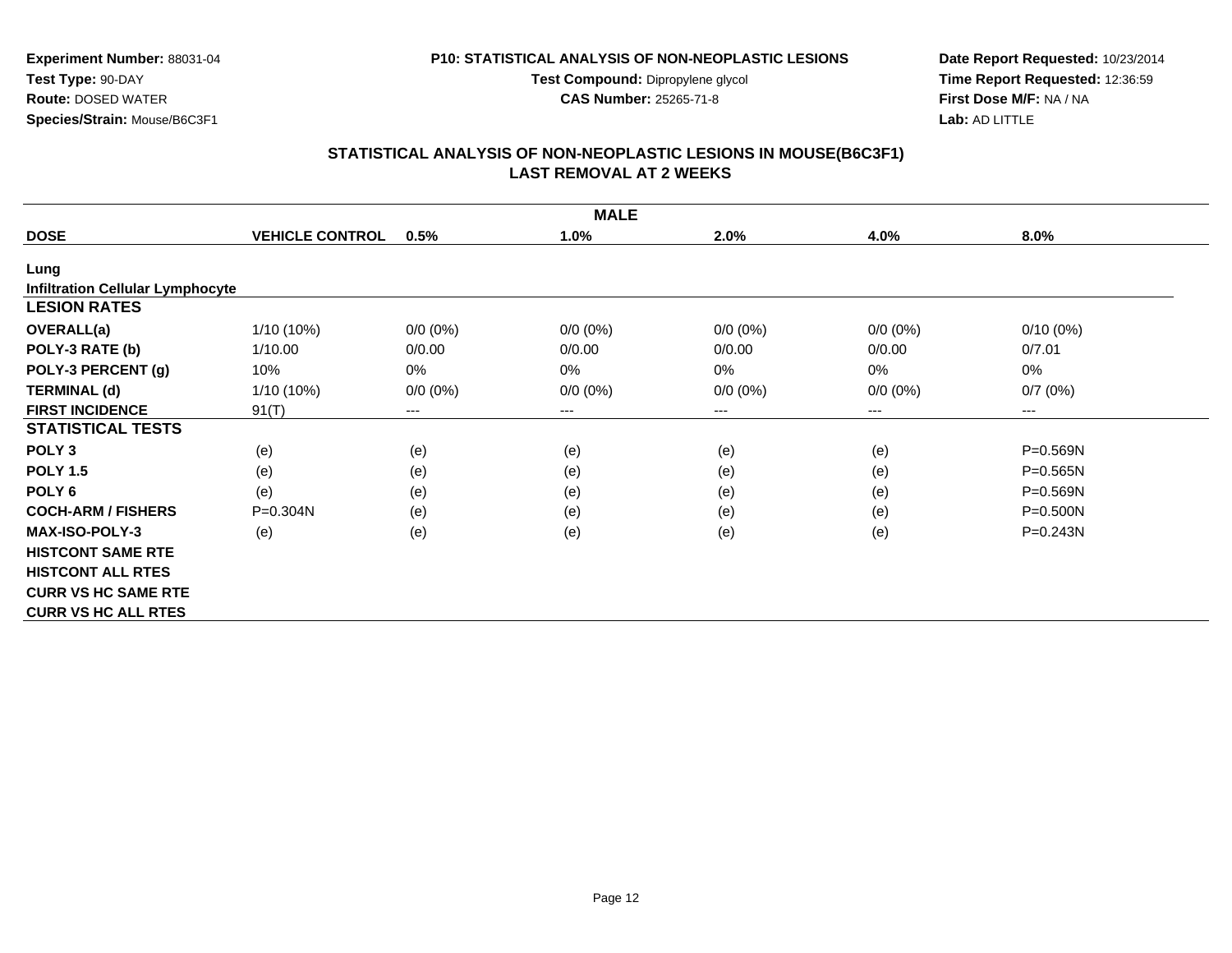**Test Compound:** Dipropylene glycol

**CAS Number:** 25265-71-8

**Date Report Requested:** 10/23/2014**Time Report Requested:** 12:36:59**First Dose M/F:** NA / NA**Lab:** AD LITTLE

#### **STATISTICAL ANALYSIS OF NON-NEOPLASTIC LESIONS IN MOUSE(B6C3F1) LAST REMOVAL AT 2 WEEKS**

|                            |                        |             | <b>MALE</b> |             |             |                                          |
|----------------------------|------------------------|-------------|-------------|-------------|-------------|------------------------------------------|
| <b>DOSE</b>                | <b>VEHICLE CONTROL</b> | 0.5%        | 1.0%        | 2.0%        | 4.0%        | 8.0%                                     |
| Lymph Node, Mandibular     |                        |             |             |             |             |                                          |
| Hyperplasia Lymphoid       |                        |             |             |             |             |                                          |
| <b>LESION RATES</b>        |                        |             |             |             |             |                                          |
| <b>OVERALL(a)</b>          | $0/10(0\%)$            | $0/0 (0\%)$ | $0/0 (0\%)$ | $0/0 (0\%)$ | $0/0(0\%)$  | $0/9(0\%)$                               |
| POLY-3 RATE (b)            | 0/10.00                | 0/0.00      | 0/0.00      | 0/0.00      | 0/0.00      | 0/7.00                                   |
| POLY-3 PERCENT (g)         | 0%                     | 0%          | 0%          | 0%          | $0\%$       | 0%                                       |
| <b>TERMINAL (d)</b>        | $0/10(0\%)$            | $0/0 (0\%)$ | $0/0 (0\%)$ | $0/0 (0\%)$ | $0/0 (0\%)$ | 0/7(0%)                                  |
| <b>FIRST INCIDENCE</b>     | $---$                  | ---         | $---$       | ---         | ---         | $\hspace{0.05cm} \ldots \hspace{0.05cm}$ |
| <b>STATISTICAL TESTS</b>   |                        |             |             |             |             |                                          |
| POLY <sub>3</sub>          | (n)                    | (n)         | (n)         | (n)         | (n)         | (n)                                      |
| <b>POLY 1.5</b>            | (n)                    | (n)         | (n)         | (n)         | (n)         | (n)                                      |
| POLY <sub>6</sub>          | (n)                    | (n)         | (n)         | (n)         | (n)         | (n)                                      |
| <b>COCH-ARM / FISHERS</b>  | (n)                    | (n)         | (n)         | (n)         | (n)         | (n)                                      |
| <b>MAX-ISO-POLY-3</b>      | (n)                    | (n)         | (n)         | (n)         | (n)         | (n)                                      |
| <b>HISTCONT SAME RTE</b>   |                        |             |             |             |             |                                          |
| <b>HISTCONT ALL RTES</b>   |                        |             |             |             |             |                                          |
| <b>CURR VS HC SAME RTE</b> |                        |             |             |             |             |                                          |
| <b>CURR VS HC ALL RTES</b> |                        |             |             |             |             |                                          |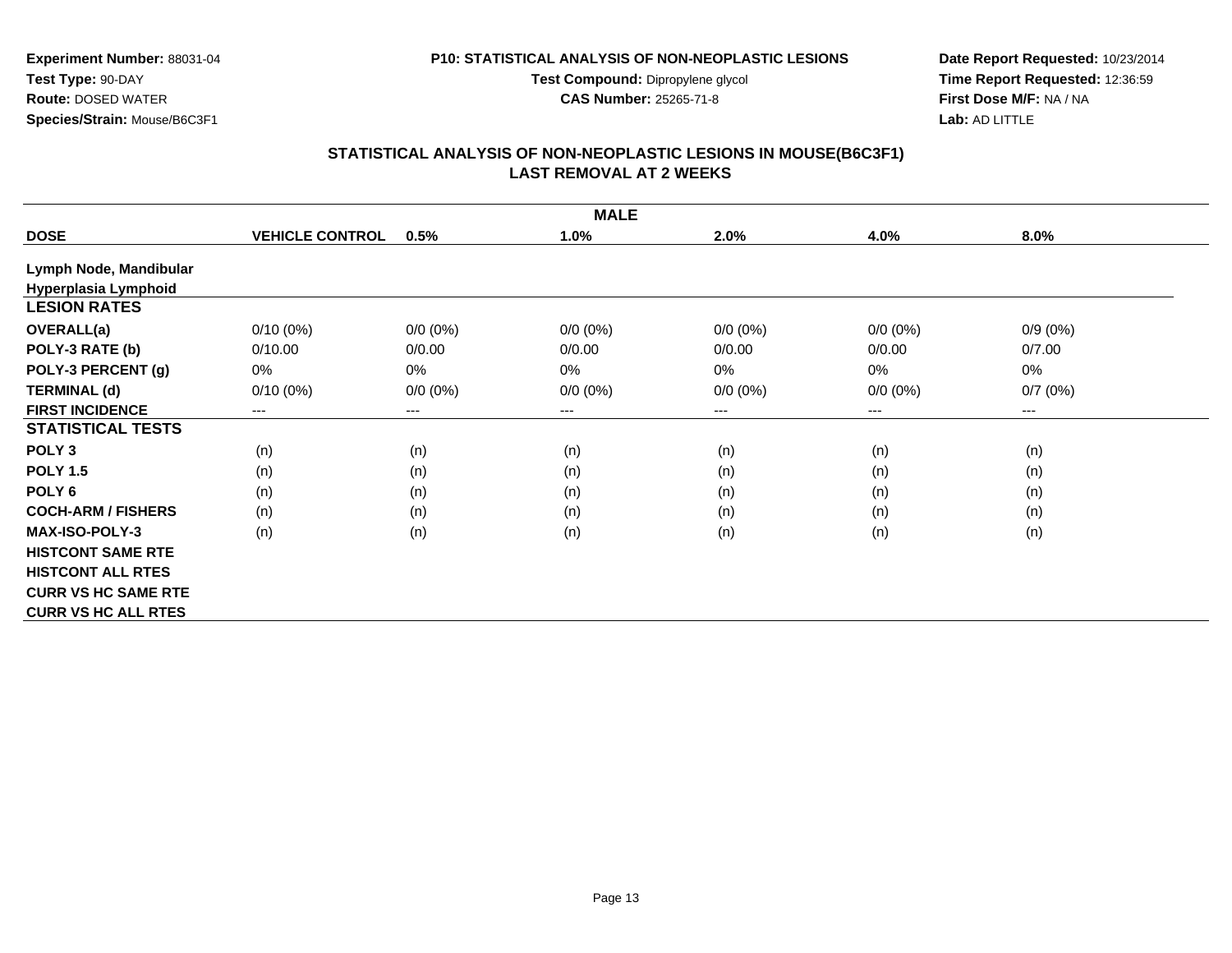**Test Compound:** Dipropylene glycol

**CAS Number:** 25265-71-8

**Date Report Requested:** 10/23/2014**Time Report Requested:** 12:36:59**First Dose M/F:** NA / NA**Lab:** AD LITTLE

# **STATISTICAL ANALYSIS OF NON-NEOPLASTIC LESIONS IN MOUSE(B6C3F1) LAST REMOVAL AT 2 WEEKS**

|                             | <b>MALE</b>            |             |             |             |             |             |  |  |  |
|-----------------------------|------------------------|-------------|-------------|-------------|-------------|-------------|--|--|--|
| <b>DOSE</b>                 | <b>VEHICLE CONTROL</b> | 0.5%        | 1.0%        | 2.0%        | 4.0%        | 8.0%        |  |  |  |
| <b>Nose: Olfactory Epi</b>  |                        |             |             |             |             |             |  |  |  |
| <b>Degeneration Hyaline</b> |                        |             |             |             |             |             |  |  |  |
| <b>LESION RATES</b>         |                        |             |             |             |             |             |  |  |  |
| <b>OVERALL(a)</b>           | $0/10(0\%)$            | $0/0 (0\%)$ | $0/0 (0\%)$ | $0/0 (0\%)$ | $0/0 (0\%)$ | $0/10(0\%)$ |  |  |  |
| POLY-3 RATE (b)             | 0/10.00                | 0/0.00      | 0/0.00      | 0/0.00      | 0/0.00      | 0/7.01      |  |  |  |
| POLY-3 PERCENT (g)          | 0%                     | 0%          | 0%          | 0%          | 0%          | 0%          |  |  |  |
| <b>TERMINAL (d)</b>         | $0/10(0\%)$            | $0/0 (0\%)$ | $0/0 (0\%)$ | $0/0 (0\%)$ | $0/0 (0\%)$ | 0/7(0%)     |  |  |  |
| <b>FIRST INCIDENCE</b>      | $\qquad \qquad \cdots$ | ---         | $---$       | ---         | ---         | $--$        |  |  |  |
| <b>STATISTICAL TESTS</b>    |                        |             |             |             |             |             |  |  |  |
| POLY <sub>3</sub>           | (n)                    | (n)         | (n)         | (n)         | (n)         | (n)         |  |  |  |
| <b>POLY 1.5</b>             | (n)                    | (n)         | (n)         | (n)         | (n)         | (n)         |  |  |  |
| POLY <sub>6</sub>           | (n)                    | (n)         | (n)         | (n)         | (n)         | (n)         |  |  |  |
| <b>COCH-ARM / FISHERS</b>   | (n)                    | (n)         | (n)         | (n)         | (n)         | (n)         |  |  |  |
| <b>MAX-ISO-POLY-3</b>       | (n)                    | (n)         | (n)         | (n)         | (n)         | (n)         |  |  |  |
| <b>HISTCONT SAME RTE</b>    |                        |             |             |             |             |             |  |  |  |
| <b>HISTCONT ALL RTES</b>    |                        |             |             |             |             |             |  |  |  |
| <b>CURR VS HC SAME RTE</b>  |                        |             |             |             |             |             |  |  |  |
| <b>CURR VS HC ALL RTES</b>  |                        |             |             |             |             |             |  |  |  |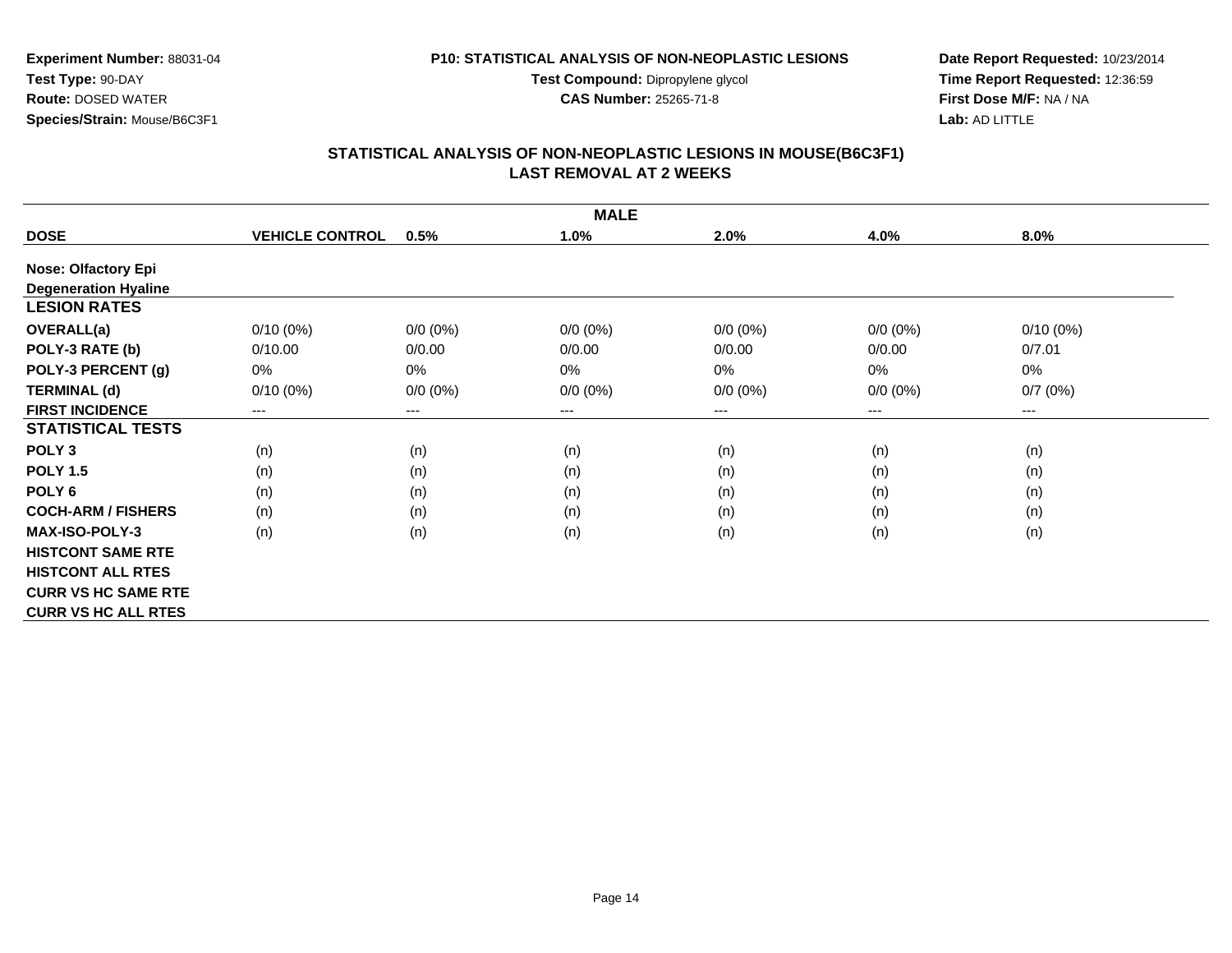**Test Compound:** Dipropylene glycol

**CAS Number:** 25265-71-8

**Date Report Requested:** 10/23/2014**Time Report Requested:** 12:36:59**First Dose M/F:** NA / NA**Lab:** AD LITTLE

#### **STATISTICAL ANALYSIS OF NON-NEOPLASTIC LESIONS IN MOUSE(B6C3F1) LAST REMOVAL AT 2 WEEKS**

|                             | <b>MALE</b>            |             |             |             |             |             |  |  |  |
|-----------------------------|------------------------|-------------|-------------|-------------|-------------|-------------|--|--|--|
| <b>DOSE</b>                 | <b>VEHICLE CONTROL</b> | 0.5%        | 1.0%        | 2.0%        | 4.0%        | 8.0%        |  |  |  |
| <b>Nose: Respirat Epith</b> |                        |             |             |             |             |             |  |  |  |
| <b>Degeneration Hyaline</b> |                        |             |             |             |             |             |  |  |  |
| <b>LESION RATES</b>         |                        |             |             |             |             |             |  |  |  |
| <b>OVERALL(a)</b>           | $0/10(0\%)$            | $0/0 (0\%)$ | $0/0 (0\%)$ | $0/0 (0\%)$ | $0/0(0\%)$  | $0/10(0\%)$ |  |  |  |
| POLY-3 RATE (b)             | 0/10.00                | 0/0.00      | 0/0.00      | 0/0.00      | 0/0.00      | 0/7.01      |  |  |  |
| POLY-3 PERCENT (g)          | $0\%$                  | 0%          | 0%          | 0%          | 0%          | 0%          |  |  |  |
| <b>TERMINAL (d)</b>         | $0/10(0\%)$            | $0/0 (0\%)$ | $0/0 (0\%)$ | $0/0 (0\%)$ | $0/0 (0\%)$ | 0/7(0%)     |  |  |  |
| <b>FIRST INCIDENCE</b>      | ---                    | ---         | $---$       | ---         | ---         | $--$        |  |  |  |
| <b>STATISTICAL TESTS</b>    |                        |             |             |             |             |             |  |  |  |
| POLY <sub>3</sub>           | (n)                    | (n)         | (n)         | (n)         | (n)         | (n)         |  |  |  |
| <b>POLY 1.5</b>             | (n)                    | (n)         | (n)         | (n)         | (n)         | (n)         |  |  |  |
| POLY <sub>6</sub>           | (n)                    | (n)         | (n)         | (n)         | (n)         | (n)         |  |  |  |
| <b>COCH-ARM / FISHERS</b>   | (n)                    | (n)         | (n)         | (n)         | (n)         | (n)         |  |  |  |
| <b>MAX-ISO-POLY-3</b>       | (n)                    | (n)         | (n)         | (n)         | (n)         | (n)         |  |  |  |
| <b>HISTCONT SAME RTE</b>    |                        |             |             |             |             |             |  |  |  |
| <b>HISTCONT ALL RTES</b>    |                        |             |             |             |             |             |  |  |  |
| <b>CURR VS HC SAME RTE</b>  |                        |             |             |             |             |             |  |  |  |
| <b>CURR VS HC ALL RTES</b>  |                        |             |             |             |             |             |  |  |  |

 **Route:** DOSED WATER**Species/Strain:** Mouse/B6C3F1

**Test Type:** 90-DAY

**Experiment Number:** 88031-04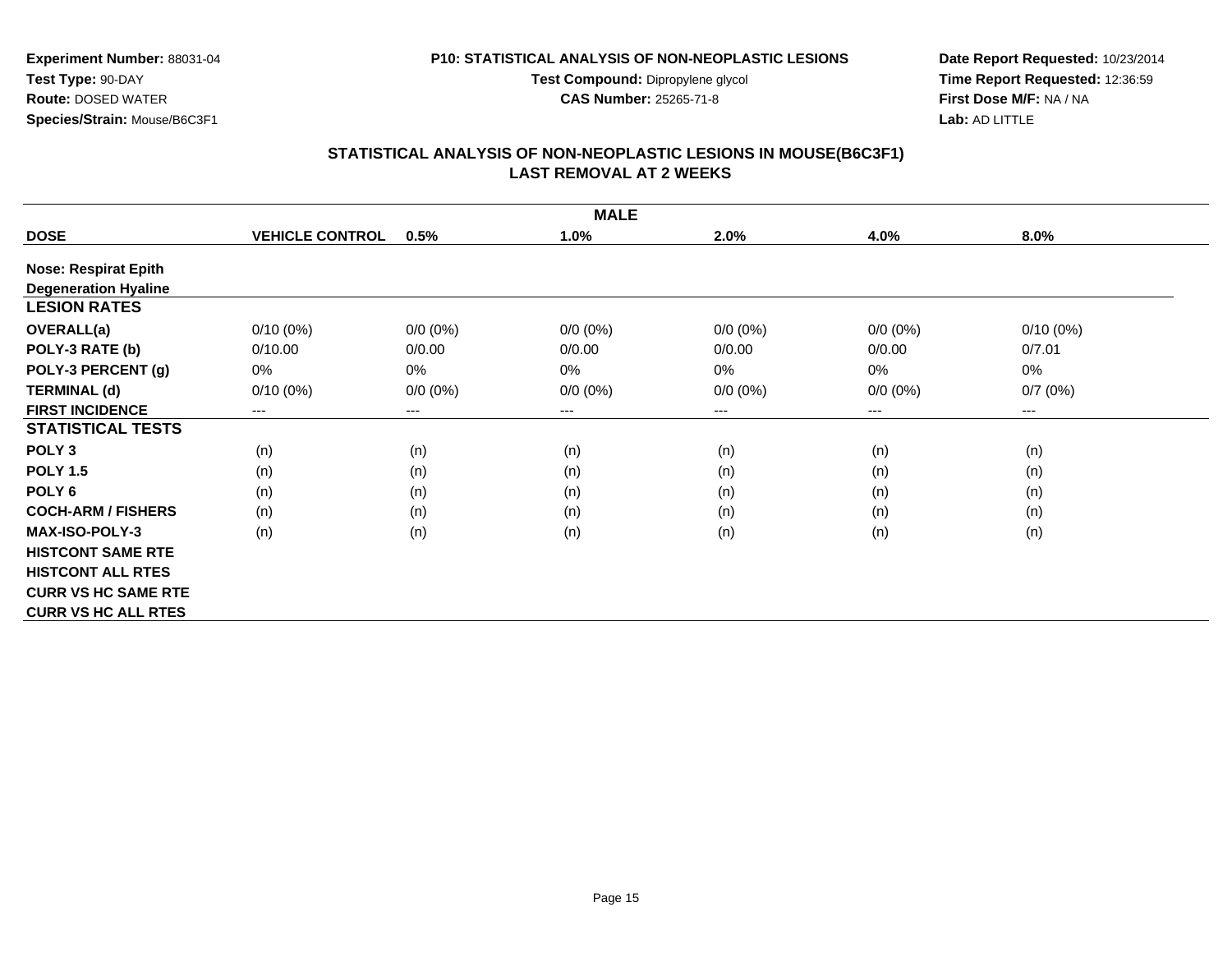**Test Compound:** Dipropylene glycol

**CAS Number:** 25265-71-8

**Date Report Requested:** 10/23/2014**Time Report Requested:** 12:36:59**First Dose M/F:** NA / NA**Lab:** AD LITTLE

#### **STATISTICAL ANALYSIS OF NON-NEOPLASTIC LESIONS IN MOUSE(B6C3F1) LAST REMOVAL AT 2 WEEKS**

|                             | <b>MALE</b>            |             |             |             |             |                                          |  |  |  |
|-----------------------------|------------------------|-------------|-------------|-------------|-------------|------------------------------------------|--|--|--|
| <b>DOSE</b>                 | <b>VEHICLE CONTROL</b> | 0.5%        | 1.0%        | 2.0%        | 4.0%        | 8.0%                                     |  |  |  |
| <b>Nose: Respirat Epith</b> |                        |             |             |             |             |                                          |  |  |  |
| <b>Inflammation Chronic</b> |                        |             |             |             |             |                                          |  |  |  |
| <b>LESION RATES</b>         |                        |             |             |             |             |                                          |  |  |  |
| OVERALL(a)                  | $0/10(0\%)$            | $0/0 (0\%)$ | $0/0 (0\%)$ | $0/0 (0\%)$ | $0/0(0\%)$  | $0/10(0\%)$                              |  |  |  |
| POLY-3 RATE (b)             | 0/10.00                | 0/0.00      | 0/0.00      | 0/0.00      | 0/0.00      | 0/7.01                                   |  |  |  |
| POLY-3 PERCENT (g)          | 0%                     | 0%          | 0%          | 0%          | 0%          | 0%                                       |  |  |  |
| <b>TERMINAL (d)</b>         | $0/10(0\%)$            | $0/0 (0\%)$ | $0/0 (0\%)$ | $0/0 (0\%)$ | $0/0 (0\%)$ | 0/7(0%)                                  |  |  |  |
| <b>FIRST INCIDENCE</b>      | ---                    | $---$       | $---$       | ---         | ---         | $\hspace{0.05cm} \ldots \hspace{0.05cm}$ |  |  |  |
| <b>STATISTICAL TESTS</b>    |                        |             |             |             |             |                                          |  |  |  |
| POLY <sub>3</sub>           | (n)                    | (n)         | (n)         | (n)         | (n)         | (n)                                      |  |  |  |
| <b>POLY 1.5</b>             | (n)                    | (n)         | (n)         | (n)         | (n)         | (n)                                      |  |  |  |
| POLY 6                      | (n)                    | (n)         | (n)         | (n)         | (n)         | (n)                                      |  |  |  |
| <b>COCH-ARM / FISHERS</b>   | (n)                    | (n)         | (n)         | (n)         | (n)         | (n)                                      |  |  |  |
| <b>MAX-ISO-POLY-3</b>       | (n)                    | (n)         | (n)         | (n)         | (n)         | (n)                                      |  |  |  |
| <b>HISTCONT SAME RTE</b>    |                        |             |             |             |             |                                          |  |  |  |
| <b>HISTCONT ALL RTES</b>    |                        |             |             |             |             |                                          |  |  |  |
| <b>CURR VS HC SAME RTE</b>  |                        |             |             |             |             |                                          |  |  |  |
| <b>CURR VS HC ALL RTES</b>  |                        |             |             |             |             |                                          |  |  |  |

# **Experiment Number:** 88031-04

**Test Type:** 90-DAY **Route:** DOSED WATER**Species/Strain:** Mouse/B6C3F1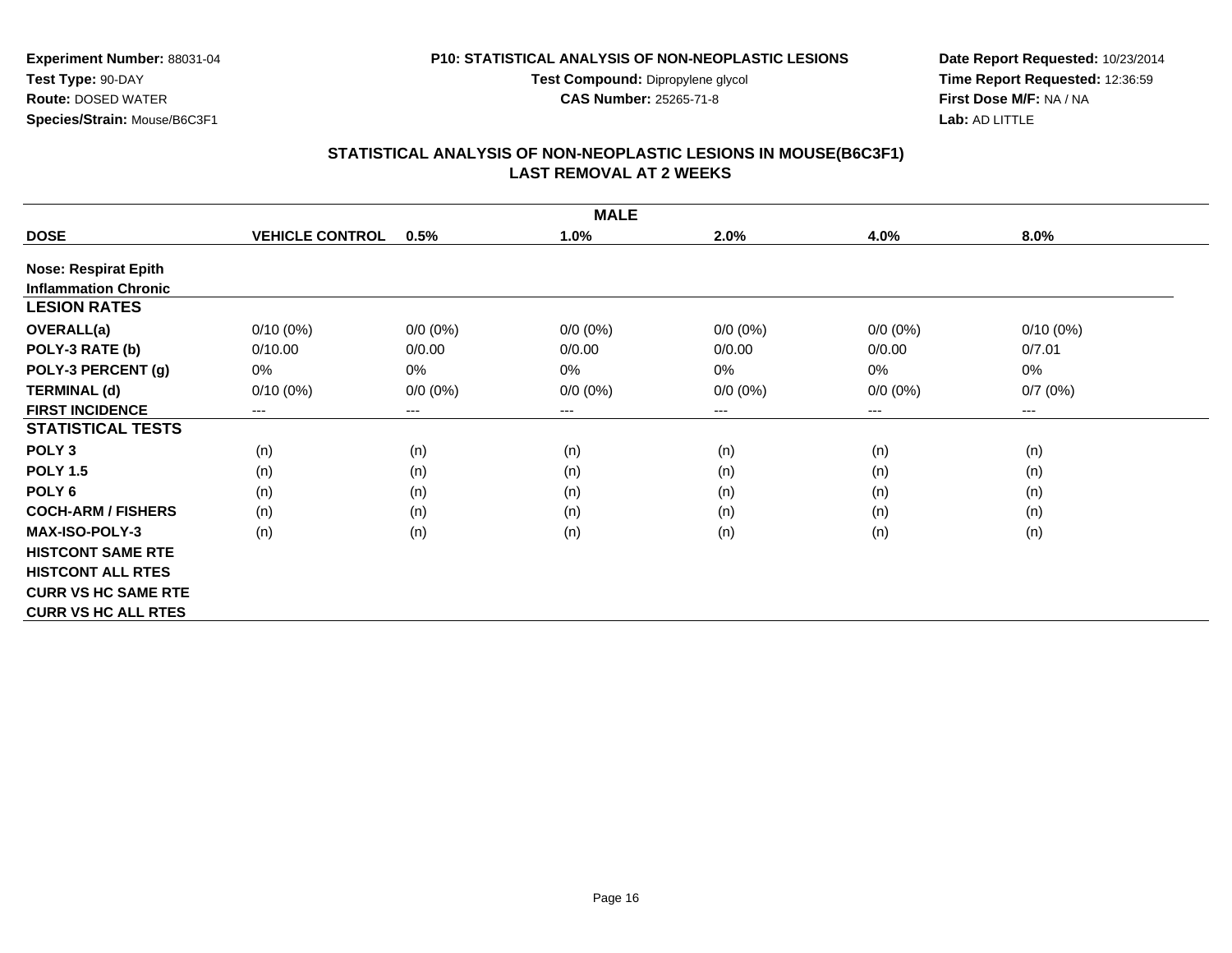**Test Compound:** Dipropylene glycol

**CAS Number:** 25265-71-8

**Experiment Number:** 88031-04**Species/Strain:** Mouse/B6C3F1

**Test Type:** 90-DAY**Route:** DOSED WATER

**Date Report Requested:** 10/23/2014**Time Report Requested:** 12:36:59**First Dose M/F:** NA / NA**Lab:** AD LITTLE

#### **STATISTICAL ANALYSIS OF NON-NEOPLASTIC LESIONS IN MOUSE(B6C3F1) LAST REMOVAL AT 2 WEEKS**

|                             | <b>MALE</b>            |             |                        |             |             |             |  |  |  |
|-----------------------------|------------------------|-------------|------------------------|-------------|-------------|-------------|--|--|--|
| <b>DOSE</b>                 | <b>VEHICLE CONTROL</b> | 0.5%        | 1.0%                   | 2.0%        | 4.0%        | 8.0%        |  |  |  |
| <b>Pancreas</b>             |                        |             |                        |             |             |             |  |  |  |
| <b>Inflammation Chronic</b> |                        |             |                        |             |             |             |  |  |  |
| <b>LESION RATES</b>         |                        |             |                        |             |             |             |  |  |  |
| <b>OVERALL(a)</b>           | $0/10(0\%)$            | $0/0 (0\%)$ | $0/0 (0\%)$            | $0/0 (0\%)$ | $0/0 (0\%)$ | $0/10(0\%)$ |  |  |  |
| POLY-3 RATE (b)             | 0/10.00                | 0/0.00      | 0/0.00                 | 0/0.00      | 0/0.00      | 0/7.01      |  |  |  |
| POLY-3 PERCENT (g)          | 0%                     | 0%          | 0%                     | 0%          | 0%          | 0%          |  |  |  |
| <b>TERMINAL (d)</b>         | $0/10(0\%)$            | $0/0 (0\%)$ | $0/0 (0\%)$            | $0/0 (0\%)$ | $0/0 (0\%)$ | 0/7(0%)     |  |  |  |
| <b>FIRST INCIDENCE</b>      | ---                    | ---         | $\qquad \qquad \cdots$ | ---         | $---$       | $--$        |  |  |  |
| <b>STATISTICAL TESTS</b>    |                        |             |                        |             |             |             |  |  |  |
| POLY <sub>3</sub>           | (n)                    | (n)         | (n)                    | (n)         | (n)         | (n)         |  |  |  |
| <b>POLY 1.5</b>             | (n)                    | (n)         | (n)                    | (n)         | (n)         | (n)         |  |  |  |
| POLY <sub>6</sub>           | (n)                    | (n)         | (n)                    | (n)         | (n)         | (n)         |  |  |  |
| <b>COCH-ARM / FISHERS</b>   | (n)                    | (n)         | (n)                    | (n)         | (n)         | (n)         |  |  |  |
| <b>MAX-ISO-POLY-3</b>       | (n)                    | (n)         | (n)                    | (n)         | (n)         | (n)         |  |  |  |
| <b>HISTCONT SAME RTE</b>    |                        |             |                        |             |             |             |  |  |  |
| <b>HISTCONT ALL RTES</b>    |                        |             |                        |             |             |             |  |  |  |
| <b>CURR VS HC SAME RTE</b>  |                        |             |                        |             |             |             |  |  |  |
| <b>CURR VS HC ALL RTES</b>  |                        |             |                        |             |             |             |  |  |  |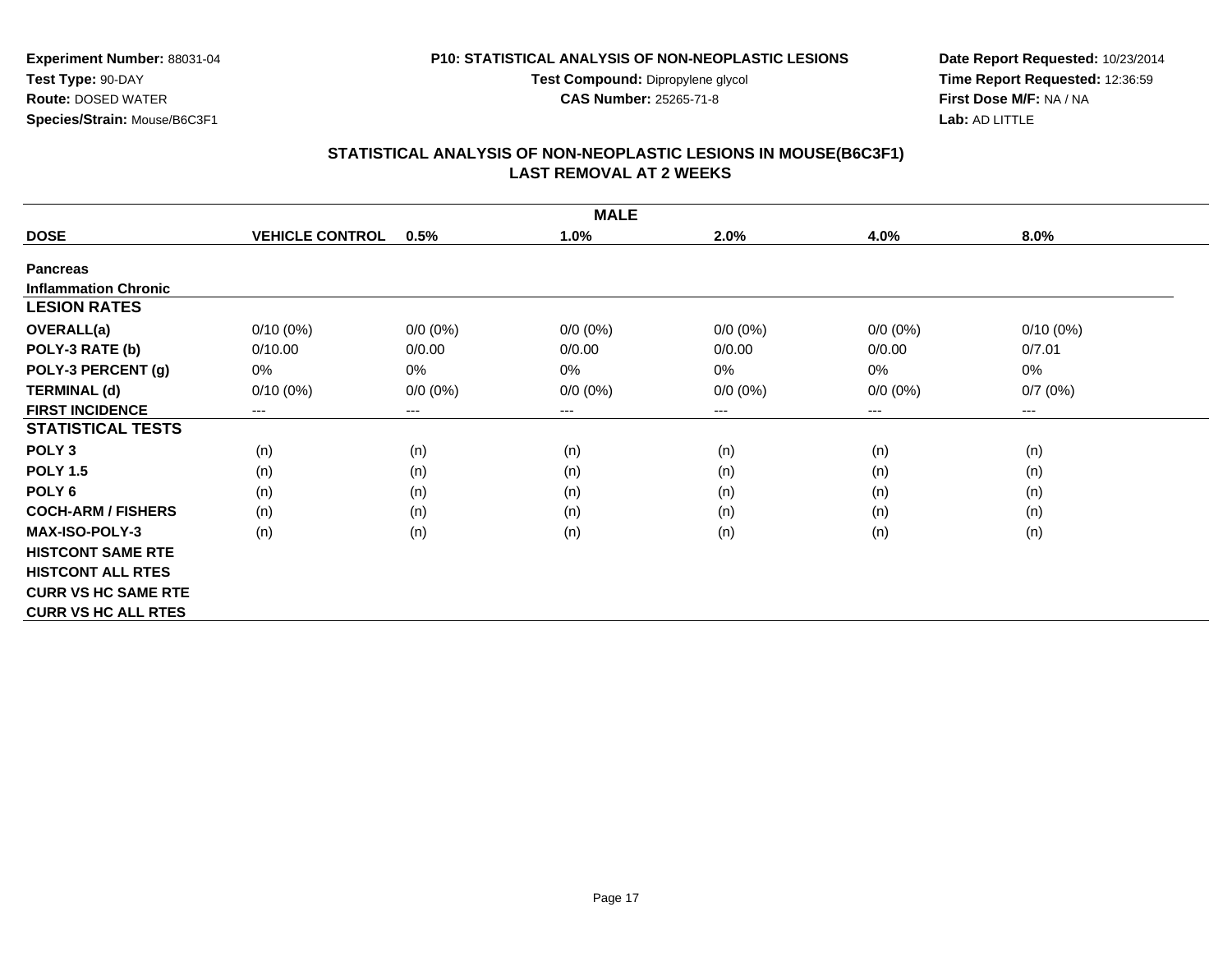**Test Compound:** Dipropylene glycol

**CAS Number:** 25265-71-8

**Date Report Requested:** 10/23/2014**Time Report Requested:** 12:36:59**First Dose M/F:** NA / NA**Lab:** AD LITTLE

#### **STATISTICAL ANALYSIS OF NON-NEOPLASTIC LESIONS IN MOUSE(B6C3F1) LAST REMOVAL AT 2 WEEKS**

|                            | <b>MALE</b>            |                            |             |             |                            |              |  |  |  |
|----------------------------|------------------------|----------------------------|-------------|-------------|----------------------------|--------------|--|--|--|
| <b>DOSE</b>                | <b>VEHICLE CONTROL</b> | 0.5%                       | 1.0%        | 2.0%        | 4.0%                       | 8.0%         |  |  |  |
| <b>Pancreas</b>            |                        |                            |             |             |                            |              |  |  |  |
| <b>Necrosis</b>            |                        |                            |             |             |                            |              |  |  |  |
| <b>LESION RATES</b>        |                        |                            |             |             |                            |              |  |  |  |
| <b>OVERALL(a)</b>          | $1/10(10\%)$           | $0/0 (0\%)$                | $0/0 (0\%)$ | $0/0 (0\%)$ | $0/0(0\%)$                 | $0/10(0\%)$  |  |  |  |
| POLY-3 RATE (b)            | 1/10.00                | 0/0.00                     | 0/0.00      | 0/0.00      | 0/0.00                     | 0/7.01       |  |  |  |
| POLY-3 PERCENT (g)         | 10%                    | $0\%$                      | 0%          | 0%          | 0%                         | 0%           |  |  |  |
| <b>TERMINAL (d)</b>        | $1/10(10\%)$           | $0/0 (0\%)$                | $0/0 (0\%)$ | $0/0 (0\%)$ | $0/0 (0\%)$                | 0/7(0%)      |  |  |  |
| <b>FIRST INCIDENCE</b>     | 91(T)                  | $\qquad \qquad - \qquad -$ | $---$       | ---         | $\qquad \qquad - \qquad -$ | $---$        |  |  |  |
| <b>STATISTICAL TESTS</b>   |                        |                            |             |             |                            |              |  |  |  |
| POLY <sub>3</sub>          | (e)                    | (e)                        | (e)         | (e)         | (e)                        | $P = 0.569N$ |  |  |  |
| <b>POLY 1.5</b>            | (e)                    | (e)                        | (e)         | (e)         | (e)                        | $P = 0.565N$ |  |  |  |
| POLY <sub>6</sub>          | (e)                    | (e)                        | (e)         | (e)         | (e)                        | $P = 0.569N$ |  |  |  |
| <b>COCH-ARM / FISHERS</b>  | P=0.304N               | (e)                        | (e)         | (e)         | (e)                        | $P = 0.500N$ |  |  |  |
| <b>MAX-ISO-POLY-3</b>      | (e)                    | (e)                        | (e)         | (e)         | (e)                        | $P = 0.243N$ |  |  |  |
| <b>HISTCONT SAME RTE</b>   |                        |                            |             |             |                            |              |  |  |  |
| <b>HISTCONT ALL RTES</b>   |                        |                            |             |             |                            |              |  |  |  |
| <b>CURR VS HC SAME RTE</b> |                        |                            |             |             |                            |              |  |  |  |
| <b>CURR VS HC ALL RTES</b> |                        |                            |             |             |                            |              |  |  |  |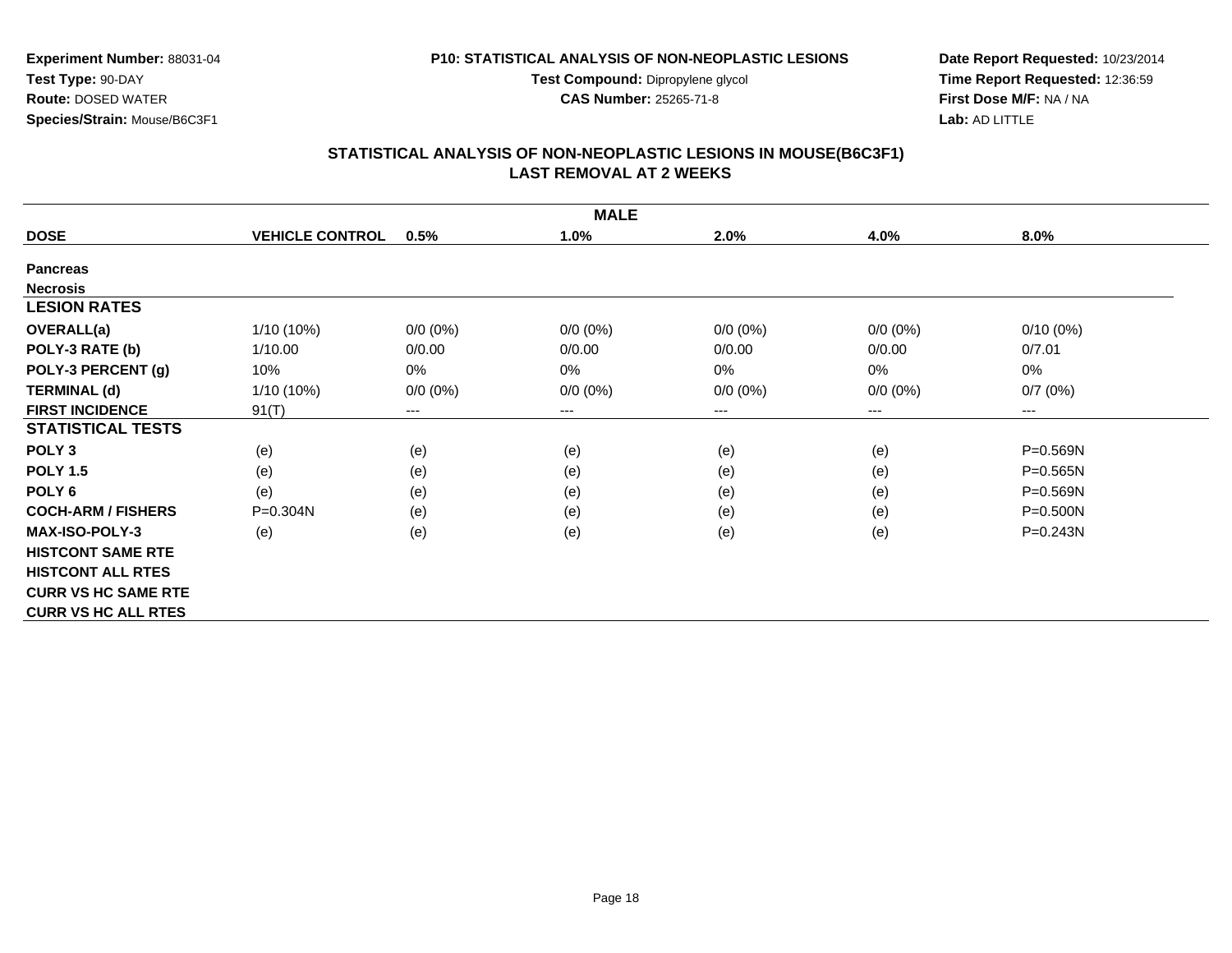**Test Compound:** Dipropylene glycol

**CAS Number:** 25265-71-8

**Date Report Requested:** 10/23/2014**Time Report Requested:** 12:36:59**First Dose M/F:** NA / NA**Lab:** AD LITTLE

## **STATISTICAL ANALYSIS OF NON-NEOPLASTIC LESIONS IN MOUSE(B6C3F1) LAST REMOVAL AT 2 WEEKS**

|                            | <b>MALE</b>            |             |             |             |             |             |  |  |  |
|----------------------------|------------------------|-------------|-------------|-------------|-------------|-------------|--|--|--|
| <b>DOSE</b>                | <b>VEHICLE CONTROL</b> | 0.5%        | 1.0%        | 2.0%        | 4.0%        | 8.0%        |  |  |  |
| <b>Parathyroid Gland</b>   |                        |             |             |             |             |             |  |  |  |
| Cyst                       |                        |             |             |             |             |             |  |  |  |
| <b>LESION RATES</b>        |                        |             |             |             |             |             |  |  |  |
| <b>OVERALL(a)</b>          | $0/9(0\%)$             | $0/0 (0\%)$ | $0/0 (0\%)$ | $0/0 (0\%)$ | $0/0 (0\%)$ | 1/6 (17%)   |  |  |  |
| POLY-3 RATE (b)            | 0/9.00                 | 0/0.00      | 0/0.00      | 0/0.00      | 0/0.00      | 1/4.00      |  |  |  |
| POLY-3 PERCENT (g)         | 0%                     | 0%          | 0%          | 0%          | 0%          | 25%         |  |  |  |
| <b>TERMINAL (d)</b>        | $0/9(0\%)$             | $0/0 (0\%)$ | $0/0 (0\%)$ | $0/0 (0\%)$ | $0/0 (0\%)$ | $1/4$ (25%) |  |  |  |
| <b>FIRST INCIDENCE</b>     | ---                    | ---         | $---$       | ---         | ---         | 91(T)       |  |  |  |
| <b>STATISTICAL TESTS</b>   |                        |             |             |             |             |             |  |  |  |
| POLY <sub>3</sub>          | (e)                    | (e)         | (e)         | (e)         | (e)         | $P = 0.343$ |  |  |  |
| <b>POLY 1.5</b>            | (e)                    | (e)         | (e)         | (e)         | (e)         | $P = 0.346$ |  |  |  |
| POLY <sub>6</sub>          | (e)                    | (e)         | (e)         | (e)         | (e)         | $P = 0.343$ |  |  |  |
| <b>COCH-ARM / FISHERS</b>  | $P=0.230$              | (e)         | (e)         | (e)         | (e)         | $P=0.400$   |  |  |  |
| <b>MAX-ISO-POLY-3</b>      | (e)                    | (e)         | (e)         | (e)         | (e)         | $P=0.122$   |  |  |  |
| <b>HISTCONT SAME RTE</b>   |                        |             |             |             |             |             |  |  |  |
| <b>HISTCONT ALL RTES</b>   |                        |             |             |             |             |             |  |  |  |
| <b>CURR VS HC SAME RTE</b> |                        |             |             |             |             |             |  |  |  |
| <b>CURR VS HC ALL RTES</b> |                        |             |             |             |             |             |  |  |  |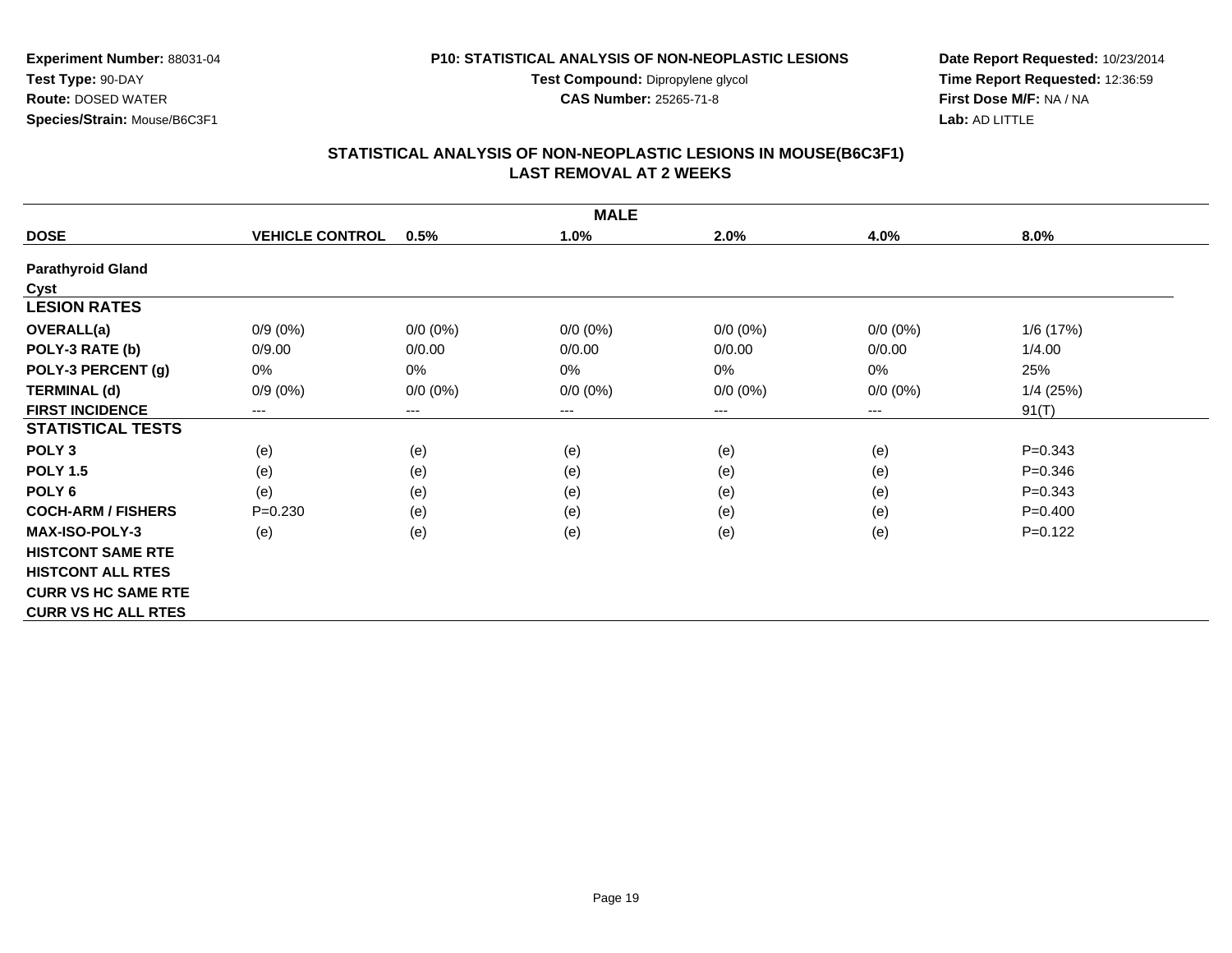**Test Compound:** Dipropylene glycol

**CAS Number:** 25265-71-8

**Date Report Requested:** 10/23/2014**Time Report Requested:** 12:36:59**First Dose M/F:** NA / NA**Lab:** AD LITTLE

# **STATISTICAL ANALYSIS OF NON-NEOPLASTIC LESIONS IN MOUSE(B6C3F1) LAST REMOVAL AT 2 WEEKS**

|                             | <b>MALE</b>            |                        |                     |             |                        |            |  |  |  |
|-----------------------------|------------------------|------------------------|---------------------|-------------|------------------------|------------|--|--|--|
| <b>DOSE</b>                 | <b>VEHICLE CONTROL</b> | 0.5%                   | 1.0%                | 2.0%        | 4.0%                   | 8.0%       |  |  |  |
| <b>Penis</b>                |                        |                        |                     |             |                        |            |  |  |  |
| <b>Inflammation Chronic</b> |                        |                        |                     |             |                        |            |  |  |  |
| <b>LESION RATES</b>         |                        |                        |                     |             |                        |            |  |  |  |
| <b>OVERALL(a)</b>           | $0/0 (0\%)$            | $0/0 (0\%)$            | $0/0 (0\%)$         | $0/0 (0\%)$ | $0/0 (0\%)$            | 1/1 (100%) |  |  |  |
| POLY-3 RATE (b)             | 0/0.00                 | 0/0.00                 | 0/0.00              | 0/0.00      | 0/0.00                 | 1/1.00     |  |  |  |
| POLY-3 PERCENT (g)          | $0\%$                  | $0\%$                  | 0%                  | 0%          | 0%                     | 100%       |  |  |  |
| <b>TERMINAL (d)</b>         | $0/0 (0\%)$            | $0/0 (0\%)$            | $0/0 (0\%)$         | $0/0 (0\%)$ | $0/0 (0\%)$            | 1/1 (100%) |  |  |  |
| <b>FIRST INCIDENCE</b>      | ---                    | $\qquad \qquad \cdots$ | $\qquad \qquad - -$ | ---         | $\qquad \qquad \cdots$ | 11(T)      |  |  |  |
| <b>STATISTICAL TESTS</b>    |                        |                        |                     |             |                        |            |  |  |  |
| POLY <sub>3</sub>           | (e)                    | (e)                    | (e)                 | (e)         | (e)                    | (e)        |  |  |  |
| <b>POLY 1.5</b>             | (e)                    | (e)                    | (e)                 | (e)         | (e)                    | (e)        |  |  |  |
| POLY <sub>6</sub>           | (e)                    | (e)                    | (e)                 | (e)         | (e)                    | (e)        |  |  |  |
| <b>COCH-ARM / FISHERS</b>   | (e)                    | (e)                    | (e)                 | (e)         | (e)                    | (e)        |  |  |  |
| <b>MAX-ISO-POLY-3</b>       | (e)                    | (e)                    | (e)                 | (e)         | (e)                    | (e)        |  |  |  |
| <b>HISTCONT SAME RTE</b>    |                        |                        |                     |             |                        |            |  |  |  |
| <b>HISTCONT ALL RTES</b>    |                        |                        |                     |             |                        |            |  |  |  |
| <b>CURR VS HC SAME RTE</b>  |                        |                        |                     |             |                        |            |  |  |  |
| <b>CURR VS HC ALL RTES</b>  |                        |                        |                     |             |                        |            |  |  |  |

**Experiment Number:** 88031-04**Test Type:** 90-DAY**Route:** DOSED WATER

**Species/Strain:** Mouse/B6C3F1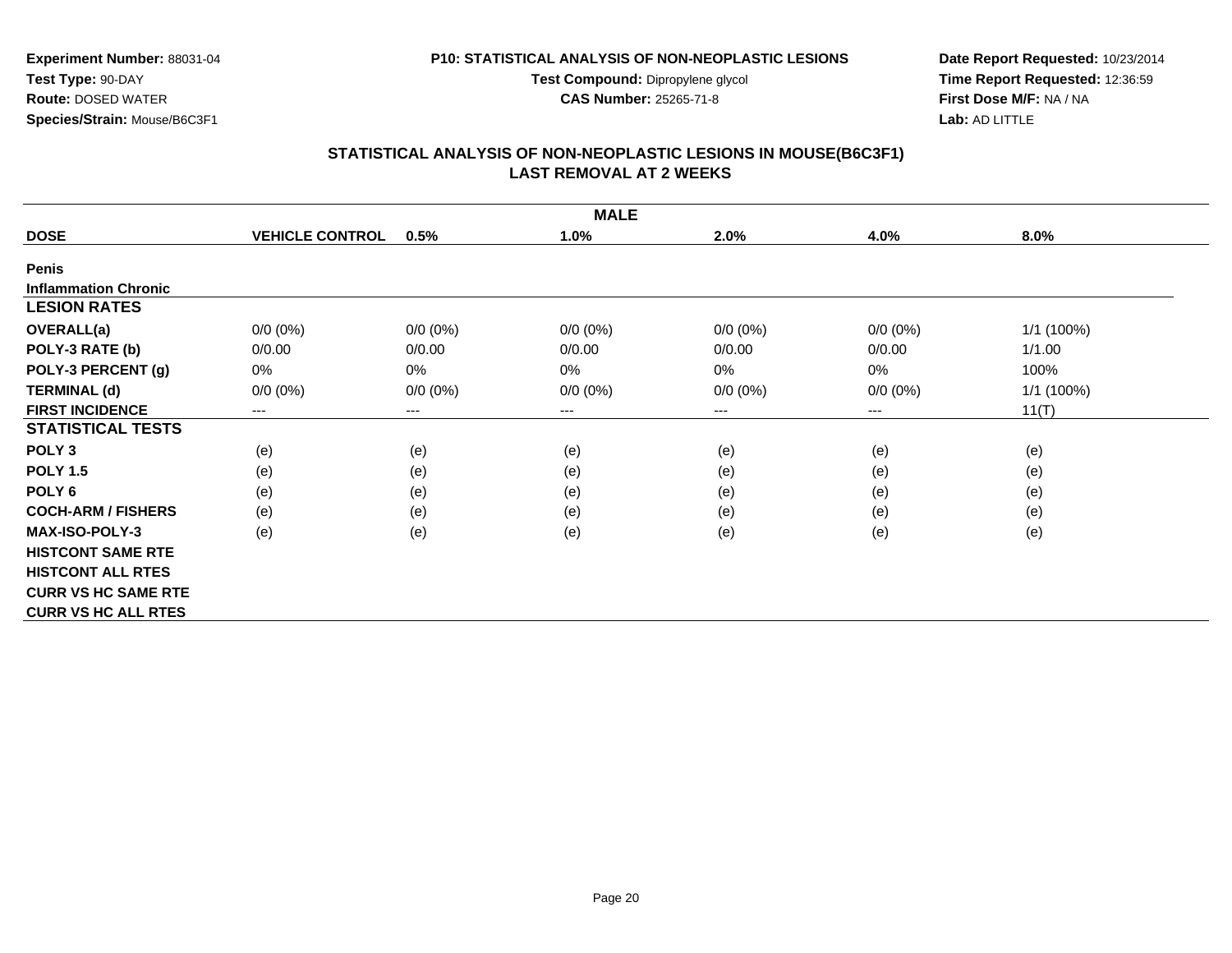**Test Compound:** Dipropylene glycol

**CAS Number:** 25265-71-8

**Experiment Number:** 88031-04**Test Type:** 90-DAY **Route:** DOSED WATER**Species/Strain:** Mouse/B6C3F1

**Date Report Requested:** 10/23/2014**Time Report Requested:** 12:36:59**First Dose M/F:** NA / NA**Lab:** AD LITTLE

#### **STATISTICAL ANALYSIS OF NON-NEOPLASTIC LESIONS IN MOUSE(B6C3F1) LAST REMOVAL AT 2 WEEKS**

|                            | <b>MALE</b>            |             |             |             |             |              |  |  |  |
|----------------------------|------------------------|-------------|-------------|-------------|-------------|--------------|--|--|--|
| <b>DOSE</b>                | <b>VEHICLE CONTROL</b> | 0.5%        | 1.0%        | 2.0%        | 4.0%        | 8.0%         |  |  |  |
| <b>Preputial Gland</b>     |                        |             |             |             |             |              |  |  |  |
| <b>Dilatation</b>          |                        |             |             |             |             |              |  |  |  |
| <b>LESION RATES</b>        |                        |             |             |             |             |              |  |  |  |
| <b>OVERALL(a)</b>          | $9/10(90\%)$           | $0/0 (0\%)$ | $0/0 (0\%)$ | $0/0 (0\%)$ | $0/0 (0\%)$ | 9/10(90%)    |  |  |  |
| POLY-3 RATE (b)            | 9/10.00                | 0/0.00      | 0/0.00      | 0/0.00      | 0/0.00      | 9/10.00      |  |  |  |
| POLY-3 PERCENT (g)         | 90%                    | 0%          | 0%          | 0%          | 0%          | 90%          |  |  |  |
| <b>TERMINAL (d)</b>        | 9/10 (90%)             | $0/0 (0\%)$ | $0/0 (0\%)$ | $0/0 (0\%)$ | $0/0 (0\%)$ | 6/7(86%)     |  |  |  |
| <b>FIRST INCIDENCE</b>     | 91(T)                  | ---         | $---$       | ---         | $---$       | 11           |  |  |  |
| <b>STATISTICAL TESTS</b>   |                        |             |             |             |             |              |  |  |  |
| POLY <sub>3</sub>          | (e)                    | (e)         | (e)         | (e)         | (e)         | $P = 0.760$  |  |  |  |
| <b>POLY 1.5</b>            | (e)                    | (e)         | (e)         | (e)         | (e)         | $P = 0.760$  |  |  |  |
| POLY <sub>6</sub>          | (e)                    | (e)         | (e)         | (e)         | (e)         | $P = 0.760$  |  |  |  |
| <b>COCH-ARM / FISHERS</b>  | $P=0.645$              | (e)         | (e)         | (e)         | (e)         | $P = 0.763N$ |  |  |  |
| <b>MAX-ISO-POLY-3</b>      | (e)                    | (e)         | (e)         | (e)         | (e)         | $P = 1.000$  |  |  |  |
| <b>HISTCONT SAME RTE</b>   |                        |             |             |             |             |              |  |  |  |
| <b>HISTCONT ALL RTES</b>   |                        |             |             |             |             |              |  |  |  |
| <b>CURR VS HC SAME RTE</b> |                        |             |             |             |             |              |  |  |  |
| <b>CURR VS HC ALL RTES</b> |                        |             |             |             |             |              |  |  |  |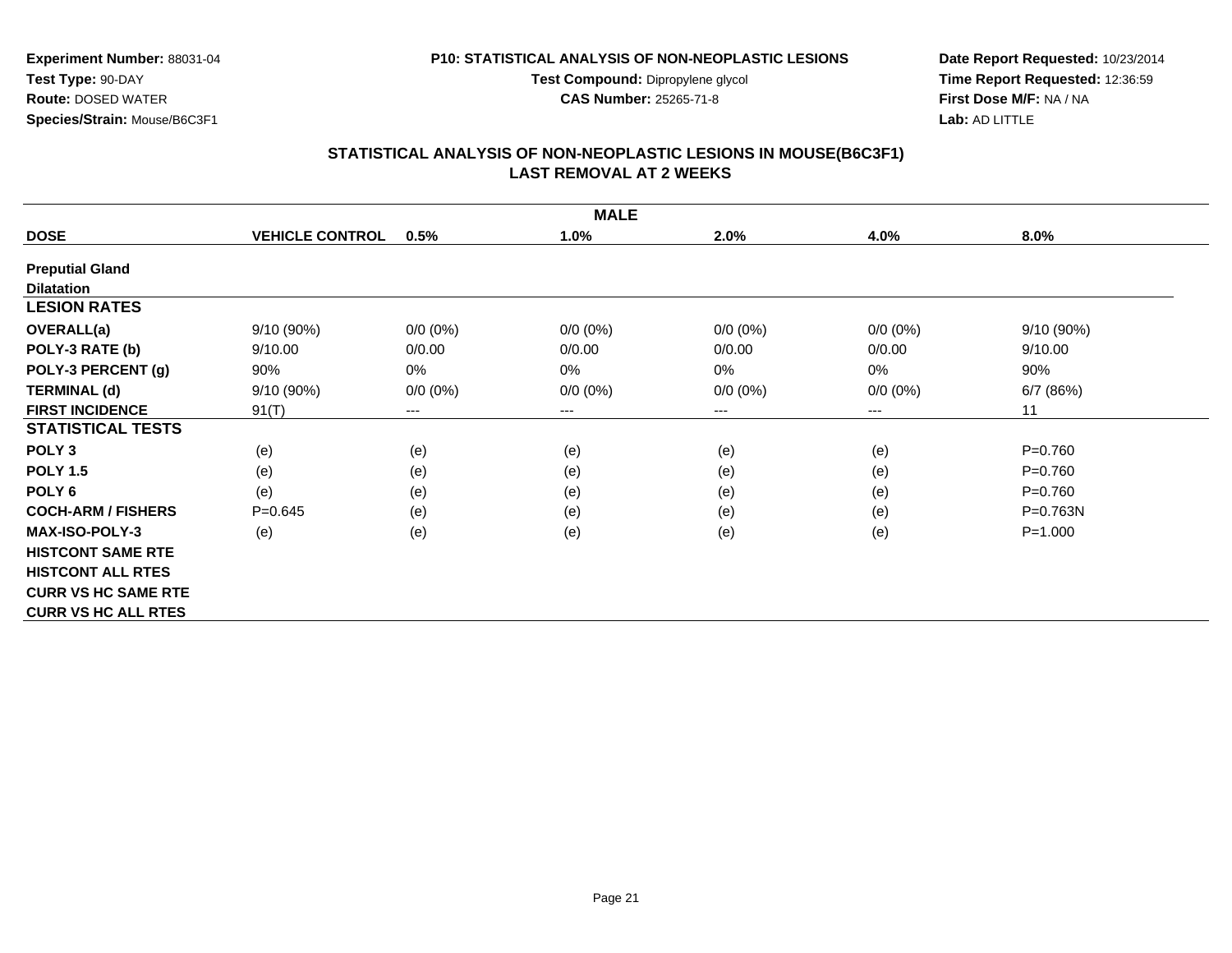**Test Compound:** Dipropylene glycol

**CAS Number:** 25265-71-8

**Date Report Requested:** 10/23/2014**Time Report Requested:** 12:36:59**First Dose M/F:** NA / NA**Lab:** AD LITTLE

# **STATISTICAL ANALYSIS OF NON-NEOPLASTIC LESIONS IN MOUSE(B6C3F1) LAST REMOVAL AT 2 WEEKS**

| <b>MALE</b>                 |                        |             |                        |             |             |                                          |  |  |
|-----------------------------|------------------------|-------------|------------------------|-------------|-------------|------------------------------------------|--|--|
| <b>DOSE</b>                 | <b>VEHICLE CONTROL</b> | 0.5%        | 1.0%                   | 2.0%        | 4.0%        | 8.0%                                     |  |  |
| <b>Salivary Glands</b>      |                        |             |                        |             |             |                                          |  |  |
| <b>Inflammation Chronic</b> |                        |             |                        |             |             |                                          |  |  |
| <b>LESION RATES</b>         |                        |             |                        |             |             |                                          |  |  |
| <b>OVERALL(a)</b>           | $0/10(0\%)$            | $0/0 (0\%)$ | $0/0 (0\%)$            | $0/0 (0\%)$ | $0/0 (0\%)$ | $0/10(0\%)$                              |  |  |
| POLY-3 RATE (b)             | 0/10.00                | 0/0.00      | 0/0.00                 | 0/0.00      | 0/0.00      | 0/7.01                                   |  |  |
| POLY-3 PERCENT (g)          | 0%                     | 0%          | $0\%$                  | 0%          | $0\%$       | 0%                                       |  |  |
| <b>TERMINAL (d)</b>         | $0/10(0\%)$            | $0/0 (0\%)$ | $0/0 (0\%)$            | $0/0 (0\%)$ | $0/0 (0\%)$ | 0/7(0%)                                  |  |  |
| <b>FIRST INCIDENCE</b>      | ---                    | $---$       | $\qquad \qquad \cdots$ | ---         | ---         | $\hspace{0.05cm} \ldots \hspace{0.05cm}$ |  |  |
| <b>STATISTICAL TESTS</b>    |                        |             |                        |             |             |                                          |  |  |
| POLY <sub>3</sub>           | (n)                    | (n)         | (n)                    | (n)         | (n)         | (n)                                      |  |  |
| <b>POLY 1.5</b>             | (n)                    | (n)         | (n)                    | (n)         | (n)         | (n)                                      |  |  |
| POLY <sub>6</sub>           | (n)                    | (n)         | (n)                    | (n)         | (n)         | (n)                                      |  |  |
| <b>COCH-ARM / FISHERS</b>   | (n)                    | (n)         | (n)                    | (n)         | (n)         | (n)                                      |  |  |
| <b>MAX-ISO-POLY-3</b>       | (n)                    | (n)         | (n)                    | (n)         | (n)         | (n)                                      |  |  |
| <b>HISTCONT SAME RTE</b>    |                        |             |                        |             |             |                                          |  |  |
| <b>HISTCONT ALL RTES</b>    |                        |             |                        |             |             |                                          |  |  |
| <b>CURR VS HC SAME RTE</b>  |                        |             |                        |             |             |                                          |  |  |
| <b>CURR VS HC ALL RTES</b>  |                        |             |                        |             |             |                                          |  |  |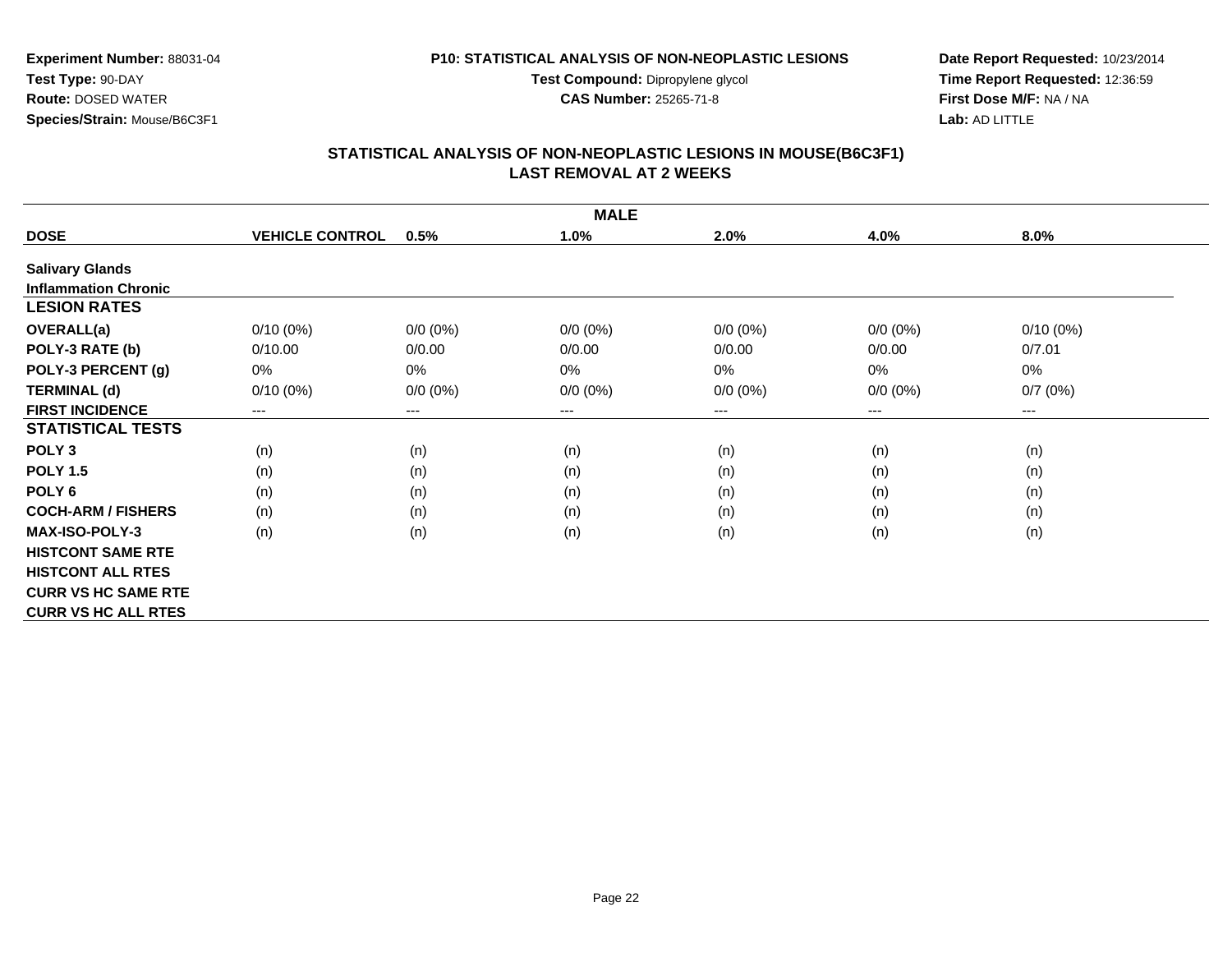**Test Compound:** Dipropylene glycol

**CAS Number:** 25265-71-8

**Date Report Requested:** 10/23/2014**Time Report Requested:** 12:36:59**First Dose M/F:** NA / NA**Lab:** AD LITTLE

#### **STATISTICAL ANALYSIS OF NON-NEOPLASTIC LESIONS IN MOUSE(B6C3F1) LAST REMOVAL AT 2 WEEKS**

| <b>MALE</b>                |                        |             |                        |             |             |              |  |  |
|----------------------------|------------------------|-------------|------------------------|-------------|-------------|--------------|--|--|
| <b>DOSE</b>                | <b>VEHICLE CONTROL</b> | 0.5%        | 1.0%                   | 2.0%        | 4.0%        | 8.0%         |  |  |
| <b>Skin: Hair Follicle</b> |                        |             |                        |             |             |              |  |  |
| <b>Atrophy</b>             |                        |             |                        |             |             |              |  |  |
| <b>LESION RATES</b>        |                        |             |                        |             |             |              |  |  |
| <b>OVERALL(a)</b>          | $0/10(0\%)$            | $0/0 (0\%)$ | $0/0 (0\%)$            | $0/0 (0\%)$ | $0/0 (0\%)$ | $1/10(10\%)$ |  |  |
| POLY-3 RATE (b)            | 0/10.00                | 0/0.00      | 0/0.00                 | 0/0.00      | 0/0.00      | 1/8.00       |  |  |
| POLY-3 PERCENT (g)         | 0%                     | 0%          | 0%                     | 0%          | 0%          | 12.5%        |  |  |
| <b>TERMINAL (d)</b>        | $0/10(0\%)$            | $0/0 (0\%)$ | $0/0 (0\%)$            | $0/0 (0\%)$ | $0/0 (0\%)$ | 0/7(0%)      |  |  |
| <b>FIRST INCIDENCE</b>     | ---                    | ---         | $\qquad \qquad \cdots$ | ---         | ---         | 11           |  |  |
| <b>STATISTICAL TESTS</b>   |                        |             |                        |             |             |              |  |  |
| POLY <sub>3</sub>          | (e)                    | (e)         | (e)                    | (e)         | (e)         | $P=0.456$    |  |  |
| <b>POLY 1.5</b>            | (e)                    | (e)         | (e)                    | (e)         | (e)         | $P=0.458$    |  |  |
| POLY <sub>6</sub>          | (e)                    | (e)         | (e)                    | (e)         | (e)         | $P=0.456$    |  |  |
| <b>COCH-ARM / FISHERS</b>  | $P = 0.304$            | (e)         | (e)                    | (e)         | (e)         | $P = 0.500$  |  |  |
| <b>MAX-ISO-POLY-3</b>      | (e)                    | (e)         | (e)                    | (e)         | (e)         | $P=0.157$    |  |  |
| <b>HISTCONT SAME RTE</b>   |                        |             |                        |             |             |              |  |  |
| <b>HISTCONT ALL RTES</b>   |                        |             |                        |             |             |              |  |  |
| <b>CURR VS HC SAME RTE</b> |                        |             |                        |             |             |              |  |  |
| <b>CURR VS HC ALL RTES</b> |                        |             |                        |             |             |              |  |  |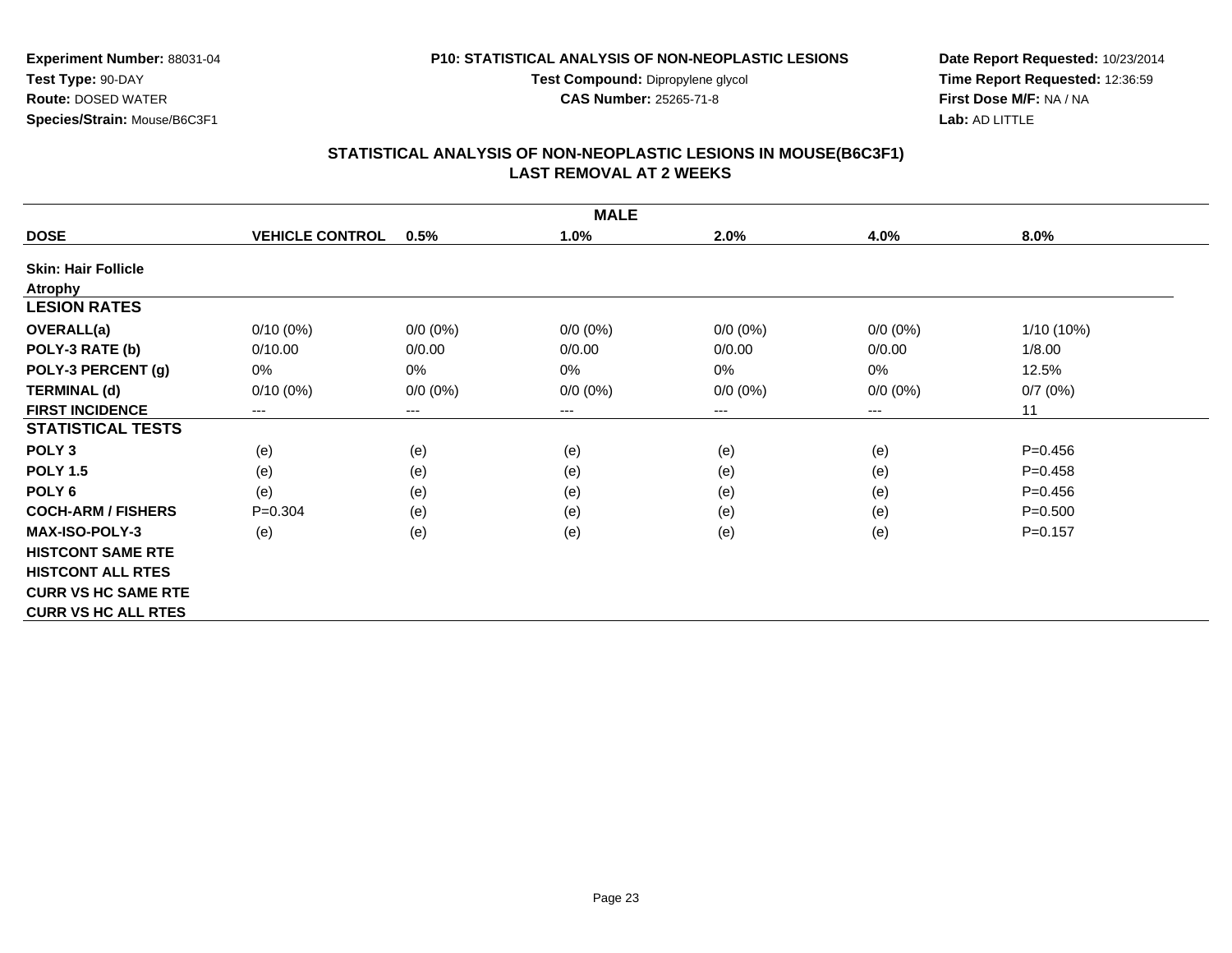**Test Compound:** Dipropylene glycol

**CAS Number:** 25265-71-8

**Date Report Requested:** 10/23/2014**Time Report Requested:** 12:36:59**First Dose M/F:** NA / NA**Lab:** AD LITTLE

#### **STATISTICAL ANALYSIS OF NON-NEOPLASTIC LESIONS IN MOUSE(B6C3F1) LAST REMOVAL AT 2 WEEKS**

|                             | <b>MALE</b>            |             |             |             |             |             |  |  |  |
|-----------------------------|------------------------|-------------|-------------|-------------|-------------|-------------|--|--|--|
| <b>DOSE</b>                 | <b>VEHICLE CONTROL</b> | 0.5%        | 1.0%        | 2.0%        | 4.0%        | 8.0%        |  |  |  |
| <b>Skin: Subcut Tiss</b>    |                        |             |             |             |             |             |  |  |  |
| <b>Inflammation Chronic</b> |                        |             |             |             |             |             |  |  |  |
| <b>LESION RATES</b>         |                        |             |             |             |             |             |  |  |  |
| <b>OVERALL(a)</b>           | $0/10(0\%)$            | $0/0 (0\%)$ | $0/0 (0\%)$ | $0/0 (0\%)$ | $0/0 (0\%)$ | $0/10(0\%)$ |  |  |  |
| POLY-3 RATE (b)             | 0/10.00                | 0/0.00      | 0/0.00      | 0/0.00      | 0/0.00      | 0/7.01      |  |  |  |
| POLY-3 PERCENT (g)          | 0%                     | 0%          | 0%          | 0%          | 0%          | $0\%$       |  |  |  |
| <b>TERMINAL (d)</b>         | $0/10(0\%)$            | $0/0 (0\%)$ | $0/0 (0\%)$ | $0/0 (0\%)$ | $0/0 (0\%)$ | 0/7(0%)     |  |  |  |
| <b>FIRST INCIDENCE</b>      | ---                    | ---         | $---$       | ---         | ---         | $--$        |  |  |  |
| <b>STATISTICAL TESTS</b>    |                        |             |             |             |             |             |  |  |  |
| POLY <sub>3</sub>           | (n)                    | (n)         | (n)         | (n)         | (n)         | (n)         |  |  |  |
| <b>POLY 1.5</b>             | (n)                    | (n)         | (n)         | (n)         | (n)         | (n)         |  |  |  |
| POLY <sub>6</sub>           | (n)                    | (n)         | (n)         | (n)         | (n)         | (n)         |  |  |  |
| <b>COCH-ARM / FISHERS</b>   | (n)                    | (n)         | (n)         | (n)         | (n)         | (n)         |  |  |  |
| <b>MAX-ISO-POLY-3</b>       | (n)                    | (n)         | (n)         | (n)         | (n)         | (n)         |  |  |  |
| <b>HISTCONT SAME RTE</b>    |                        |             |             |             |             |             |  |  |  |
| <b>HISTCONT ALL RTES</b>    |                        |             |             |             |             |             |  |  |  |
| <b>CURR VS HC SAME RTE</b>  |                        |             |             |             |             |             |  |  |  |
| <b>CURR VS HC ALL RTES</b>  |                        |             |             |             |             |             |  |  |  |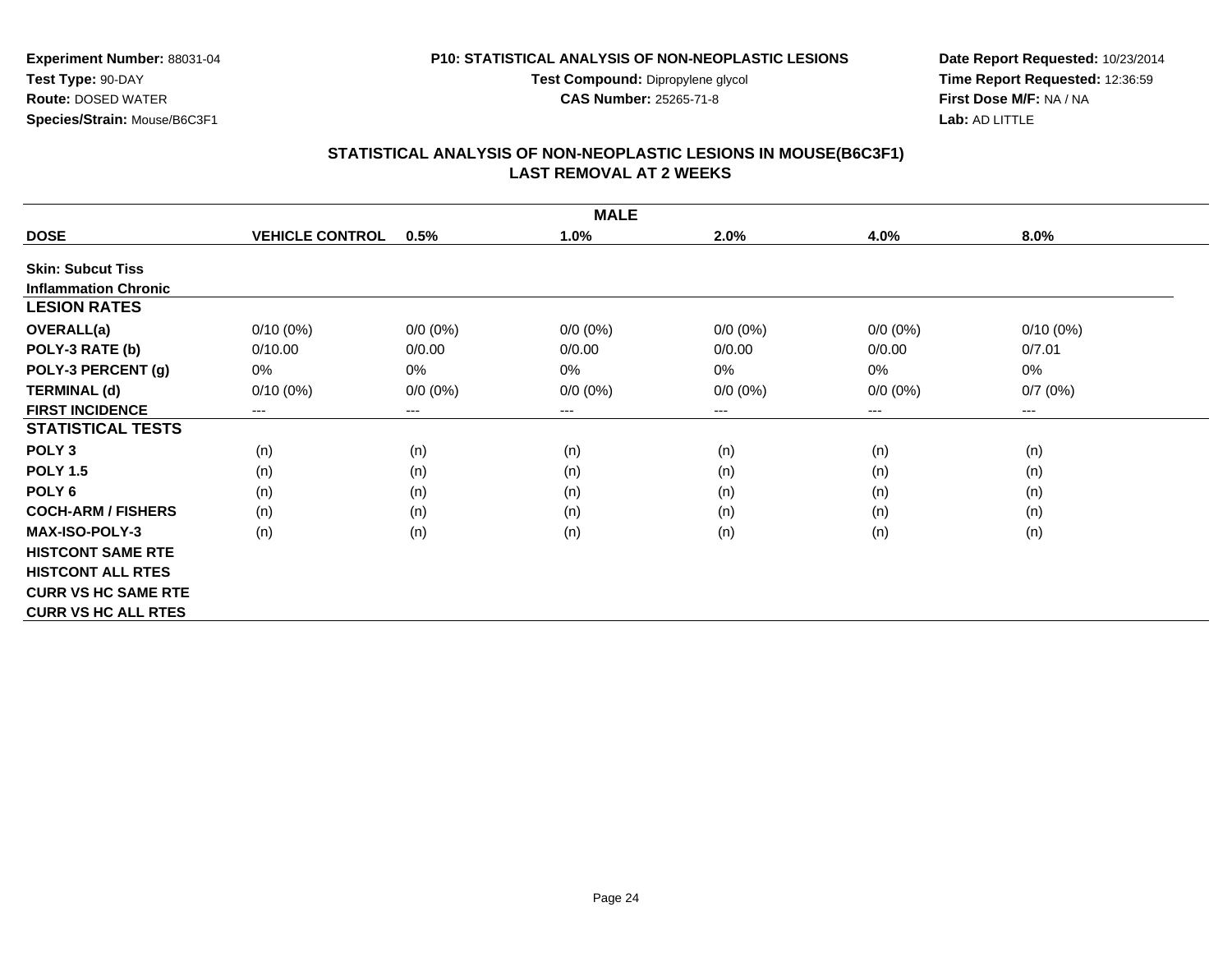**Test Compound:** Dipropylene glycol

**CAS Number:** 25265-71-8

**Date Report Requested:** 10/23/2014**Time Report Requested:** 12:36:59**First Dose M/F:** NA / NA**Lab:** AD LITTLE

# **STATISTICAL ANALYSIS OF NON-NEOPLASTIC LESIONS IN MOUSE(B6C3F1) LAST REMOVAL AT 2 WEEKS**

|                            | <b>MALE</b>            |                        |             |             |             |             |  |  |  |
|----------------------------|------------------------|------------------------|-------------|-------------|-------------|-------------|--|--|--|
| <b>DOSE</b>                | <b>VEHICLE CONTROL</b> | 0.5%                   | 1.0%        | 2.0%        | 4.0%        | 8.0%        |  |  |  |
| <b>Spleen</b>              |                        |                        |             |             |             |             |  |  |  |
| <b>Atrophy</b>             |                        |                        |             |             |             |             |  |  |  |
| <b>LESION RATES</b>        |                        |                        |             |             |             |             |  |  |  |
| <b>OVERALL(a)</b>          | $0/10(0\%)$            | $0/0 (0\%)$            | $0/0 (0\%)$ | $0/0 (0\%)$ | $0/10(0\%)$ | 3/10(30%)   |  |  |  |
| POLY-3 RATE (b)            | 0/10.00                | 0/0.00                 | 0/0.00      | 0/0.00      | 0/10.00     | 3/10.00     |  |  |  |
| POLY-3 PERCENT (g)         | 0%                     | $0\%$                  | $0\%$       | 0%          | 0%          | 30%         |  |  |  |
| <b>TERMINAL (d)</b>        | $0/10(0\%)$            | $0/0 (0\%)$            | $0/0 (0\%)$ | $0/0 (0\%)$ | $0/10(0\%)$ | 0/7(0%)     |  |  |  |
| <b>FIRST INCIDENCE</b>     | ---                    | $\qquad \qquad \cdots$ | $---$       | ---         | ---         | 11          |  |  |  |
| <b>STATISTICAL TESTS</b>   |                        |                        |             |             |             |             |  |  |  |
| POLY <sub>3</sub>          | (e)                    | (e)                    | (e)         | (e)         | (e)         | $P = 0.095$ |  |  |  |
| <b>POLY 1.5</b>            | (e)                    | (e)                    | (e)         | (e)         | (e)         | $P=0.095$   |  |  |  |
| POLY <sub>6</sub>          | (e)                    | (e)                    | (e)         | (e)         | (e)         | $P = 0.095$ |  |  |  |
| <b>COCH-ARM / FISHERS</b>  | $P=0.031*$             | (e)                    | (e)         | (e)         | (e)         | $P = 0.105$ |  |  |  |
| <b>MAX-ISO-POLY-3</b>      | (e)                    | (e)                    | (e)         | (e)         | (e)         | $P=0.025*$  |  |  |  |
| <b>HISTCONT SAME RTE</b>   |                        |                        |             |             |             |             |  |  |  |
| <b>HISTCONT ALL RTES</b>   |                        |                        |             |             |             |             |  |  |  |
| <b>CURR VS HC SAME RTE</b> |                        |                        |             |             |             |             |  |  |  |
| <b>CURR VS HC ALL RTES</b> |                        |                        |             |             |             |             |  |  |  |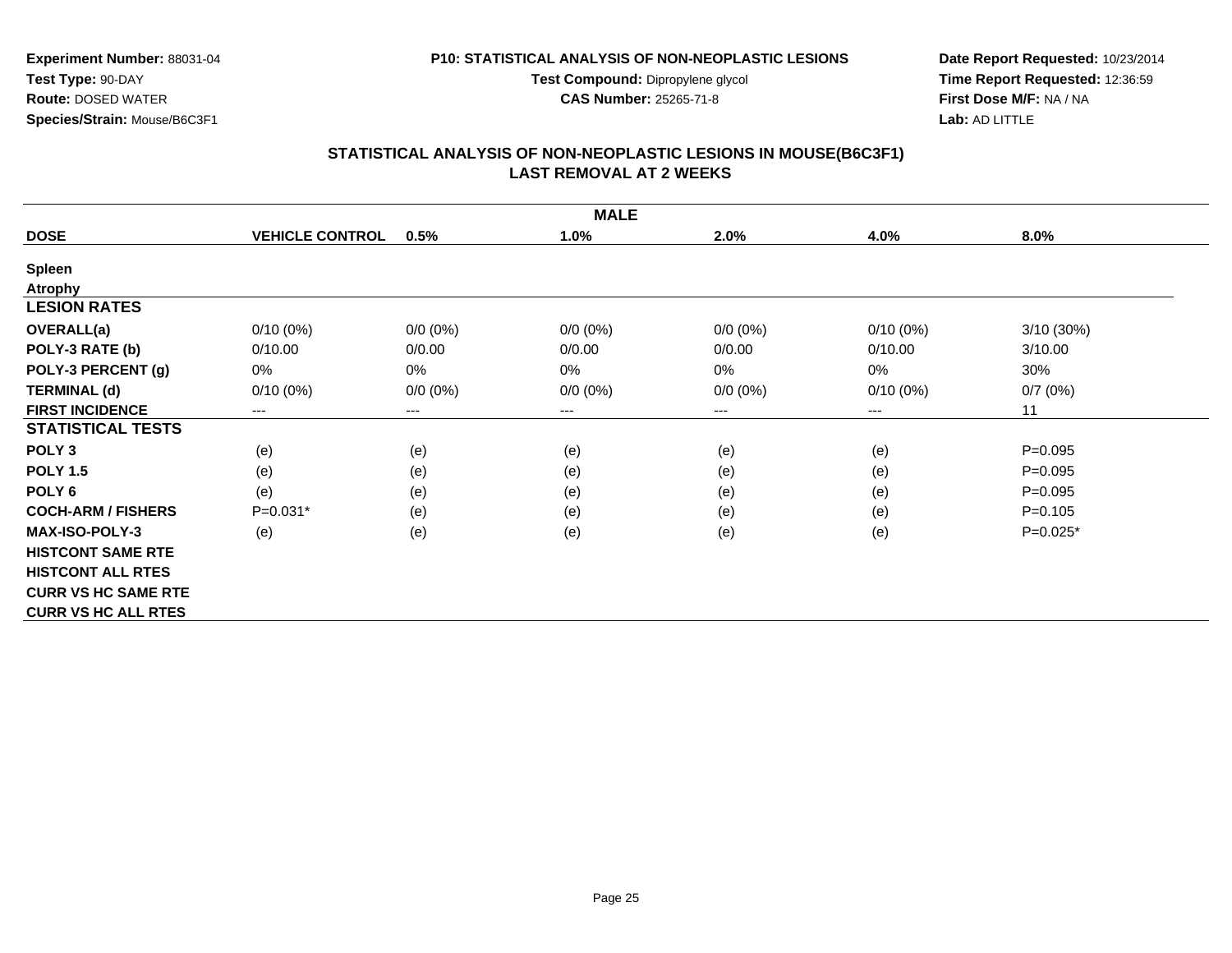**Test Compound:** Dipropylene glycol

**CAS Number:** 25265-71-8

**Date Report Requested:** 10/23/2014**Time Report Requested:** 12:36:59**First Dose M/F:** NA / NA**Lab:** AD LITTLE

#### **STATISTICAL ANALYSIS OF NON-NEOPLASTIC LESIONS IN MOUSE(B6C3F1) LAST REMOVAL AT 2 WEEKS**

|                             |                        |             | <b>MALE</b> |             |             |             |
|-----------------------------|------------------------|-------------|-------------|-------------|-------------|-------------|
| <b>DOSE</b>                 | <b>VEHICLE CONTROL</b> | 0.5%        | 1.0%        | 2.0%        | 4.0%        | 8.0%        |
| Stomach, Glandular          |                        |             |             |             |             |             |
| <b>Inflammation Chronic</b> |                        |             |             |             |             |             |
| <b>LESION RATES</b>         |                        |             |             |             |             |             |
| <b>OVERALL(a)</b>           | 1/10 (10%)             | $0/0 (0\%)$ | $0/0 (0\%)$ | $0/0 (0\%)$ | $0/0 (0\%)$ | 1/8(12%)    |
| POLY-3 RATE (b)             | 1/10.00                | 0/0.00      | 0/0.00      | 0/0.00      | 0/0.00      | 1/7.00      |
| POLY-3 PERCENT (g)          | 10%                    | 0%          | 0%          | 0%          | $0\%$       | 14.3%       |
| <b>TERMINAL (d)</b>         | $1/10(10\%)$           | $0/0 (0\%)$ | $0/0 (0\%)$ | $0/0 (0\%)$ | $0/0 (0\%)$ | 1/7(14%)    |
| <b>FIRST INCIDENCE</b>      | 91(T)                  | ---         | $---$       | ---         | ---         | 91(T)       |
| <b>STATISTICAL TESTS</b>    |                        |             |             |             |             |             |
| POLY <sub>3</sub>           | (e)                    | (e)         | (e)         | (e)         | (e)         | $P = 0.678$ |
| <b>POLY 1.5</b>             | (e)                    | (e)         | (e)         | (e)         | (e)         | $P = 0.679$ |
| POLY <sub>6</sub>           | (e)                    | (e)         | (e)         | (e)         | (e)         | $P = 0.678$ |
| <b>COCH-ARM / FISHERS</b>   | $P = 0.583$            | (e)         | (e)         | (e)         | (e)         | $P=0.706$   |
| <b>MAX-ISO-POLY-3</b>       | (e)                    | (e)         | (e)         | (e)         | (e)         | $P=0.410$   |
| <b>HISTCONT SAME RTE</b>    |                        |             |             |             |             |             |
| <b>HISTCONT ALL RTES</b>    |                        |             |             |             |             |             |
| <b>CURR VS HC SAME RTE</b>  |                        |             |             |             |             |             |
| <b>CURR VS HC ALL RTES</b>  |                        |             |             |             |             |             |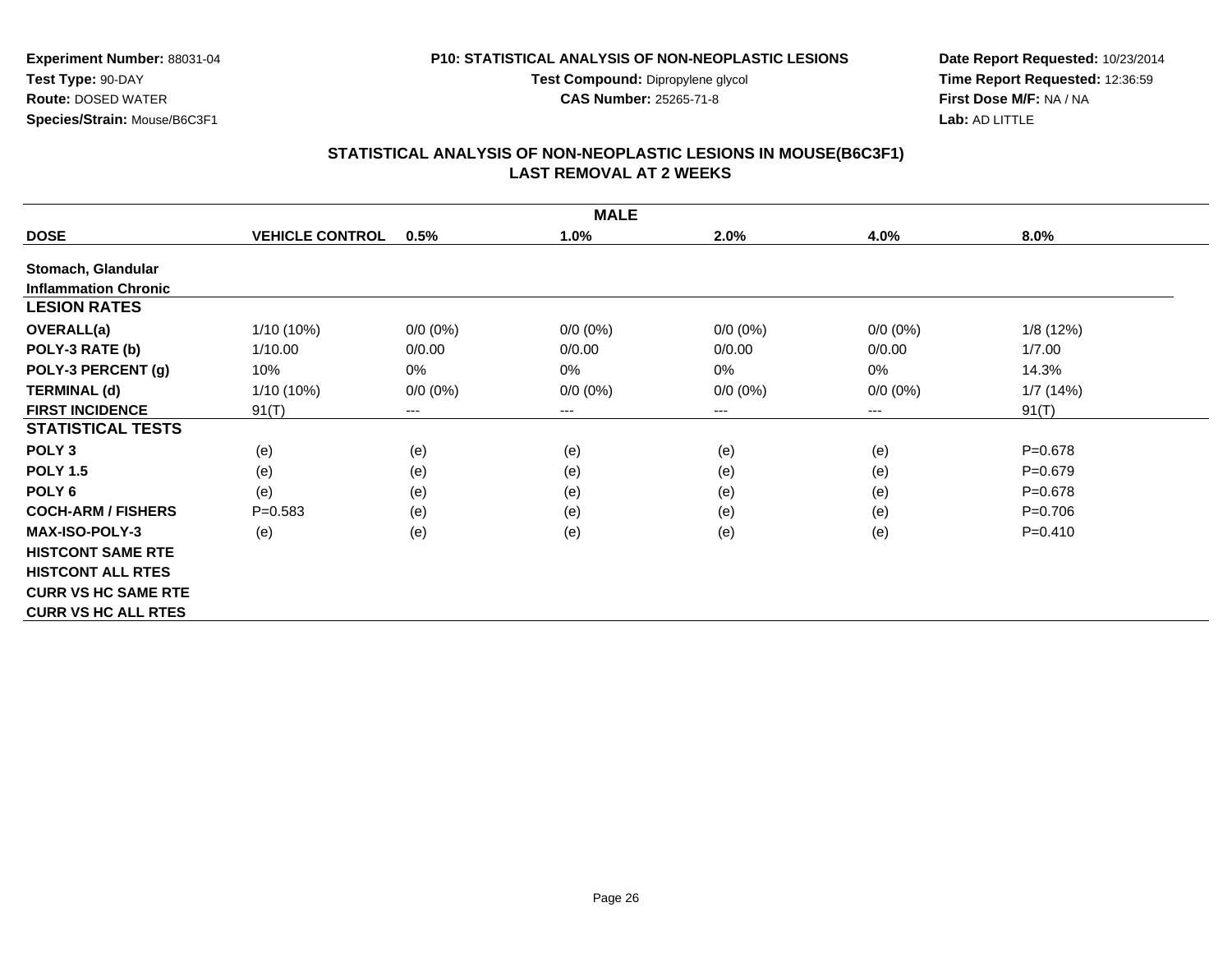**Test Compound:** Dipropylene glycol

**CAS Number:** 25265-71-8

**Date Report Requested:** 10/23/2014**Time Report Requested:** 12:36:59**First Dose M/F:** NA / NA**Lab:** AD LITTLE

#### **STATISTICAL ANALYSIS OF NON-NEOPLASTIC LESIONS IN MOUSE(B6C3F1) LAST REMOVAL AT 2 WEEKS**

|                            |                        |                        | <b>MALE</b> |             |             |             |
|----------------------------|------------------------|------------------------|-------------|-------------|-------------|-------------|
| <b>DOSE</b>                | <b>VEHICLE CONTROL</b> | 0.5%                   | 1.0%        | 2.0%        | 4.0%        | 8.0%        |
| <b>Thymus</b>              |                        |                        |             |             |             |             |
| <b>Atrophy</b>             |                        |                        |             |             |             |             |
| <b>LESION RATES</b>        |                        |                        |             |             |             |             |
| <b>OVERALL(a)</b>          | $0/10(0\%)$            | $0/0 (0\%)$            | $0/0 (0\%)$ | $0/0 (0\%)$ | $0/0 (0\%)$ | 1/8 (12%)   |
| POLY-3 RATE (b)            | 0/10.00                | 0/0.00                 | 0/0.00      | 0/0.00      | 0/0.00      | 1/8.00      |
| POLY-3 PERCENT (g)         | 0%                     | 0%                     | $0\%$       | 0%          | 0%          | 12.5%       |
| <b>TERMINAL (d)</b>        | $0/10(0\%)$            | $0/0 (0\%)$            | $0/0 (0\%)$ | $0/0 (0\%)$ | $0/0 (0\%)$ | 0/7(0%)     |
| <b>FIRST INCIDENCE</b>     | $---$                  | $\qquad \qquad \cdots$ | ---         | ---         | ---         | 11          |
| <b>STATISTICAL TESTS</b>   |                        |                        |             |             |             |             |
| POLY <sub>3</sub>          | (e)                    | (e)                    | (e)         | (e)         | (e)         | $P = 0.455$ |
| <b>POLY 1.5</b>            | (e)                    | (e)                    | (e)         | (e)         | (e)         | $P=0.455$   |
| POLY <sub>6</sub>          | (e)                    | (e)                    | (e)         | (e)         | (e)         | $P=0.455$   |
| <b>COCH-ARM / FISHERS</b>  | $P=0.263$              | (e)                    | (e)         | (e)         | (e)         | $P=0.444$   |
| <b>MAX-ISO-POLY-3</b>      | (e)                    | (e)                    | (e)         | (e)         | (e)         | $P = 0.143$ |
| <b>HISTCONT SAME RTE</b>   |                        |                        |             |             |             |             |
| <b>HISTCONT ALL RTES</b>   |                        |                        |             |             |             |             |
| <b>CURR VS HC SAME RTE</b> |                        |                        |             |             |             |             |
| <b>CURR VS HC ALL RTES</b> |                        |                        |             |             |             |             |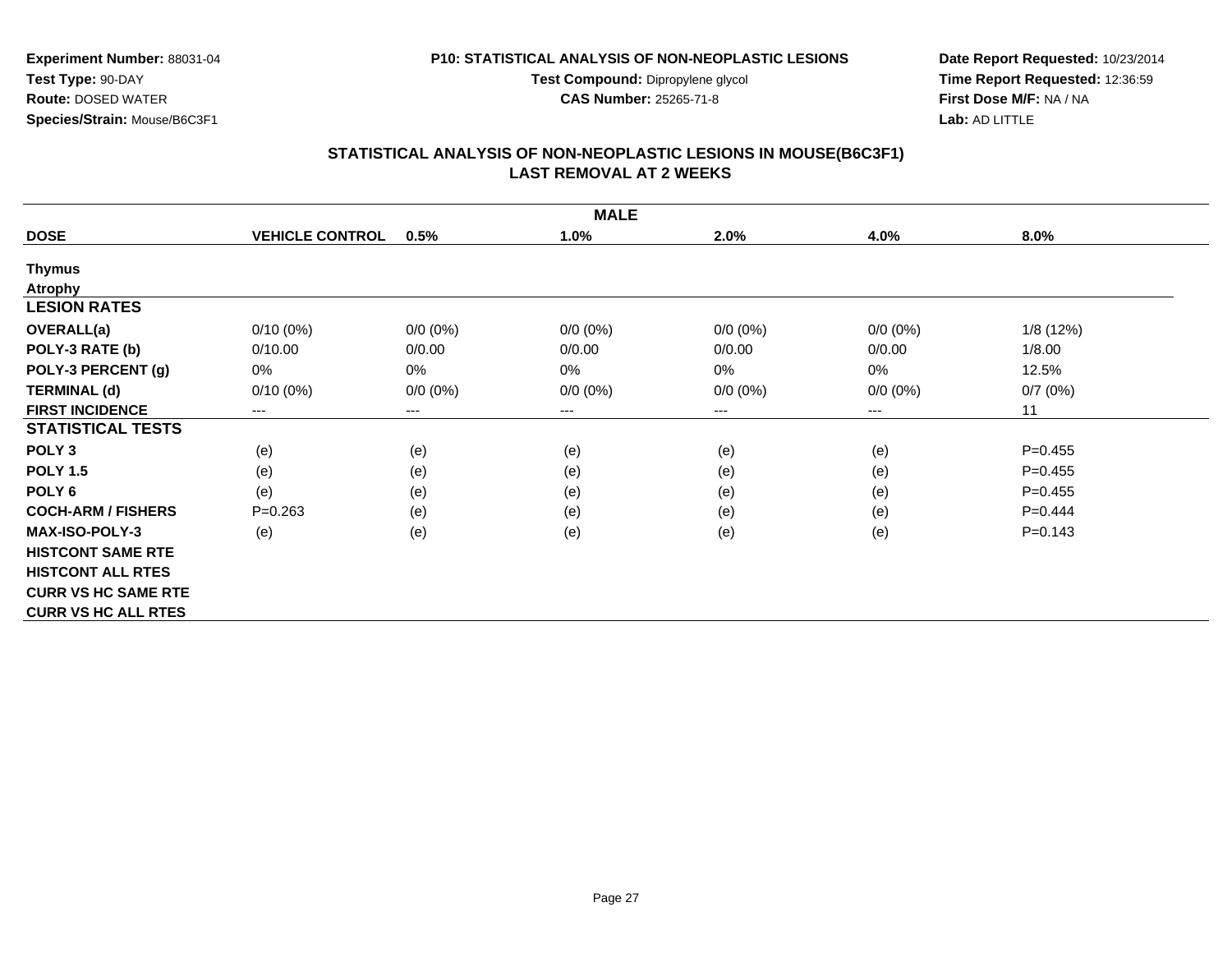**Test Compound:** Dipropylene glycol

**CAS Number:** 25265-71-8

**Date Report Requested:** 10/23/2014**Time Report Requested:** 12:36:59**First Dose M/F:** NA / NA**Lab:** AD LITTLE

## **STATISTICAL ANALYSIS OF NON-NEOPLASTIC LESIONS IN MOUSE(B6C3F1) LAST REMOVAL AT 2 WEEKS**

|                            | <b>MALE</b>            |             |                        |             |             |              |  |  |  |
|----------------------------|------------------------|-------------|------------------------|-------------|-------------|--------------|--|--|--|
| <b>DOSE</b>                | <b>VEHICLE CONTROL</b> | 0.5%        | 1.0%                   | 2.0%        | 4.0%        | 8.0%         |  |  |  |
| <b>Thyroid Gland</b>       |                        |             |                        |             |             |              |  |  |  |
| Cyst                       |                        |             |                        |             |             |              |  |  |  |
| <b>LESION RATES</b>        |                        |             |                        |             |             |              |  |  |  |
| <b>OVERALL(a)</b>          | 1/10 (10%)             | $0/0 (0\%)$ | $0/0 (0\%)$            | $0/0 (0\%)$ | $0/0 (0\%)$ | $0/10(0\%)$  |  |  |  |
| POLY-3 RATE (b)            | 1/10.00                | 0/0.00      | 0/0.00                 | 0/0.00      | 0/0.00      | 0/7.01       |  |  |  |
| POLY-3 PERCENT (g)         | 10%                    | 0%          | 0%                     | 0%          | 0%          | 0%           |  |  |  |
| <b>TERMINAL (d)</b>        | $1/10(10\%)$           | $0/0 (0\%)$ | $0/0 (0\%)$            | $0/0 (0\%)$ | $0/0 (0\%)$ | 0/7(0%)      |  |  |  |
| <b>FIRST INCIDENCE</b>     | 91(T)                  | ---         | $\qquad \qquad \cdots$ | ---         | ---         | $---$        |  |  |  |
| <b>STATISTICAL TESTS</b>   |                        |             |                        |             |             |              |  |  |  |
| POLY <sub>3</sub>          | (e)                    | (e)         | (e)                    | (e)         | (e)         | P=0.569N     |  |  |  |
| <b>POLY 1.5</b>            | (e)                    | (e)         | (e)                    | (e)         | (e)         | $P = 0.565N$ |  |  |  |
| POLY <sub>6</sub>          | (e)                    | (e)         | (e)                    | (e)         | (e)         | P=0.569N     |  |  |  |
| <b>COCH-ARM / FISHERS</b>  | $P = 0.304N$           | (e)         | (e)                    | (e)         | (e)         | $P = 0.500N$ |  |  |  |
| <b>MAX-ISO-POLY-3</b>      | (e)                    | (e)         | (e)                    | (e)         | (e)         | $P = 0.243N$ |  |  |  |
| <b>HISTCONT SAME RTE</b>   |                        |             |                        |             |             |              |  |  |  |
| <b>HISTCONT ALL RTES</b>   |                        |             |                        |             |             |              |  |  |  |
| <b>CURR VS HC SAME RTE</b> |                        |             |                        |             |             |              |  |  |  |
| <b>CURR VS HC ALL RTES</b> |                        |             |                        |             |             |              |  |  |  |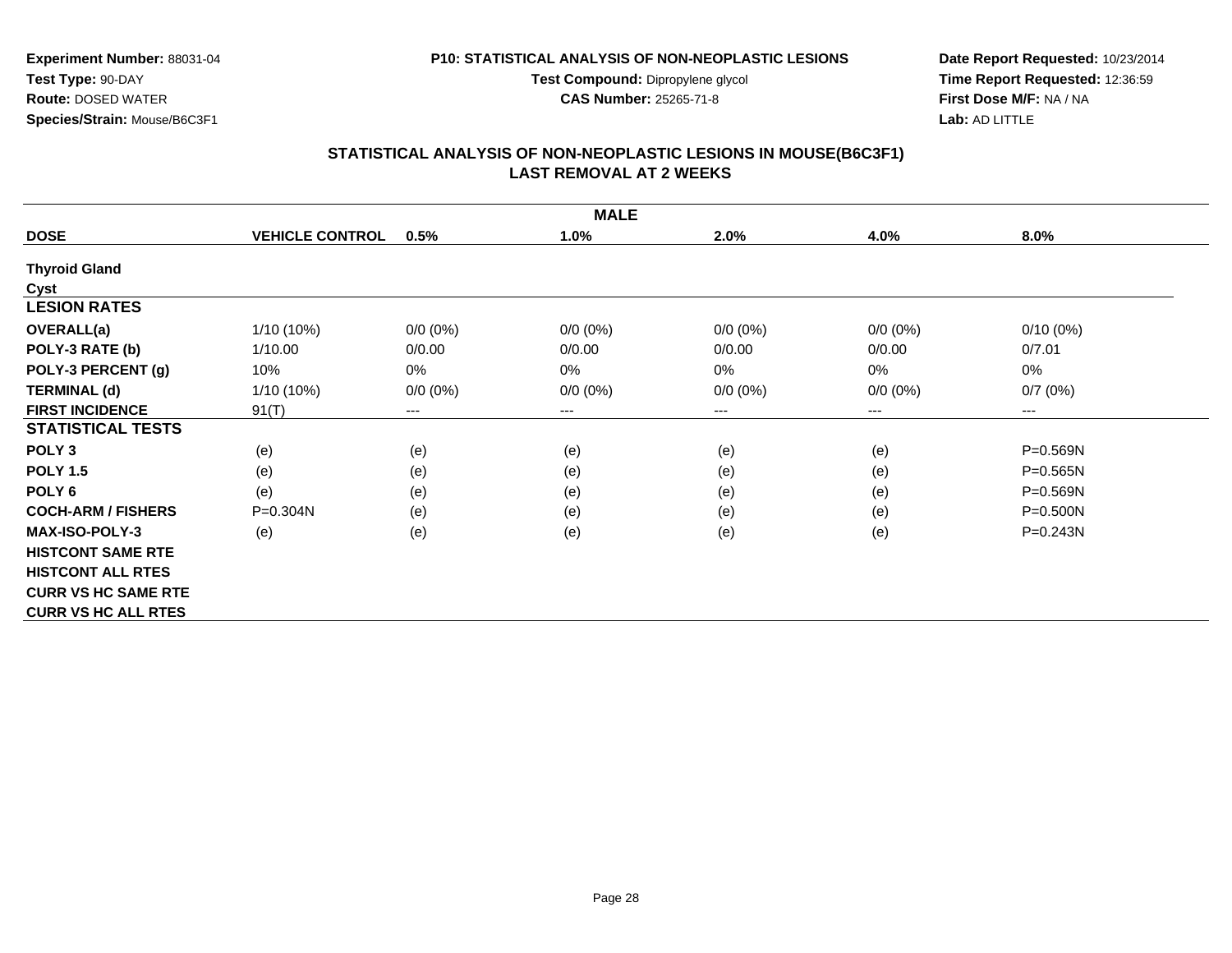**Test Compound:** Dipropylene glycol

**CAS Number:** 25265-71-8

**Date Report Requested:** 10/23/2014**Time Report Requested:** 12:36:59**First Dose M/F:** NA / NA**Lab:** AD LITTLE

## **STATISTICAL ANALYSIS OF NON-NEOPLASTIC LESIONS IN MOUSE(B6C3F1) LAST REMOVAL AT 2 WEEKS**

|                             | <b>MALE</b>            |                        |                     |             |                        |             |  |  |  |
|-----------------------------|------------------------|------------------------|---------------------|-------------|------------------------|-------------|--|--|--|
| <b>DOSE</b>                 | <b>VEHICLE CONTROL</b> | 0.5%                   | 1.0%                | 2.0%        | 4.0%                   | 8.0%        |  |  |  |
| <b>Urinary Bladder</b>      |                        |                        |                     |             |                        |             |  |  |  |
| <b>Inflammation Chronic</b> |                        |                        |                     |             |                        |             |  |  |  |
| <b>LESION RATES</b>         |                        |                        |                     |             |                        |             |  |  |  |
| <b>OVERALL(a)</b>           | $0/10(0\%)$            | $0/0 (0\%)$            | $0/0 (0\%)$         | $0/0 (0\%)$ | $0/0 (0\%)$            | $0/10(0\%)$ |  |  |  |
| POLY-3 RATE (b)             | 0/10.00                | 0/0.00                 | 0/0.00              | 0/0.00      | 0/0.00                 | 0/7.01      |  |  |  |
| POLY-3 PERCENT (g)          | 0%                     | 0%                     | 0%                  | 0%          | 0%                     | 0%          |  |  |  |
| <b>TERMINAL (d)</b>         | $0/10(0\%)$            | $0/0 (0\%)$            | $0/0 (0\%)$         | $0/0 (0\%)$ | $0/0 (0\%)$            | 0/7(0%)     |  |  |  |
| <b>FIRST INCIDENCE</b>      | ---                    | $\qquad \qquad \cdots$ | $\qquad \qquad - -$ | ---         | $\qquad \qquad \cdots$ | $---$       |  |  |  |
| <b>STATISTICAL TESTS</b>    |                        |                        |                     |             |                        |             |  |  |  |
| POLY <sub>3</sub>           | (n)                    | (n)                    | (n)                 | (n)         | (n)                    | (n)         |  |  |  |
| <b>POLY 1.5</b>             | (n)                    | (n)                    | (n)                 | (n)         | (n)                    | (n)         |  |  |  |
| POLY 6                      | (n)                    | (n)                    | (n)                 | (n)         | (n)                    | (n)         |  |  |  |
| <b>COCH-ARM / FISHERS</b>   | (n)                    | (n)                    | (n)                 | (n)         | (n)                    | (n)         |  |  |  |
| <b>MAX-ISO-POLY-3</b>       | (n)                    | (n)                    | (n)                 | (n)         | (n)                    | (n)         |  |  |  |
| <b>HISTCONT SAME RTE</b>    |                        |                        |                     |             |                        |             |  |  |  |
| <b>HISTCONT ALL RTES</b>    |                        |                        |                     |             |                        |             |  |  |  |
| <b>CURR VS HC SAME RTE</b>  |                        |                        |                     |             |                        |             |  |  |  |
| <b>CURR VS HC ALL RTES</b>  |                        |                        |                     |             |                        |             |  |  |  |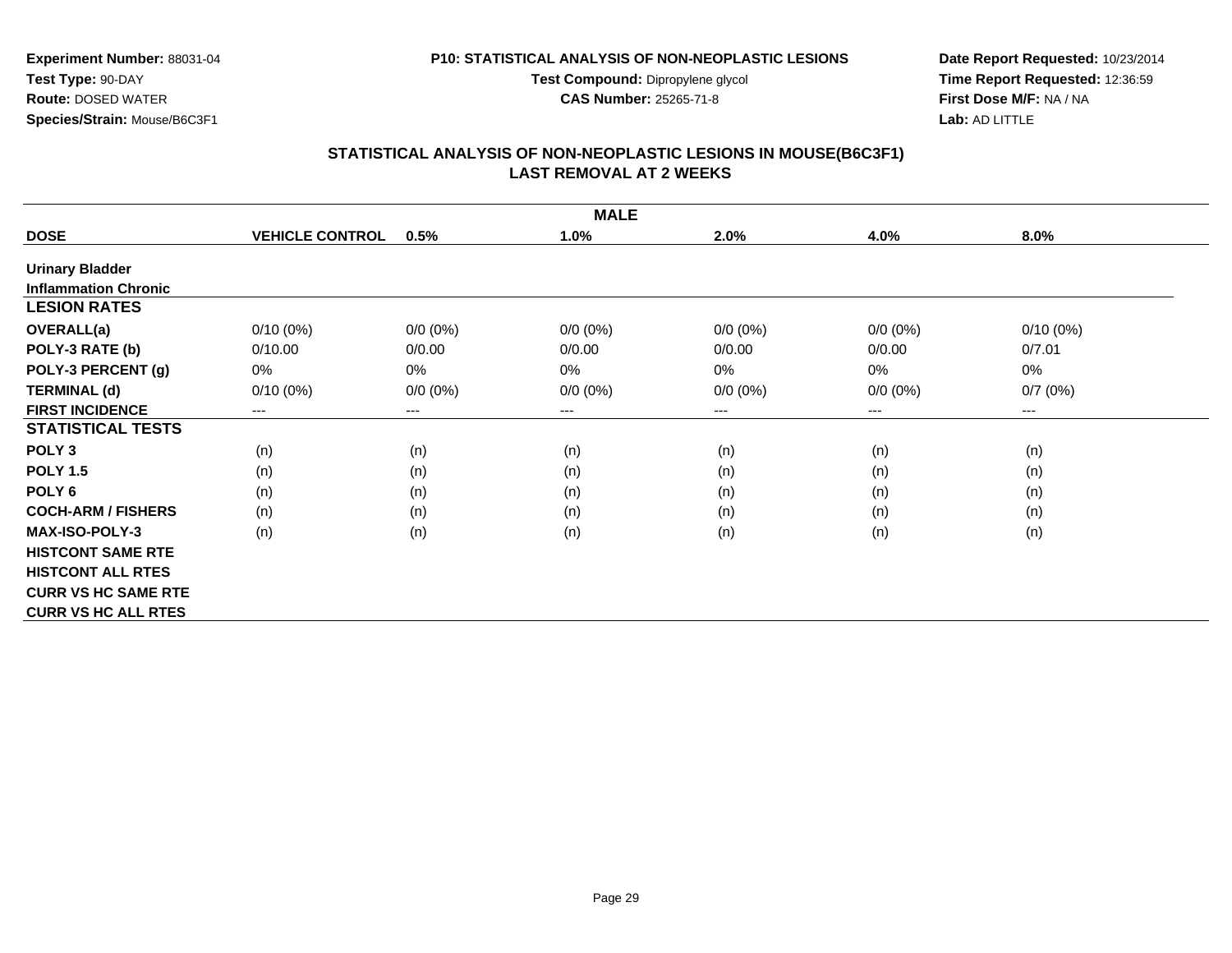**Test Compound:** Dipropylene glycol

**CAS Number:** 25265-71-8

**Date Report Requested:** 10/23/2014**Time Report Requested:** 12:36:59**First Dose M/F:** NA / NA**Lab:** AD LITTLE

# **STATISTICAL ANALYSIS OF NON-NEOPLASTIC LESIONS IN MOUSE(B6C3F1) LAST REMOVAL AT 5 WEEKS**

|                                    |                        |                        | <b>FEMALE</b> |              |                            |              |
|------------------------------------|------------------------|------------------------|---------------|--------------|----------------------------|--------------|
| <b>DOSE</b>                        | <b>VEHICLE CONTROL</b> | 0.5%                   | 1.0%          | 2.0%         | 4.0%                       | 8.0%         |
| <b>Adrenal Cortex: Subcapsular</b> |                        |                        |               |              |                            |              |
| Hyperplasia                        |                        |                        |               |              |                            |              |
| <b>LESION RATES</b>                |                        |                        |               |              |                            |              |
| OVERALL(a)                         | 3/10 (30%)             | $0/0 (0\%)$            | $0/0 (0\%)$   | $0/1$ $(0%)$ | $0/0(0\%)$                 | $0/10(0\%)$  |
| POLY-3 RATE (b)                    | 3/10.00                | 0/0.00                 | 0/0.00        | 0/0.06       | 0/0.00                     | 0/9.00       |
| POLY-3 PERCENT (g)                 | 30%                    | 0%                     | 0%            | $0\%$        | 0%                         | 0%           |
| <b>TERMINAL (d)</b>                | 3/10(30%)              | $0/0 (0\%)$            | $0/0 (0\%)$   | $0/0 (0\%)$  | $0/0 (0\%)$                | $0/9(0\%)$   |
| <b>FIRST INCIDENCE</b>             | 91(T)                  | $\qquad \qquad \cdots$ | ---           | ---          | $\qquad \qquad - \qquad -$ | $---$        |
| <b>STATISTICAL TESTS</b>           |                        |                        |               |              |                            |              |
| POLY <sub>3</sub>                  | (e)                    | (e)                    | (e)           | P=0.843N     | (e)                        | $P = 0.115N$ |
| <b>POLY 1.5</b>                    | (e)                    | (e)                    | (e)           | $P = 0.818N$ | (e)                        | $P = 0.114N$ |
| POLY <sub>6</sub>                  | (e)                    | (e)                    | (e)           | $P = 0.849N$ | (e)                        | $P = 0.115N$ |
| <b>COCH-ARM / FISHERS</b>          | $P = 0.061N$           | (e)                    | (e)           | $P=0.727N$   | (e)                        | P=0.105N     |
| <b>MAX-ISO-POLY-3</b>              | (e)                    | (e)                    | (e)           | $P = 0.490N$ | (e)                        | P=0.040N*    |
| <b>HISTCONT SAME RTE</b>           |                        |                        |               |              |                            |              |
| <b>HISTCONT ALL RTES</b>           |                        |                        |               |              |                            |              |
| <b>CURR VS HC SAME RTE</b>         |                        |                        |               |              |                            |              |
| <b>CURR VS HC ALL RTES</b>         |                        |                        |               |              |                            |              |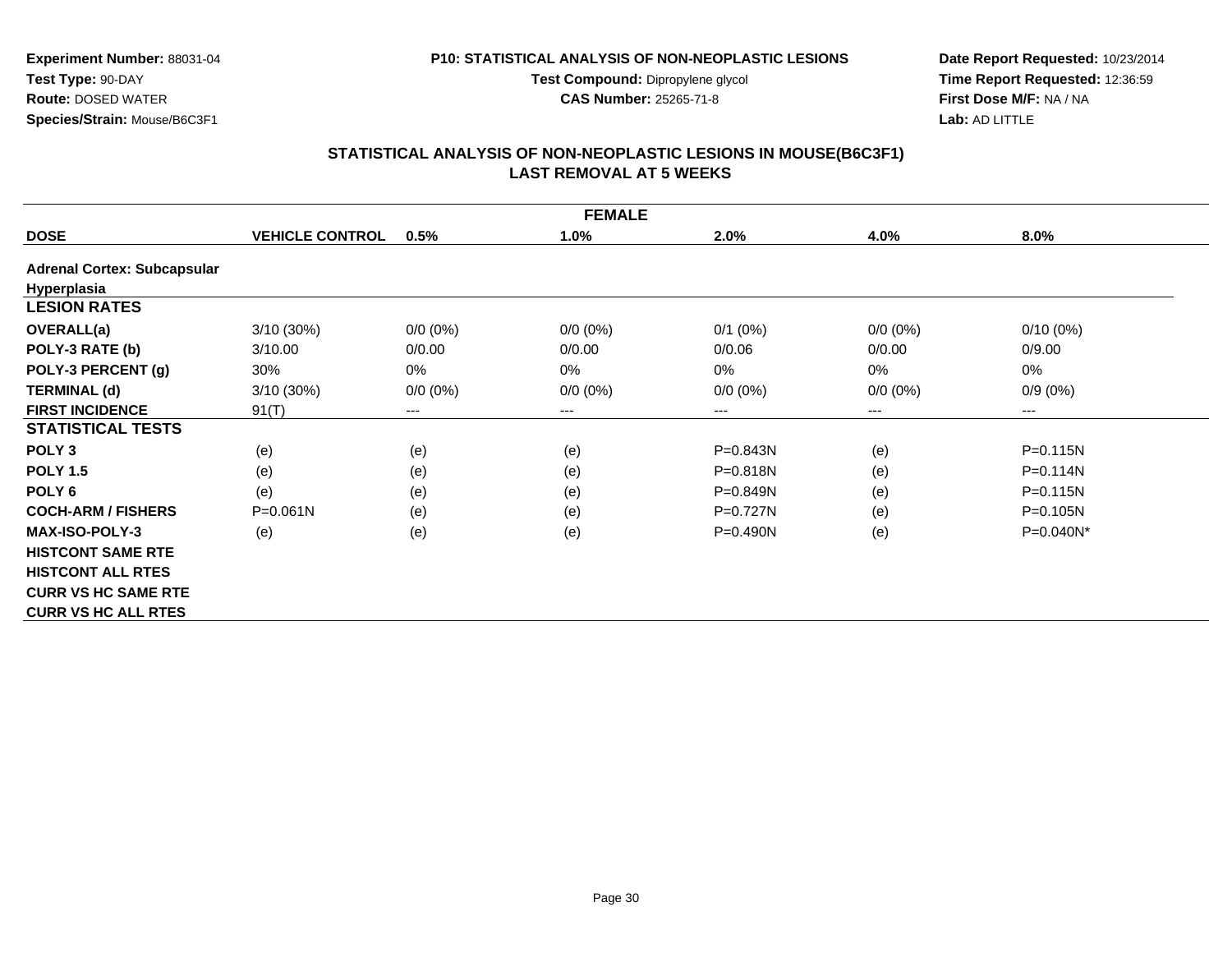**Test Compound:** Dipropylene glycol **CAS Number:** 25265-71-8

**Date Report Requested:** 10/23/2014**Time Report Requested:** 12:36:59**First Dose M/F:** NA / NA**Lab:** AD LITTLE

#### **STATISTICAL ANALYSIS OF NON-NEOPLASTIC LESIONS IN MOUSE(B6C3F1) LAST REMOVAL AT 5 WEEKS**

|                            |                        |             | <b>FEMALE</b> |              |             |              |
|----------------------------|------------------------|-------------|---------------|--------------|-------------|--------------|
| <b>DOSE</b>                | <b>VEHICLE CONTROL</b> | 0.5%        | 1.0%          | 2.0%         | 4.0%        | 8.0%         |
| <b>Bone Marrow</b>         |                        |             |               |              |             |              |
| <b>Atrophy</b>             |                        |             |               |              |             |              |
| <b>LESION RATES</b>        |                        |             |               |              |             |              |
| <b>OVERALL(a)</b>          | $0/10(0\%)$            | $0/0 (0\%)$ | $0/0 (0\%)$   | $0/1$ $(0%)$ | $0/0 (0\%)$ | $1/10(10\%)$ |
| POLY-3 RATE (b)            | 0/10.00                | 0/0.00      | 0/0.00        | 0/0.06       | 0/0.00      | 1/10.00      |
| POLY-3 PERCENT (g)         | 0%                     | 0%          | 0%            | 0%           | 0%          | 10%          |
| <b>TERMINAL (d)</b>        | $0/10(0\%)$            | $0/0 (0\%)$ | $0/0 (0\%)$   | $0/0 (0\%)$  | $0/0 (0\%)$ | $0/9(0\%)$   |
| <b>FIRST INCIDENCE</b>     | ---                    | ---         | $--$          | ---          | ---         | 14           |
| <b>STATISTICAL TESTS</b>   |                        |             |               |              |             |              |
| POLY <sub>3</sub>          | (e)                    | (e)         | (e)           | (e)          | (e)         | $P = 0.500$  |
| <b>POLY 1.5</b>            | (e)                    | (e)         | (e)           | (e)          | (e)         | $P = 0.500$  |
| POLY <sub>6</sub>          | (e)                    | (e)         | (e)           | (e)          | (e)         | $P = 0.500$  |
| <b>COCH-ARM / FISHERS</b>  | $P=0.292$              | (e)         | (e)           | (e)          | (e)         | $P = 0.500$  |
| <b>MAX-ISO-POLY-3</b>      | (e)                    | (e)         | (e)           | (e)          | (e)         | $P = 0.159$  |
| <b>HISTCONT SAME RTE</b>   |                        |             |               |              |             |              |
| <b>HISTCONT ALL RTES</b>   |                        |             |               |              |             |              |
| <b>CURR VS HC SAME RTE</b> |                        |             |               |              |             |              |
| <b>CURR VS HC ALL RTES</b> |                        |             |               |              |             |              |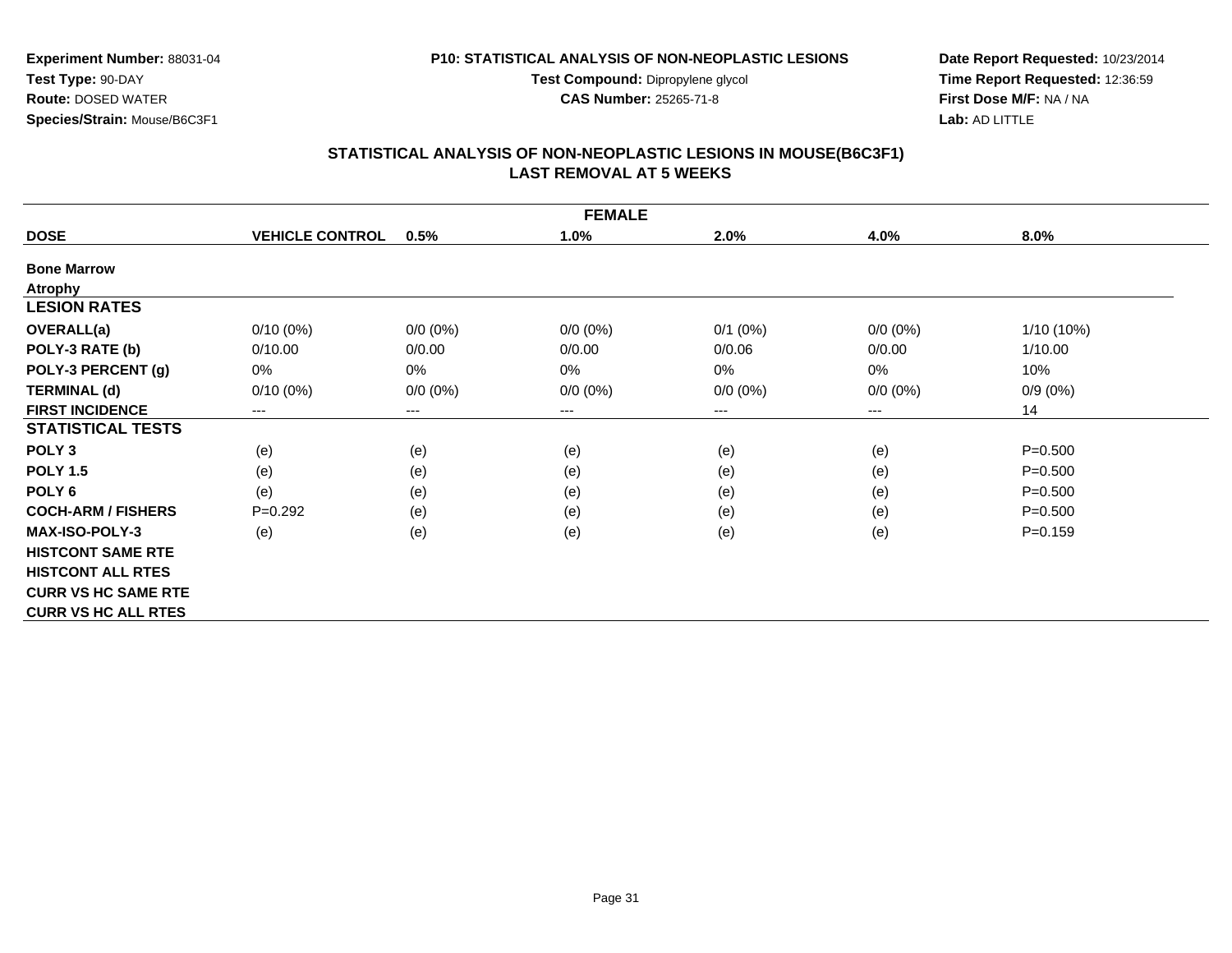**Test Compound:** Dipropylene glycol

**CAS Number:** 25265-71-8

**Date Report Requested:** 10/23/2014**Time Report Requested:** 12:36:59**First Dose M/F:** NA / NA**Lab:** AD LITTLE

#### **STATISTICAL ANALYSIS OF NON-NEOPLASTIC LESIONS IN MOUSE(B6C3F1) LAST REMOVAL AT 5 WEEKS**

| <b>FEMALE</b>              |                        |             |             |             |             |             |  |  |
|----------------------------|------------------------|-------------|-------------|-------------|-------------|-------------|--|--|
| <b>DOSE</b>                | <b>VEHICLE CONTROL</b> | 0.5%        | 1.0%        | 2.0%        | 4.0%        | 8.0%        |  |  |
| <b>Bone Marrow</b>         |                        |             |             |             |             |             |  |  |
| Congestion                 |                        |             |             |             |             |             |  |  |
| <b>LESION RATES</b>        |                        |             |             |             |             |             |  |  |
| <b>OVERALL(a)</b>          | $0/10(0\%)$            | $0/0 (0\%)$ | $0/0 (0\%)$ | $0/1$ (0%)  | $0/0 (0\%)$ | 1/10 (10%)  |  |  |
| POLY-3 RATE (b)            | 0/10.00                | 0/0.00      | 0/0.00      | 0/0.06      | 0/0.00      | 1/10.00     |  |  |
| POLY-3 PERCENT (g)         | $0\%$                  | 0%          | 0%          | 0%          | 0%          | 10%         |  |  |
| <b>TERMINAL (d)</b>        | $0/10(0\%)$            | $0/0 (0\%)$ | $0/0 (0\%)$ | $0/0 (0\%)$ | $0/0 (0\%)$ | $0/9(0\%)$  |  |  |
| <b>FIRST INCIDENCE</b>     | ---                    | ---         | $---$       | ---         | ---         | 14          |  |  |
| <b>STATISTICAL TESTS</b>   |                        |             |             |             |             |             |  |  |
| POLY <sub>3</sub>          | (e)                    | (e)         | (e)         | (e)         | (e)         | $P = 0.500$ |  |  |
| <b>POLY 1.5</b>            | (e)                    | (e)         | (e)         | (e)         | (e)         | $P = 0.500$ |  |  |
| POLY <sub>6</sub>          | (e)                    | (e)         | (e)         | (e)         | (e)         | $P = 0.500$ |  |  |
| <b>COCH-ARM / FISHERS</b>  | $P=0.292$              | (e)         | (e)         | (e)         | (e)         | $P = 0.500$ |  |  |
| <b>MAX-ISO-POLY-3</b>      | (e)                    | (e)         | (e)         | (e)         | (e)         | $P = 0.159$ |  |  |
| <b>HISTCONT SAME RTE</b>   |                        |             |             |             |             |             |  |  |
| <b>HISTCONT ALL RTES</b>   |                        |             |             |             |             |             |  |  |
| <b>CURR VS HC SAME RTE</b> |                        |             |             |             |             |             |  |  |
| <b>CURR VS HC ALL RTES</b> |                        |             |             |             |             |             |  |  |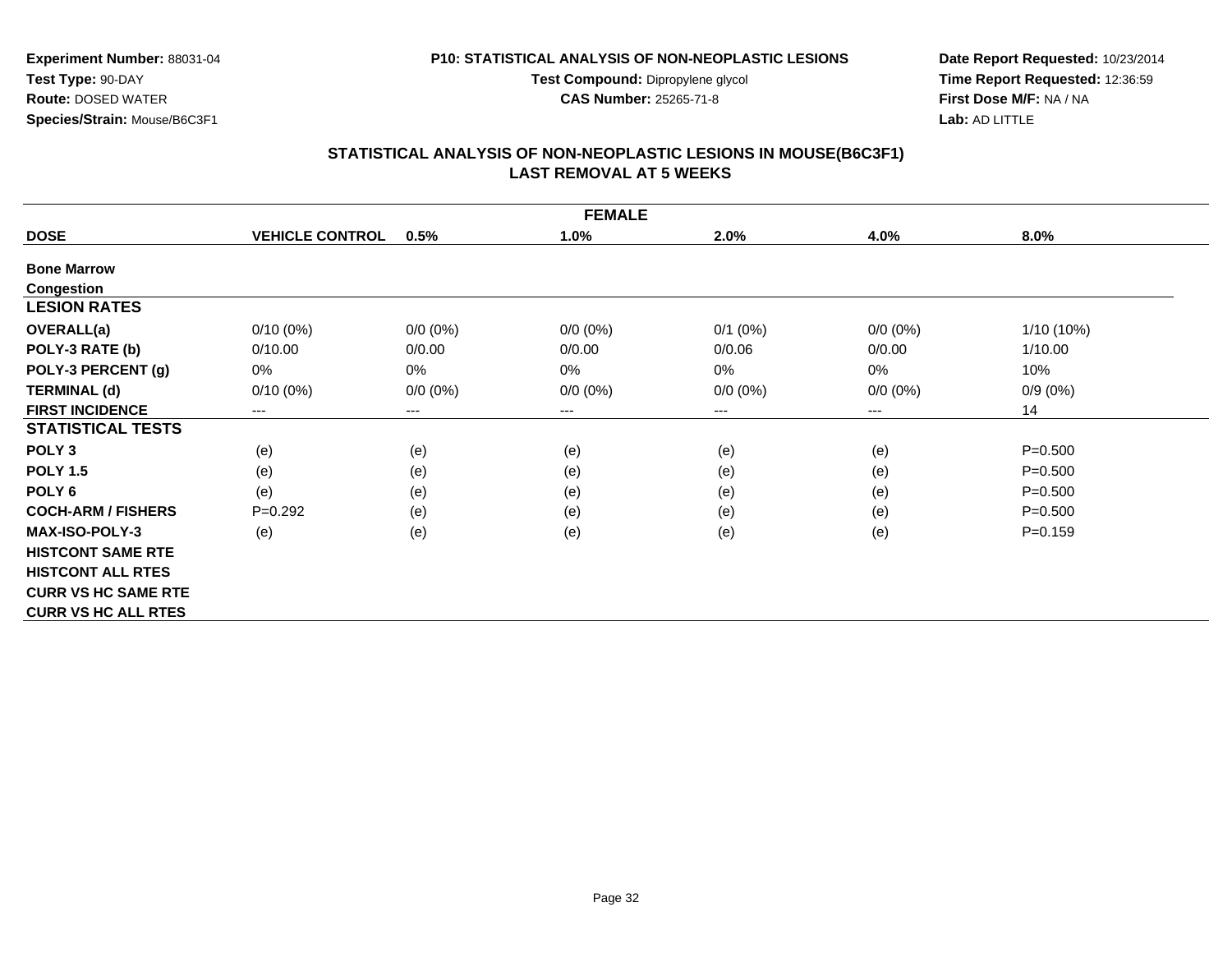**Test Compound:** Dipropylene glycol

**CAS Number:** 25265-71-8

**Date Report Requested:** 10/23/2014**Time Report Requested:** 12:36:59**First Dose M/F:** NA / NA**Lab:** AD LITTLE

#### **STATISTICAL ANALYSIS OF NON-NEOPLASTIC LESIONS IN MOUSE(B6C3F1) LAST REMOVAL AT 5 WEEKS**

|                            | <b>FEMALE</b>          |             |             |              |             |              |  |  |  |
|----------------------------|------------------------|-------------|-------------|--------------|-------------|--------------|--|--|--|
| <b>DOSE</b>                | <b>VEHICLE CONTROL</b> | 0.5%        | 1.0%        | 2.0%         | 4.0%        | 8.0%         |  |  |  |
| <b>Clitoral Gland</b>      |                        |             |             |              |             |              |  |  |  |
| <b>Dilatation</b>          |                        |             |             |              |             |              |  |  |  |
| <b>LESION RATES</b>        |                        |             |             |              |             |              |  |  |  |
| OVERALL(a)                 | 5/9 (56%)              | $0/0 (0\%)$ | $0/0 (0\%)$ | $0/1$ (0%)   | $0/0 (0\%)$ | 5/10 (50%)   |  |  |  |
| POLY-3 RATE (b)            | 5/9.00                 | 0/0.00      | 0/0.00      | 0/0.06       | 0/0.00      | 5/9.00       |  |  |  |
| POLY-3 PERCENT (g)         | 55.6%                  | 0%          | $0\%$       | 0%           | 0%          | 55.6%        |  |  |  |
| <b>TERMINAL (d)</b>        | 5/9 (56%)              | $0/0 (0\%)$ | $0/0 (0\%)$ | $0/0 (0\%)$  | $0/0 (0\%)$ | 5/9 (56%)    |  |  |  |
| <b>FIRST INCIDENCE</b>     | 91(T)                  | ---         | ---         | ---          | ---         | 91(T)        |  |  |  |
| <b>STATISTICAL TESTS</b>   |                        |             |             |              |             |              |  |  |  |
| POLY <sub>3</sub>          | (e)                    | (e)         | (e)         | P=0.814N     | (e)         | P=0.673N     |  |  |  |
| <b>POLY 1.5</b>            | (e)                    | (e)         | (e)         | $P = 0.764N$ | (e)         | $P = 0.668N$ |  |  |  |
| POLY <sub>6</sub>          | (e)                    | (e)         | (e)         | $P = 0.828N$ | (e)         | P=0.673N     |  |  |  |
| <b>COCH-ARM / FISHERS</b>  | $P = 0.545N$           | (e)         | (e)         | $P = 0.500N$ | (e)         | $P = 0.586N$ |  |  |  |
| <b>MAX-ISO-POLY-3</b>      | (e)                    | (e)         | (e)         | P=0.483N     | (e)         | $P = 0.500N$ |  |  |  |
| <b>HISTCONT SAME RTE</b>   |                        |             |             |              |             |              |  |  |  |
| <b>HISTCONT ALL RTES</b>   |                        |             |             |              |             |              |  |  |  |
| <b>CURR VS HC SAME RTE</b> |                        |             |             |              |             |              |  |  |  |
| <b>CURR VS HC ALL RTES</b> |                        |             |             |              |             |              |  |  |  |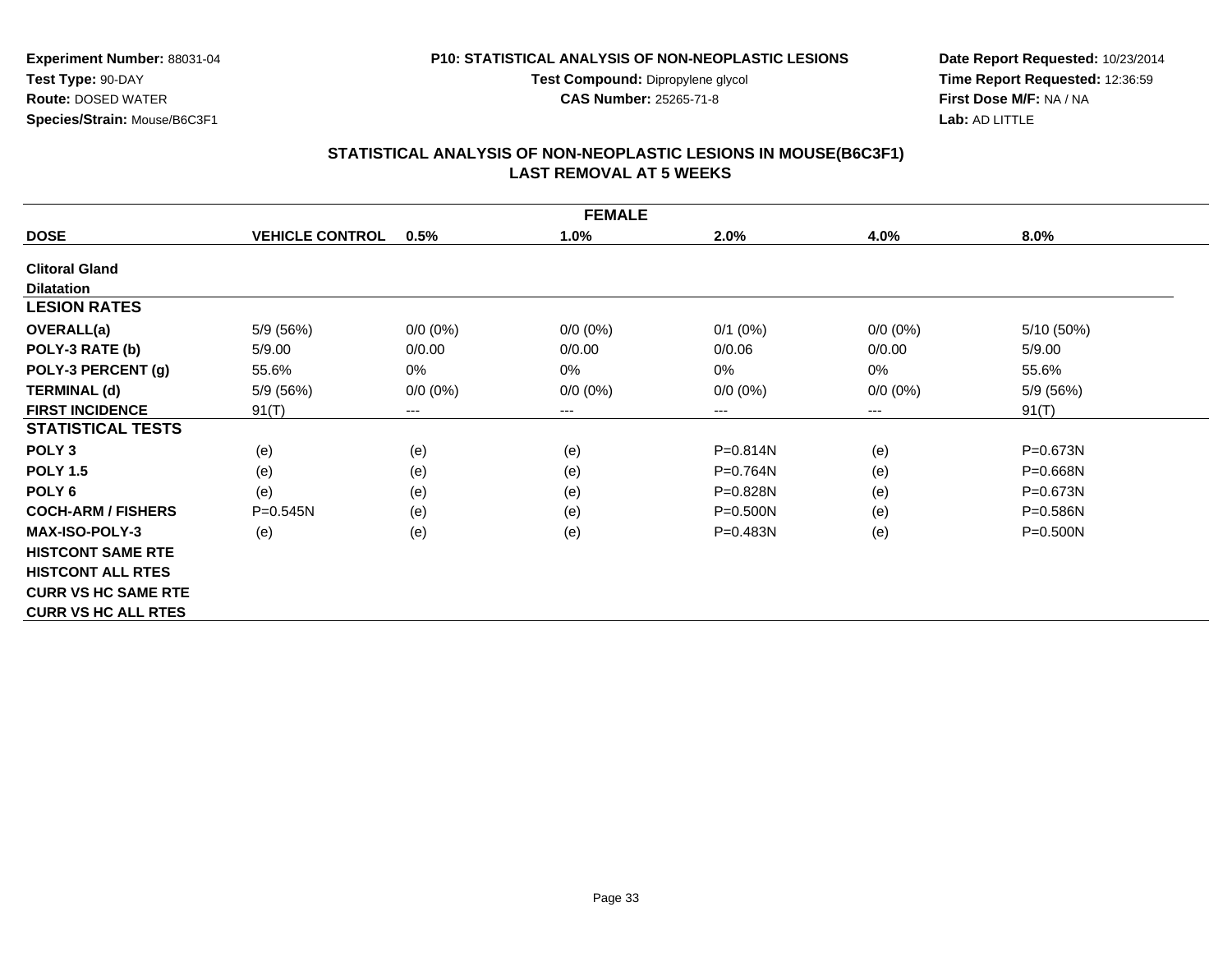**Test Compound:** Dipropylene glycol

**CAS Number:** 25265-71-8

**Date Report Requested:** 10/23/2014**Time Report Requested:** 12:36:59**First Dose M/F:** NA / NA**Lab:** AD LITTLE

# **STATISTICAL ANALYSIS OF NON-NEOPLASTIC LESIONS IN MOUSE(B6C3F1) LAST REMOVAL AT 5 WEEKS**

|                             |                        |                            | <b>FEMALE</b> |              |                        |              |
|-----------------------------|------------------------|----------------------------|---------------|--------------|------------------------|--------------|
| <b>DOSE</b>                 | <b>VEHICLE CONTROL</b> | 0.5%                       | 1.0%          | 2.0%         | 4.0%                   | 8.0%         |
| <b>Kidney: Pelvis</b>       |                        |                            |               |              |                        |              |
| <b>Inflammation Chronic</b> |                        |                            |               |              |                        |              |
| <b>LESION RATES</b>         |                        |                            |               |              |                        |              |
| OVERALL(a)                  | 1/10 (10%)             | $0/0 (0\%)$                | $0/0 (0\%)$   | $0/1$ (0%)   | $0/0(0\%)$             | 1/10 (10%)   |
| POLY-3 RATE (b)             | 1/10.00                | 0/0.00                     | 0/0.00        | 0/0.06       | 0/0.00                 | 1/9.00       |
| POLY-3 PERCENT (g)          | 10%                    | 0%                         | 0%            | $0\%$        | 0%                     | 11.1%        |
| <b>TERMINAL (d)</b>         | $1/10(10\%)$           | $0/0 (0\%)$                | $0/0 (0\%)$   | $0/0 (0\%)$  | $0/0 (0\%)$            | 1/9(11%)     |
| <b>FIRST INCIDENCE</b>      | 91(T)                  | $\qquad \qquad - \qquad -$ | ---           | ---          | $\qquad \qquad \cdots$ | 91(T)        |
| <b>STATISTICAL TESTS</b>    |                        |                            |               |              |                        |              |
| POLY <sub>3</sub>           | (e)                    | (e)                        | (e)           | $P=0.942N$   | (e)                    | $P = 0.737$  |
| <b>POLY 1.5</b>             | (e)                    | (e)                        | (e)           | P=0.938N     | (e)                    | $P = 0.738$  |
| POLY <sub>6</sub>           | (e)                    | (e)                        | (e)           | $P = 0.943N$ | (e)                    | $P=0.737$    |
| <b>COCH-ARM / FISHERS</b>   | $P = 0.634$            | (e)                        | (e)           | $P = 0.909N$ | (e)                    | $P = 0.763N$ |
| <b>MAX-ISO-POLY-3</b>       | (e)                    | (e)                        | (e)           | $P = 0.495N$ | (e)                    | $P=0.472$    |
| <b>HISTCONT SAME RTE</b>    |                        |                            |               |              |                        |              |
| <b>HISTCONT ALL RTES</b>    |                        |                            |               |              |                        |              |
| <b>CURR VS HC SAME RTE</b>  |                        |                            |               |              |                        |              |
| <b>CURR VS HC ALL RTES</b>  |                        |                            |               |              |                        |              |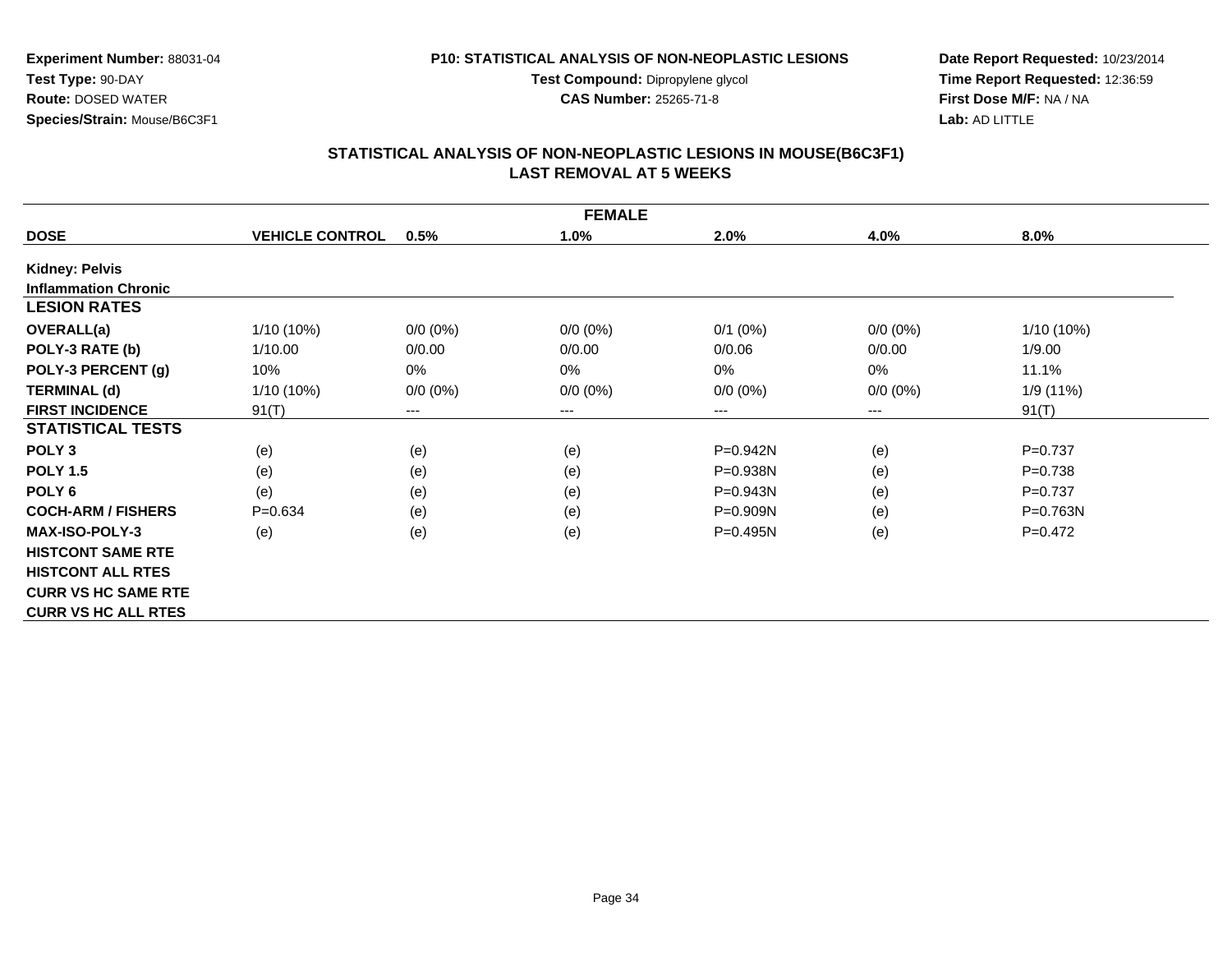**Test Compound:** Dipropylene glycol

**CAS Number:** 25265-71-8

**Date Report Requested:** 10/23/2014**Time Report Requested:** 12:36:59**First Dose M/F:** NA / NA**Lab:** AD LITTLE

#### **STATISTICAL ANALYSIS OF NON-NEOPLASTIC LESIONS IN MOUSE(B6C3F1) LAST REMOVAL AT 5 WEEKS**

|                             | <b>FEMALE</b>          |                            |             |             |              |              |  |  |  |
|-----------------------------|------------------------|----------------------------|-------------|-------------|--------------|--------------|--|--|--|
| <b>DOSE</b>                 | <b>VEHICLE CONTROL</b> | 0.5%                       | 1.0%        | 2.0%        | 4.0%         | 8.0%         |  |  |  |
| Liver                       |                        |                            |             |             |              |              |  |  |  |
| <b>Inflammation Chronic</b> |                        |                            |             |             |              |              |  |  |  |
| <b>LESION RATES</b>         |                        |                            |             |             |              |              |  |  |  |
| OVERALL(a)                  | 1/10 (10%)             | $0/0 (0\%)$                | $0/0 (0\%)$ | $0/1$ (0%)  | $0/10(0\%)$  | 1/10 (10%)   |  |  |  |
| POLY-3 RATE (b)             | 1/10.00                | 0/0.00                     | 0/0.00      | 0/0.06      | 0/10.00      | 1/9.00       |  |  |  |
| POLY-3 PERCENT (g)          | 10%                    | 0%                         | 0%          | 0%          | 0%           | 11.1%        |  |  |  |
| <b>TERMINAL (d)</b>         | 1/10 (10%)             | $0/0 (0\%)$                | $0/0 (0\%)$ | $0/0 (0\%)$ | $0/10(0\%)$  | 1/9 (11%)    |  |  |  |
| <b>FIRST INCIDENCE</b>      | 91(T)                  | $\qquad \qquad - \qquad -$ | $--$        | ---         | ---          | 91(T)        |  |  |  |
| <b>STATISTICAL TESTS</b>    |                        |                            |             |             |              |              |  |  |  |
| POLY <sub>3</sub>           | (e)                    | (e)                        | (e)         | P=0.942N    | $P = 0.500N$ | $P=0.737$    |  |  |  |
| <b>POLY 1.5</b>             | (e)                    | (e)                        | (e)         | P=0.938N    | P=0.500N     | $P = 0.738$  |  |  |  |
| POLY 6                      | (e)                    | (e)                        | (e)         | P=0.943N    | $P = 0.500N$ | $P=0.737$    |  |  |  |
| <b>COCH-ARM / FISHERS</b>   | $P = 0.664$            | (e)                        | (e)         | $P=0.909N$  | $P = 0.500N$ | $P = 0.763N$ |  |  |  |
| <b>MAX-ISO-POLY-3</b>       | (e)                    | (e)                        | (e)         | P=0.495N    | $P = 0.159N$ | $P=0.472$    |  |  |  |
| <b>HISTCONT SAME RTE</b>    |                        |                            |             |             |              |              |  |  |  |
| <b>HISTCONT ALL RTES</b>    |                        |                            |             |             |              |              |  |  |  |
| <b>CURR VS HC SAME RTE</b>  |                        |                            |             |             |              |              |  |  |  |
| <b>CURR VS HC ALL RTES</b>  |                        |                            |             |             |              |              |  |  |  |

 **Route:** DOSED WATER**Species/Strain:** Mouse/B6C3F1

**Test Type:** 90-DAY

**Experiment Number:** 88031-04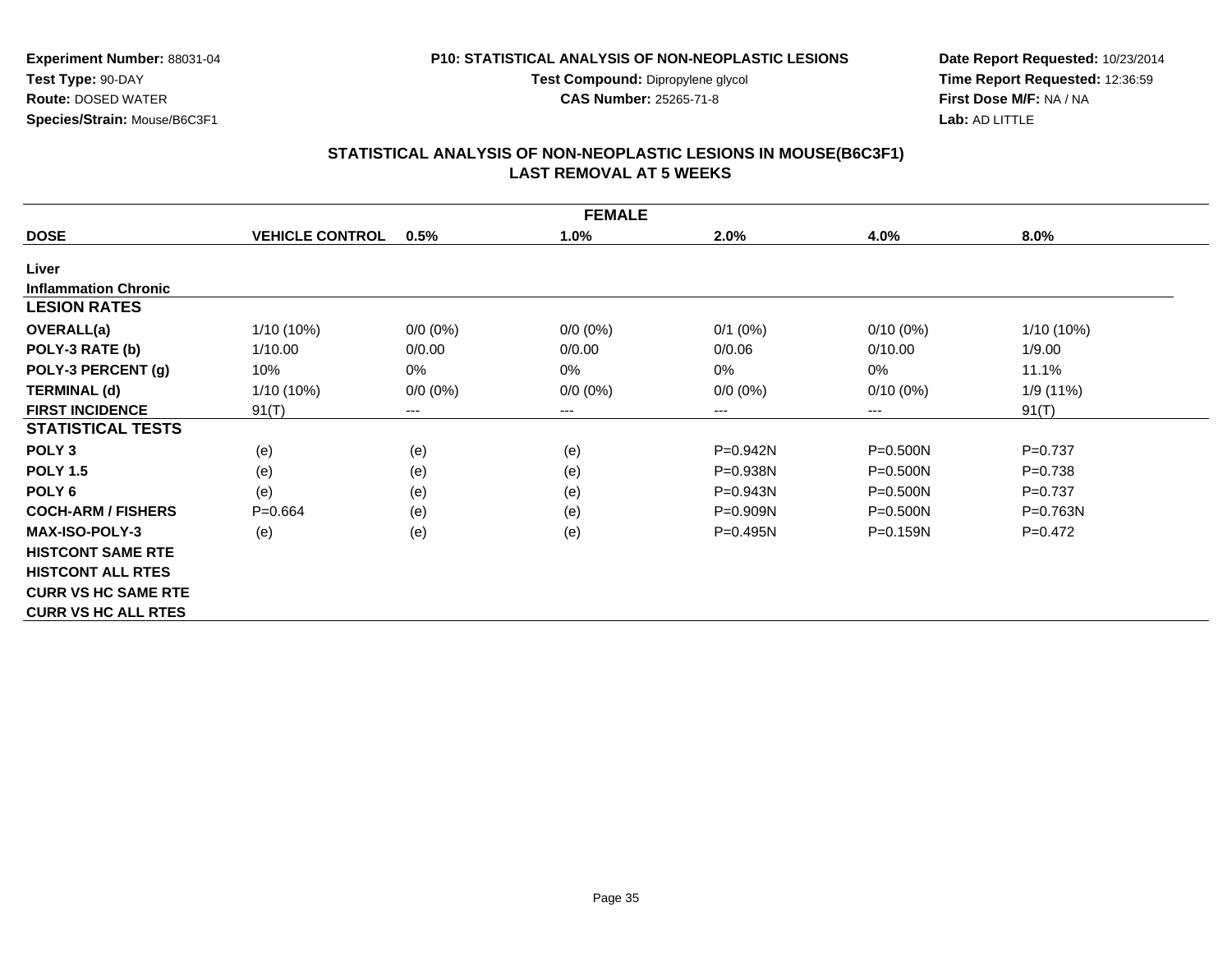**Test Compound:** Dipropylene glycol

**CAS Number:** 25265-71-8

**Date Report Requested:** 10/23/2014**Time Report Requested:** 12:36:59**First Dose M/F:** NA / NA**Lab:** AD LITTLE

# **STATISTICAL ANALYSIS OF NON-NEOPLASTIC LESIONS IN MOUSE(B6C3F1) LAST REMOVAL AT 5 WEEKS**

|                            | <b>FEMALE</b>          |                        |                     |             |             |              |  |  |  |
|----------------------------|------------------------|------------------------|---------------------|-------------|-------------|--------------|--|--|--|
| <b>DOSE</b>                | <b>VEHICLE CONTROL</b> | 0.5%                   | 1.0%                | 2.0%        | 4.0%        | 8.0%         |  |  |  |
| Liver                      |                        |                        |                     |             |             |              |  |  |  |
| <b>Necrosis</b>            |                        |                        |                     |             |             |              |  |  |  |
| <b>LESION RATES</b>        |                        |                        |                     |             |             |              |  |  |  |
| <b>OVERALL(a)</b>          | $0/10(0\%)$            | $0/0 (0\%)$            | $0/0 (0\%)$         | $0/1$ (0%)  | $0/10(0\%)$ | $1/10(10\%)$ |  |  |  |
| POLY-3 RATE (b)            | 0/10.00                | 0/0.00                 | 0/0.00              | 0/0.06      | 0/10.00     | 1/9.00       |  |  |  |
| POLY-3 PERCENT (g)         | 0%                     | 0%                     | $0\%$               | 0%          | 0%          | 11.1%        |  |  |  |
| <b>TERMINAL (d)</b>        | $0/10(0\%)$            | $0/0 (0\%)$            | $0/0 (0\%)$         | $0/0 (0\%)$ | $0/10(0\%)$ | 1/9 (11%)    |  |  |  |
| <b>FIRST INCIDENCE</b>     | ---                    | $\qquad \qquad \cdots$ | $\qquad \qquad - -$ | ---         | ---         | 91(T)        |  |  |  |
| <b>STATISTICAL TESTS</b>   |                        |                        |                     |             |             |              |  |  |  |
| POLY <sub>3</sub>          | (e)                    | (e)                    | (e)                 | (e)         | (e)         | $P = 0.479$  |  |  |  |
| <b>POLY 1.5</b>            | (e)                    | (e)                    | (e)                 | (e)         | (e)         | $P = 0.480$  |  |  |  |
| POLY <sub>6</sub>          | (e)                    | (e)                    | (e)                 | (e)         | (e)         | $P = 0.479$  |  |  |  |
| <b>COCH-ARM / FISHERS</b>  | $P = 0.258$            | (e)                    | (e)                 | (e)         | (e)         | $P = 0.500$  |  |  |  |
| <b>MAX-ISO-POLY-3</b>      | (e)                    | (e)                    | (e)                 | (e)         | (e)         | $P = 0.158$  |  |  |  |
| <b>HISTCONT SAME RTE</b>   |                        |                        |                     |             |             |              |  |  |  |
| <b>HISTCONT ALL RTES</b>   |                        |                        |                     |             |             |              |  |  |  |
| <b>CURR VS HC SAME RTE</b> |                        |                        |                     |             |             |              |  |  |  |
| <b>CURR VS HC ALL RTES</b> |                        |                        |                     |             |             |              |  |  |  |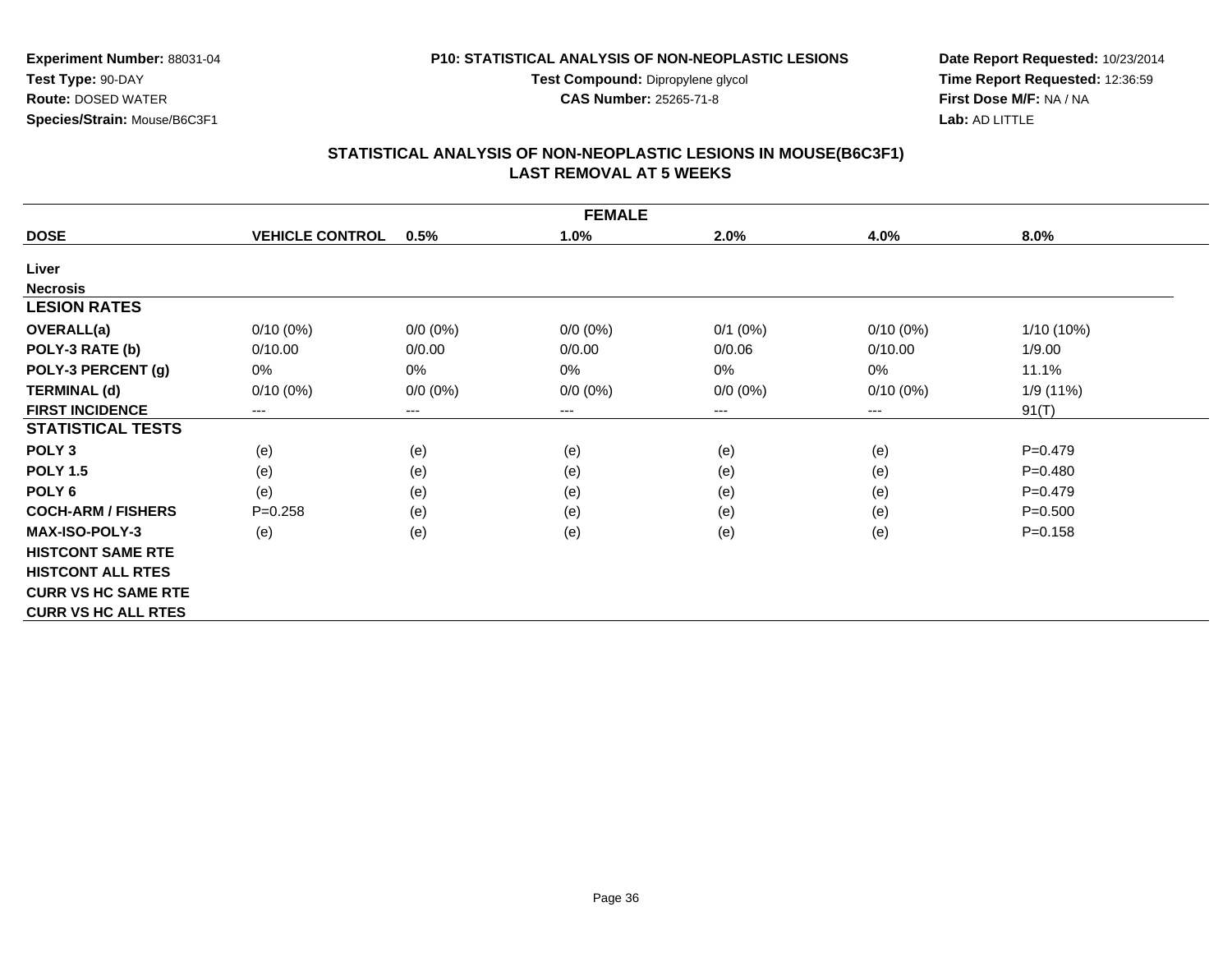**Test Compound:** Dipropylene glycol

**CAS Number:** 25265-71-8

**Date Report Requested:** 10/23/2014**Time Report Requested:** 12:36:59**First Dose M/F:** NA / NA**Lab:** AD LITTLE

# **STATISTICAL ANALYSIS OF NON-NEOPLASTIC LESIONS IN MOUSE(B6C3F1) LAST REMOVAL AT 5 WEEKS**

|                                  |                        |                        | <b>FEMALE</b> |             |             |             |
|----------------------------------|------------------------|------------------------|---------------|-------------|-------------|-------------|
| <b>DOSE</b>                      | <b>VEHICLE CONTROL</b> | 0.5%                   | 1.0%          | 2.0%        | 4.0%        | 8.0%        |
| Liver                            |                        |                        |               |             |             |             |
| <b>Vacuolization Cytoplasmic</b> |                        |                        |               |             |             |             |
| <b>LESION RATES</b>              |                        |                        |               |             |             |             |
| OVERALL(a)                       | $0/10(0\%)$            | $0/0 (0\%)$            | $0/0 (0\%)$   | $0/1$ (0%)  | $0/10(0\%)$ | 1/10 (10%)  |
| POLY-3 RATE (b)                  | 0/10.00                | 0/0.00                 | 0/0.00        | 0/0.06      | 0/10.00     | 1/9.00      |
| POLY-3 PERCENT (g)               | $0\%$                  | 0%                     | 0%            | 0%          | 0%          | 11.1%       |
| <b>TERMINAL (d)</b>              | $0/10(0\%)$            | $0/0 (0\%)$            | $0/0 (0\%)$   | $0/0 (0\%)$ | $0/10(0\%)$ | 1/9 (11%)   |
| <b>FIRST INCIDENCE</b>           | $---$                  | $\qquad \qquad \cdots$ | $---$         | ---         | $---$       | 91(T)       |
| <b>STATISTICAL TESTS</b>         |                        |                        |               |             |             |             |
| POLY <sub>3</sub>                | (e)                    | (e)                    | (e)           | (e)         | (e)         | $P=0.479$   |
| <b>POLY 1.5</b>                  | (e)                    | (e)                    | (e)           | (e)         | (e)         | $P = 0.480$ |
| POLY 6                           | (e)                    | (e)                    | (e)           | (e)         | (e)         | $P=0.479$   |
| <b>COCH-ARM / FISHERS</b>        | $P = 0.258$            | (e)                    | (e)           | (e)         | (e)         | $P = 0.500$ |
| <b>MAX-ISO-POLY-3</b>            | (e)                    | (e)                    | (e)           | (e)         | (e)         | $P = 0.158$ |
| <b>HISTCONT SAME RTE</b>         |                        |                        |               |             |             |             |
| <b>HISTCONT ALL RTES</b>         |                        |                        |               |             |             |             |
| <b>CURR VS HC SAME RTE</b>       |                        |                        |               |             |             |             |
| <b>CURR VS HC ALL RTES</b>       |                        |                        |               |             |             |             |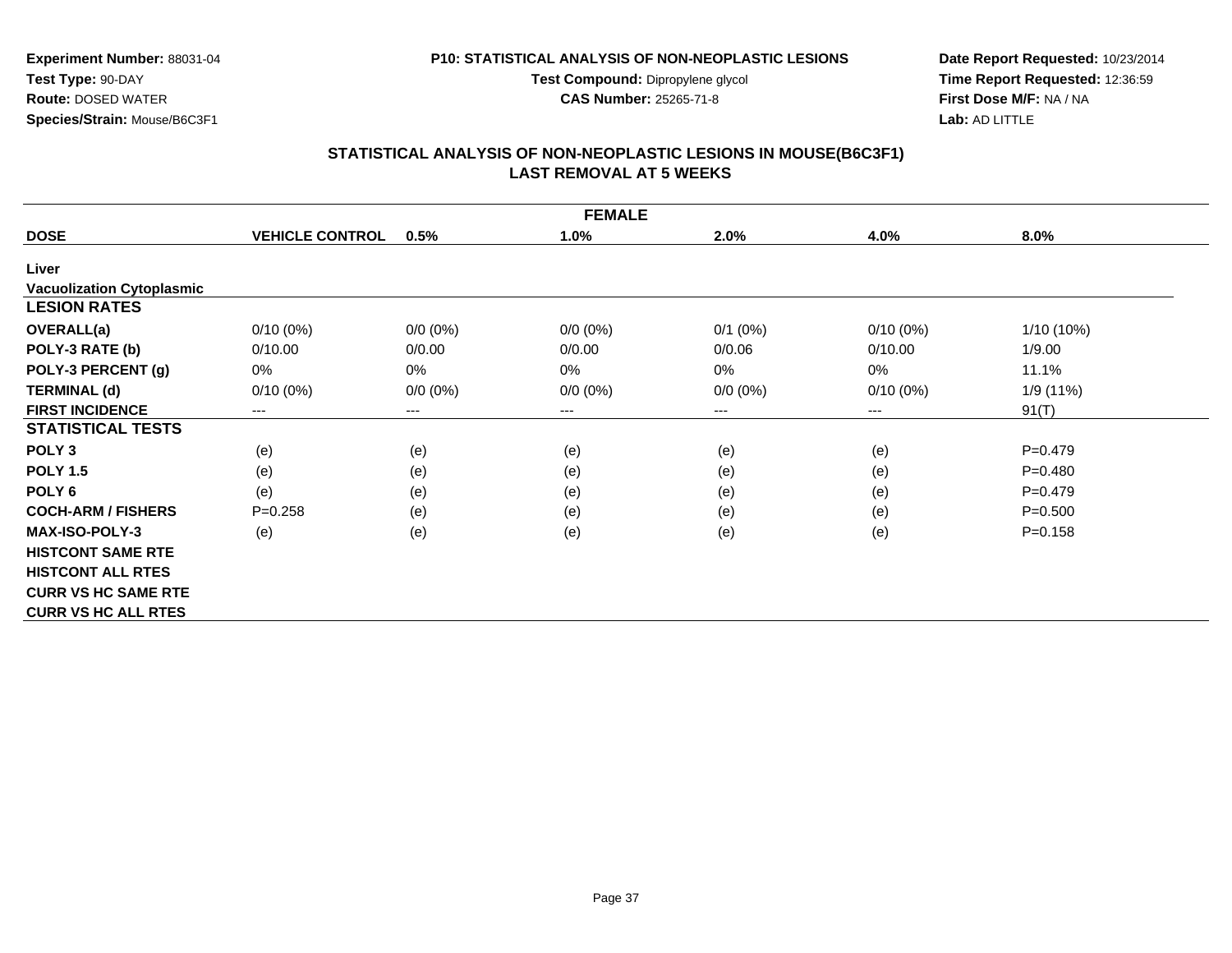**Test Compound:** Dipropylene glycol

**CAS Number:** 25265-71-8

**Date Report Requested:** 10/23/2014**Time Report Requested:** 12:36:59**First Dose M/F:** NA / NA**Lab:** AD LITTLE

# **STATISTICAL ANALYSIS OF NON-NEOPLASTIC LESIONS IN MOUSE(B6C3F1) LAST REMOVAL AT 5 WEEKS**

|                            | <b>FEMALE</b>          |             |                        |             |             |              |  |  |  |
|----------------------------|------------------------|-------------|------------------------|-------------|-------------|--------------|--|--|--|
| <b>DOSE</b>                | <b>VEHICLE CONTROL</b> | 0.5%        | 1.0%                   | 2.0%        | 4.0%        | 8.0%         |  |  |  |
| Liver: Centrilobular       |                        |             |                        |             |             |              |  |  |  |
| <b>Hypertrophy</b>         |                        |             |                        |             |             |              |  |  |  |
| <b>LESION RATES</b>        |                        |             |                        |             |             |              |  |  |  |
| OVERALL(a)                 | $0/10(0\%)$            | $0/0 (0\%)$ | $0/0 (0\%)$            | $0/1$ (0%)  | $0/10(0\%)$ | $9/10(90\%)$ |  |  |  |
| POLY-3 RATE (b)            | 0/10.00                | 0/0.00      | 0/0.00                 | 0/0.06      | 0/10.00     | 9/9.00       |  |  |  |
| POLY-3 PERCENT (g)         | $0\%$                  | 0%          | 0%                     | 0%          | $0\%$       | 100%         |  |  |  |
| <b>TERMINAL (d)</b>        | $0/10(0\%)$            | $0/0 (0\%)$ | $0/0 (0\%)$            | $0/0 (0\%)$ | $0/10(0\%)$ | 9/9 (100%)   |  |  |  |
| <b>FIRST INCIDENCE</b>     | ---                    | ---         | $\qquad \qquad \cdots$ | ---         | ---         | 91(T)        |  |  |  |
| <b>STATISTICAL TESTS</b>   |                        |             |                        |             |             |              |  |  |  |
| POLY <sub>3</sub>          | (e)                    | (e)         | (e)                    | (e)         | (e)         | $P=0.000**$  |  |  |  |
| <b>POLY 1.5</b>            | (e)                    | (e)         | (e)                    | (e)         | (e)         | $P=0.000**$  |  |  |  |
| POLY <sub>6</sub>          | (e)                    | (e)         | (e)                    | (e)         | (e)         | $P=0.000**$  |  |  |  |
| <b>COCH-ARM / FISHERS</b>  | $P=0.000**$            | (e)         | (e)                    | (e)         | (e)         | $P=0.000**$  |  |  |  |
| <b>MAX-ISO-POLY-3</b>      | (e)                    | (e)         | (e)                    | (e)         | (e)         | $P=0.000**$  |  |  |  |
| <b>HISTCONT SAME RTE</b>   |                        |             |                        |             |             |              |  |  |  |
| <b>HISTCONT ALL RTES</b>   |                        |             |                        |             |             |              |  |  |  |
| <b>CURR VS HC SAME RTE</b> |                        |             |                        |             |             |              |  |  |  |
| <b>CURR VS HC ALL RTES</b> |                        |             |                        |             |             |              |  |  |  |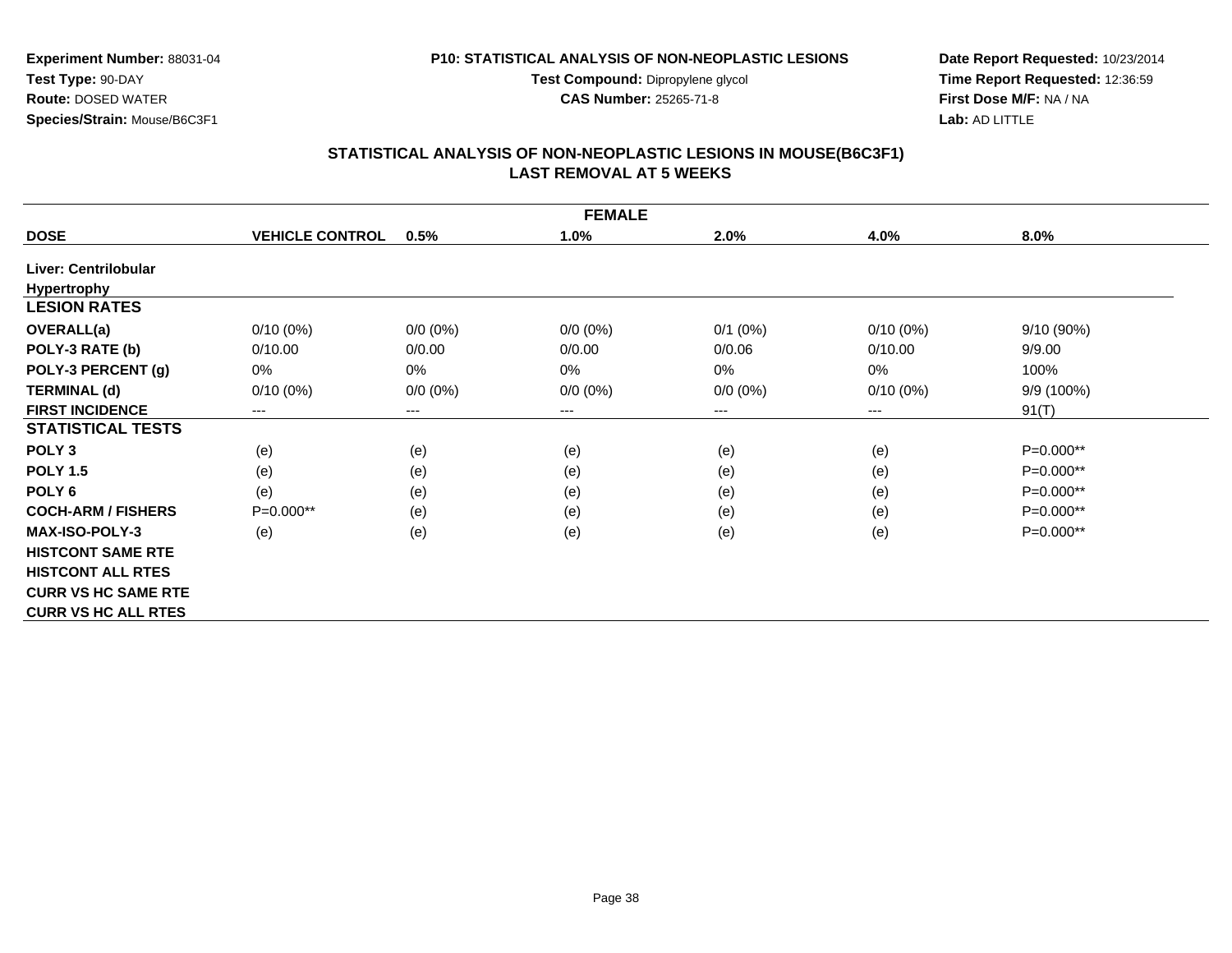**Test Compound:** Dipropylene glycol

**CAS Number:** 25265-71-8

**Date Report Requested:** 10/23/2014**Time Report Requested:** 12:36:59**First Dose M/F:** NA / NA**Lab:** AD LITTLE

#### **STATISTICAL ANALYSIS OF NON-NEOPLASTIC LESIONS IN MOUSE(B6C3F1) LAST REMOVAL AT 5 WEEKS**

|                            | <b>FEMALE</b>          |             |             |              |             |             |  |  |  |
|----------------------------|------------------------|-------------|-------------|--------------|-------------|-------------|--|--|--|
| <b>DOSE</b>                | <b>VEHICLE CONTROL</b> | 0.5%        | 1.0%        | 2.0%         | 4.0%        | 8.0%        |  |  |  |
| Liver: Hepatocyte          |                        |             |             |              |             |             |  |  |  |
| <b>Necrosis</b>            |                        |             |             |              |             |             |  |  |  |
| <b>LESION RATES</b>        |                        |             |             |              |             |             |  |  |  |
| <b>OVERALL(a)</b>          | $0/10(0\%)$            | $0/0 (0\%)$ | $0/0 (0\%)$ | $0/1$ $(0%)$ | $0/10(0\%)$ | 1/10 (10%)  |  |  |  |
| POLY-3 RATE (b)            | 0/10.00                | 0/0.00      | 0/0.00      | 0/0.06       | 0/10.00     | 1/10.00     |  |  |  |
| POLY-3 PERCENT (g)         | 0%                     | 0%          | 0%          | 0%           | $0\%$       | 10%         |  |  |  |
| <b>TERMINAL (d)</b>        | $0/10(0\%)$            | $0/0 (0\%)$ | $0/0 (0\%)$ | $0/0 (0\%)$  | $0/10(0\%)$ | $0/9(0\%)$  |  |  |  |
| <b>FIRST INCIDENCE</b>     | ---                    | ---         | $--$        | ---          | ---         | 14          |  |  |  |
| <b>STATISTICAL TESTS</b>   |                        |             |             |              |             |             |  |  |  |
| POLY <sub>3</sub>          | (e)                    | (e)         | (e)         | (e)          | (e)         | $P = 0.500$ |  |  |  |
| <b>POLY 1.5</b>            | (e)                    | (e)         | (e)         | (e)          | (e)         | $P = 0.500$ |  |  |  |
| POLY <sub>6</sub>          | (e)                    | (e)         | (e)         | (e)          | (e)         | $P = 0.500$ |  |  |  |
| <b>COCH-ARM / FISHERS</b>  | $P = 0.258$            | (e)         | (e)         | (e)          | (e)         | $P = 0.500$ |  |  |  |
| <b>MAX-ISO-POLY-3</b>      | (e)                    | (e)         | (e)         | (e)          | (e)         | $P = 0.159$ |  |  |  |
| <b>HISTCONT SAME RTE</b>   |                        |             |             |              |             |             |  |  |  |
| <b>HISTCONT ALL RTES</b>   |                        |             |             |              |             |             |  |  |  |
| <b>CURR VS HC SAME RTE</b> |                        |             |             |              |             |             |  |  |  |
| <b>CURR VS HC ALL RTES</b> |                        |             |             |              |             |             |  |  |  |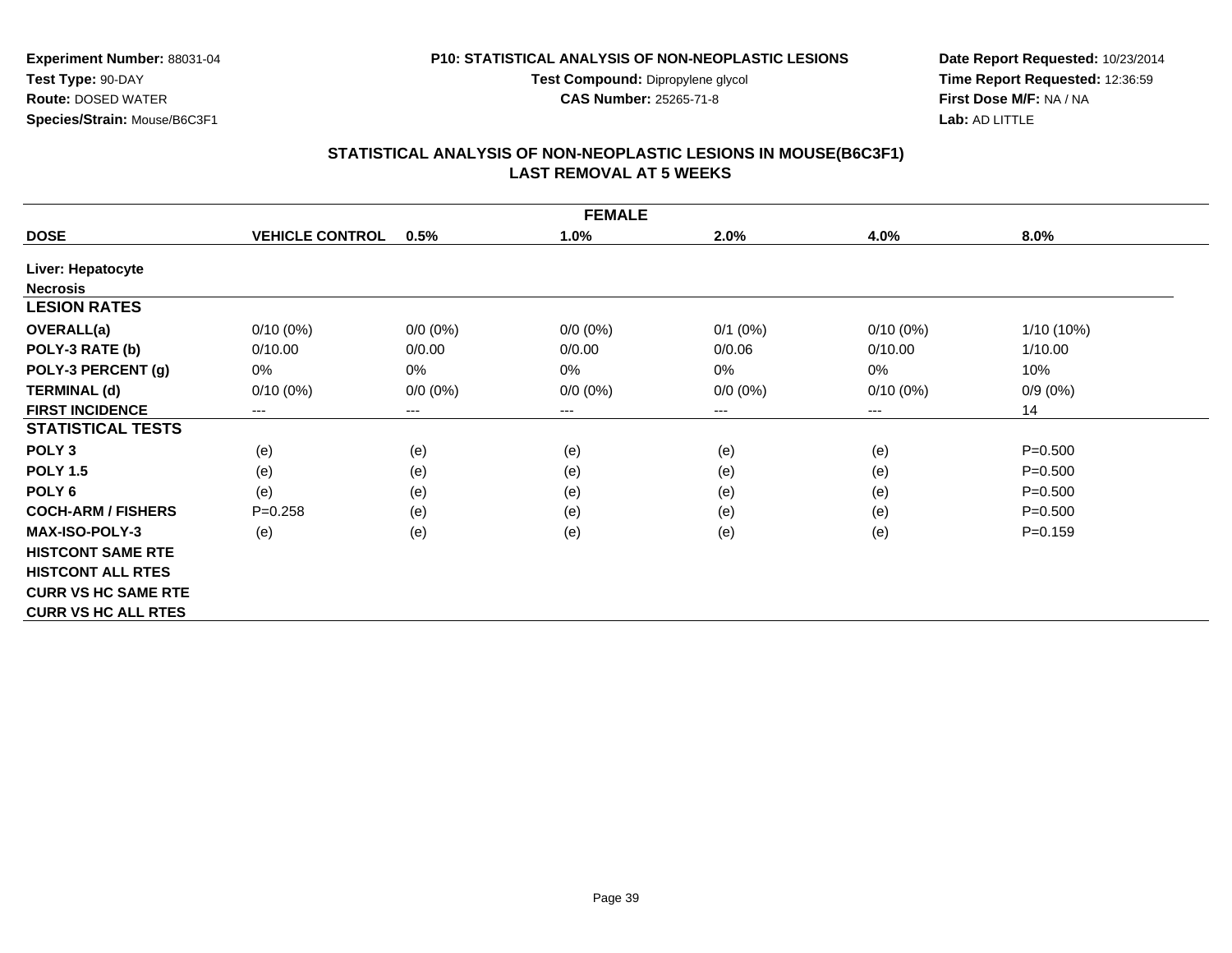**Test Compound:** Dipropylene glycol

**CAS Number:** 25265-71-8

**Date Report Requested:** 10/23/2014**Time Report Requested:** 12:36:59**First Dose M/F:** NA / NA**Lab:** AD LITTLE

## **STATISTICAL ANALYSIS OF NON-NEOPLASTIC LESIONS IN MOUSE(B6C3F1) LAST REMOVAL AT 5 WEEKS**

|                                         | <b>FEMALE</b>              |                        |             |                        |             |                        |  |  |  |
|-----------------------------------------|----------------------------|------------------------|-------------|------------------------|-------------|------------------------|--|--|--|
| <b>DOSE</b>                             | <b>VEHICLE CONTROL</b>     | 0.5%                   | 1.0%        | 2.0%                   | 4.0%        | 8.0%                   |  |  |  |
| Lung                                    |                            |                        |             |                        |             |                        |  |  |  |
| <b>Infiltration Cellular Lymphocyte</b> |                            |                        |             |                        |             |                        |  |  |  |
| <b>LESION RATES</b>                     |                            |                        |             |                        |             |                        |  |  |  |
| <b>OVERALL(a)</b>                       | $0/10(0\%)$                | $0/0 (0\%)$            | $0/0 (0\%)$ | $0/1$ (0%)             | $0/0 (0\%)$ | $0/10(0\%)$            |  |  |  |
| POLY-3 RATE (b)                         | 0/10.00                    | 0/0.00                 | 0/0.00      | 0/0.06                 | 0/0.00      | 0/9.00                 |  |  |  |
| POLY-3 PERCENT (g)                      | 0%                         | 0%                     | 0%          | $0\%$                  | $0\%$       | 0%                     |  |  |  |
| <b>TERMINAL (d)</b>                     | $0/10(0\%)$                | $0/0 (0\%)$            | $0/0 (0\%)$ | $0/0 (0\%)$            | $0/0(0\%)$  | $0/9(0\%)$             |  |  |  |
| <b>FIRST INCIDENCE</b>                  | $\qquad \qquad - \qquad -$ | $\qquad \qquad \cdots$ | $--$        | $\qquad \qquad \cdots$ | $---$       | $\qquad \qquad \cdots$ |  |  |  |
| <b>STATISTICAL TESTS</b>                |                            |                        |             |                        |             |                        |  |  |  |
| POLY <sub>3</sub>                       | (n)                        | (n)                    | (n)         | (n)                    | (n)         | (n)                    |  |  |  |
| <b>POLY 1.5</b>                         | (n)                        | (n)                    | (n)         | (n)                    | (n)         | (n)                    |  |  |  |
| POLY <sub>6</sub>                       | (n)                        | (n)                    | (n)         | (n)                    | (n)         | (n)                    |  |  |  |
| <b>COCH-ARM / FISHERS</b>               | (n)                        | (n)                    | (n)         | (n)                    | (n)         | (n)                    |  |  |  |
| <b>MAX-ISO-POLY-3</b>                   | (n)                        | (n)                    | (n)         | (n)                    | (n)         | (n)                    |  |  |  |
| <b>HISTCONT SAME RTE</b>                |                            |                        |             |                        |             |                        |  |  |  |
| <b>HISTCONT ALL RTES</b>                |                            |                        |             |                        |             |                        |  |  |  |
| <b>CURR VS HC SAME RTE</b>              |                            |                        |             |                        |             |                        |  |  |  |
| <b>CURR VS HC ALL RTES</b>              |                            |                        |             |                        |             |                        |  |  |  |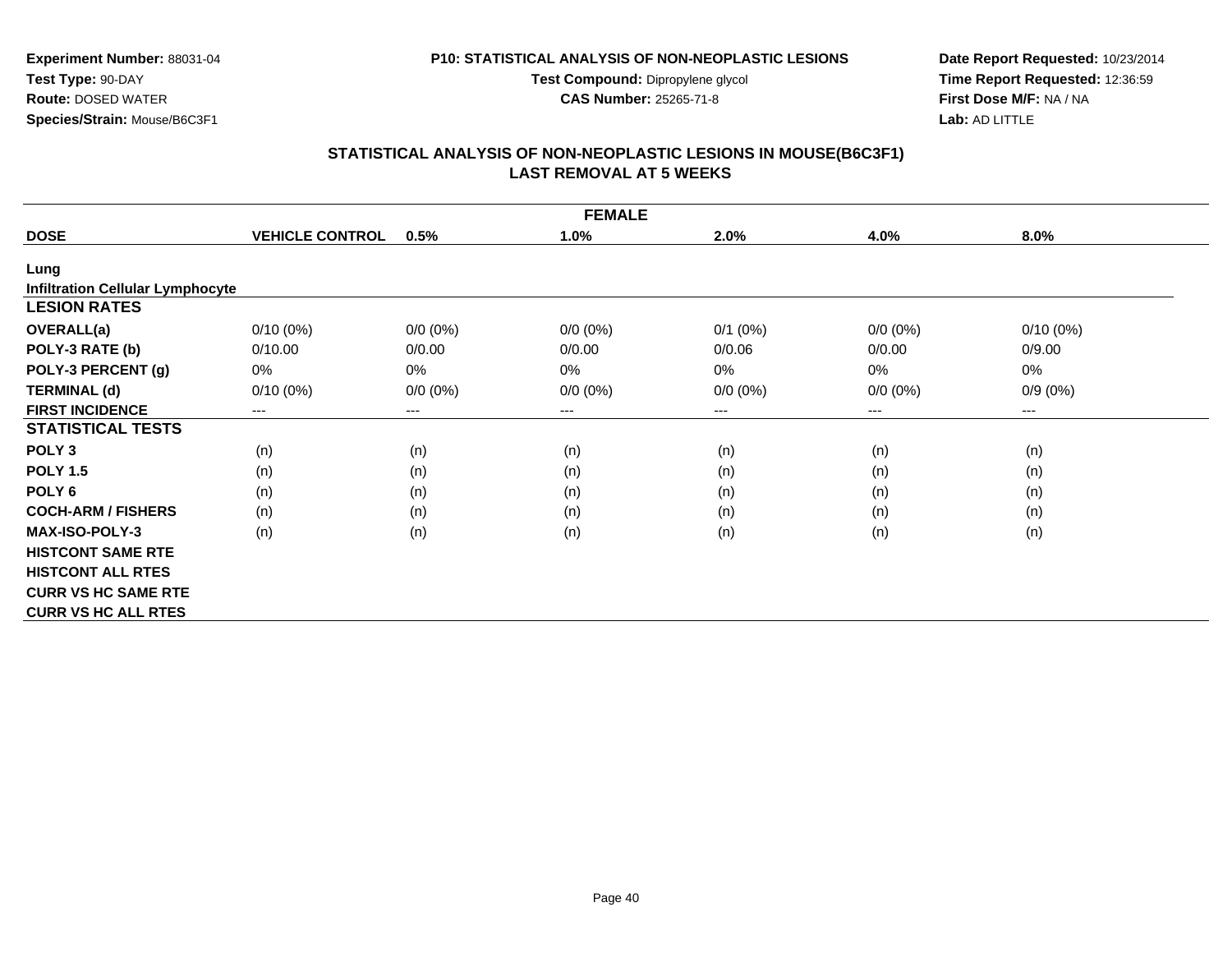**Test Compound:** Dipropylene glycol

**CAS Number:** 25265-71-8

**Date Report Requested:** 10/23/2014**Time Report Requested:** 12:36:59**First Dose M/F:** NA / NA**Lab:** AD LITTLE

# **STATISTICAL ANALYSIS OF NON-NEOPLASTIC LESIONS IN MOUSE(B6C3F1) LAST REMOVAL AT 5 WEEKS**

|                            |                        |             | <b>FEMALE</b>              |             |              |             |
|----------------------------|------------------------|-------------|----------------------------|-------------|--------------|-------------|
| <b>DOSE</b>                | <b>VEHICLE CONTROL</b> | 0.5%        | 1.0%                       | 2.0%        | 4.0%         | $8.0\%$     |
| Lymph Node, Mandibular     |                        |             |                            |             |              |             |
| Hyperplasia Lymphoid       |                        |             |                            |             |              |             |
| <b>LESION RATES</b>        |                        |             |                            |             |              |             |
| <b>OVERALL(a)</b>          | $0/10(0\%)$            | $0/0 (0\%)$ | $0/0 (0\%)$                | $0/1$ (0%)  | $1/1(100\%)$ | $0/10(0\%)$ |
| POLY-3 RATE (b)            | 0/10.00                | 0/0.00      | 0/0.00                     | 0/0.06      | 1/1.00       | 0/9.00      |
| POLY-3 PERCENT (g)         | $0\%$                  | 0%          | 0%                         | 0%          | 100%         | 0%          |
| <b>TERMINAL (d)</b>        | $0/10(0\%)$            | $0/0 (0\%)$ | $0/0 (0\%)$                | $0/0 (0\%)$ | $1/1$ (100%) | $0/9(0\%)$  |
| <b>FIRST INCIDENCE</b>     | ---                    | ---         | $\qquad \qquad - \qquad -$ | ---         | 91(T)        | $---$       |
| <b>STATISTICAL TESTS</b>   |                        |             |                            |             |              |             |
| POLY <sub>3</sub>          | (e)                    | (e)         | (e)                        | (e)         | $P = 0.091$  | (e)         |
| <b>POLY 1.5</b>            | (e)                    | (e)         | (e)                        | (e)         | $P = 0.091$  | (e)         |
| POLY <sub>6</sub>          | (e)                    | (e)         | (e)                        | (e)         | $P = 0.091$  | (e)         |
| <b>COCH-ARM / FISHERS</b>  | $P = 0.695$            | (e)         | (e)                        | (e)         | $P = 0.091$  | (e)         |
| <b>MAX-ISO-POLY-3</b>      | (e)                    | (e)         | (e)                        | (e)         | $P=0.000**$  | (e)         |
| <b>HISTCONT SAME RTE</b>   |                        |             |                            |             |              |             |
| <b>HISTCONT ALL RTES</b>   |                        |             |                            |             |              |             |
| <b>CURR VS HC SAME RTE</b> |                        |             |                            |             |              |             |
| <b>CURR VS HC ALL RTES</b> |                        |             |                            |             |              |             |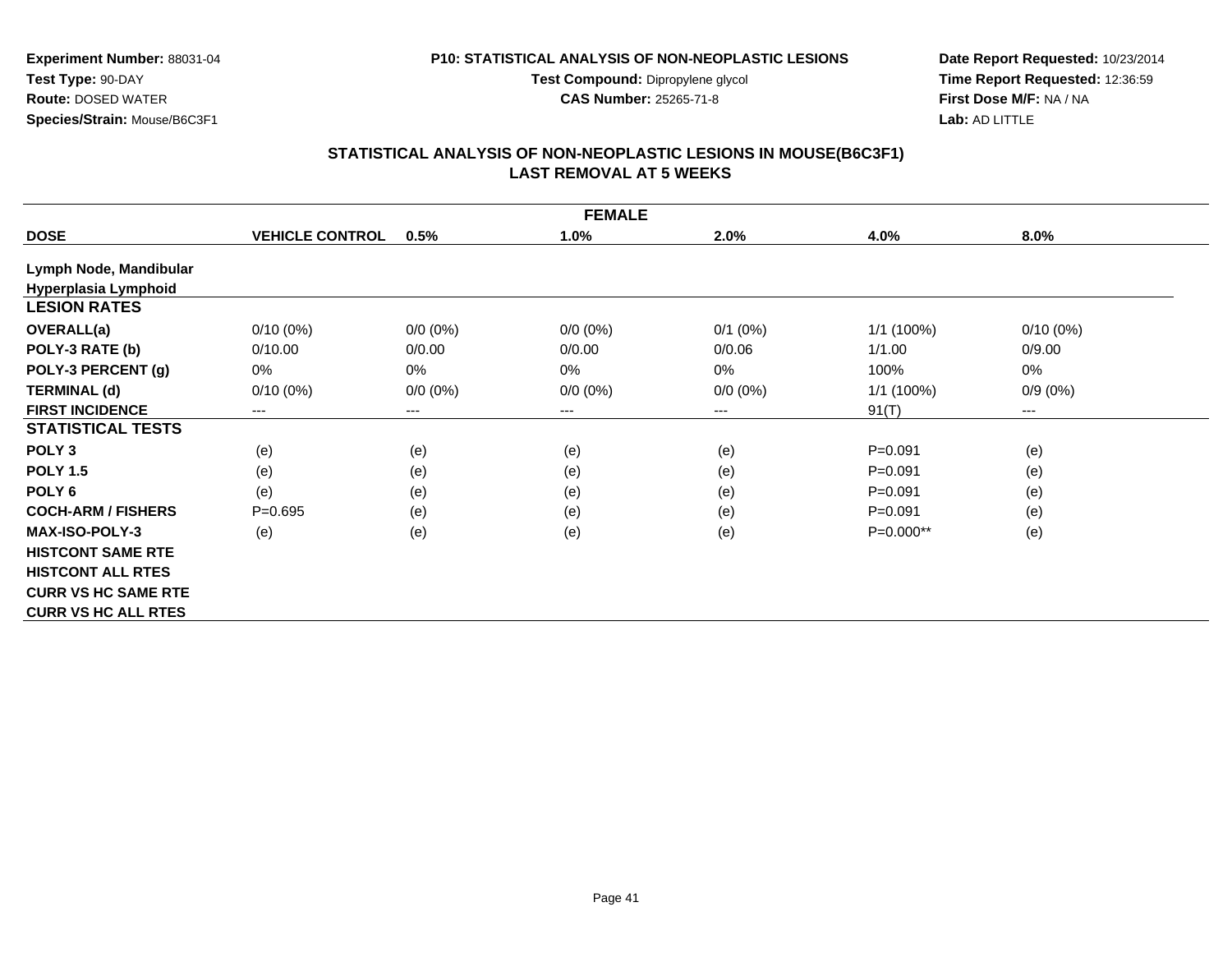**Test Compound:** Dipropylene glycol

**CAS Number:** 25265-71-8

**Date Report Requested:** 10/23/2014**Time Report Requested:** 12:36:59**First Dose M/F:** NA / NA**Lab:** AD LITTLE

#### **STATISTICAL ANALYSIS OF NON-NEOPLASTIC LESIONS IN MOUSE(B6C3F1) LAST REMOVAL AT 5 WEEKS**

|                             |                        |             | <b>FEMALE</b> |              |             |              |
|-----------------------------|------------------------|-------------|---------------|--------------|-------------|--------------|
| <b>DOSE</b>                 | <b>VEHICLE CONTROL</b> | 0.5%        | 1.0%          | 2.0%         | 4.0%        | 8.0%         |
| <b>Nose: Olfactory Epi</b>  |                        |             |               |              |             |              |
| <b>Degeneration Hyaline</b> |                        |             |               |              |             |              |
| <b>LESION RATES</b>         |                        |             |               |              |             |              |
| <b>OVERALL(a)</b>           | 2/10(20%)              | $0/0 (0\%)$ | $0/0 (0\%)$   | $0/1$ (0%)   | $0/0(0\%)$  | $0/10(0\%)$  |
| POLY-3 RATE (b)             | 2/10.00                | 0/0.00      | 0/0.00        | 0/0.06       | 0/0.00      | 0/9.00       |
| POLY-3 PERCENT (g)          | 20%                    | 0%          | $0\%$         | 0%           | 0%          | 0%           |
| <b>TERMINAL (d)</b>         | 2/10(20%)              | $0/0 (0\%)$ | $0/0 (0\%)$   | $0/0 (0\%)$  | $0/0 (0\%)$ | $0/9(0\%)$   |
| <b>FIRST INCIDENCE</b>      | 91(T)                  | ---         | ---           | ---          | $---$       | $---$        |
| <b>STATISTICAL TESTS</b>    |                        |             |               |              |             |              |
| POLY <sub>3</sub>           | (e)                    | (e)         | (e)           | $P = 0.878N$ | (e)         | $P = 0.252N$ |
| <b>POLY 1.5</b>             | (e)                    | (e)         | (e)           | P=0.864N     | (e)         | $P = 0.250N$ |
| POLY <sub>6</sub>           | (e)                    | (e)         | (e)           | P=0.882N     | (e)         | $P = 0.252N$ |
| <b>COCH-ARM / FISHERS</b>   | $P = 0.136N$           | (e)         | (e)           | $P = 0.818N$ | (e)         | $P = 0.237N$ |
| <b>MAX-ISO-POLY-3</b>       | (e)                    | (e)         | (e)           | $P = 0.493N$ | (e)         | $P = 0.090N$ |
| <b>HISTCONT SAME RTE</b>    |                        |             |               |              |             |              |
| <b>HISTCONT ALL RTES</b>    |                        |             |               |              |             |              |
| <b>CURR VS HC SAME RTE</b>  |                        |             |               |              |             |              |
| <b>CURR VS HC ALL RTES</b>  |                        |             |               |              |             |              |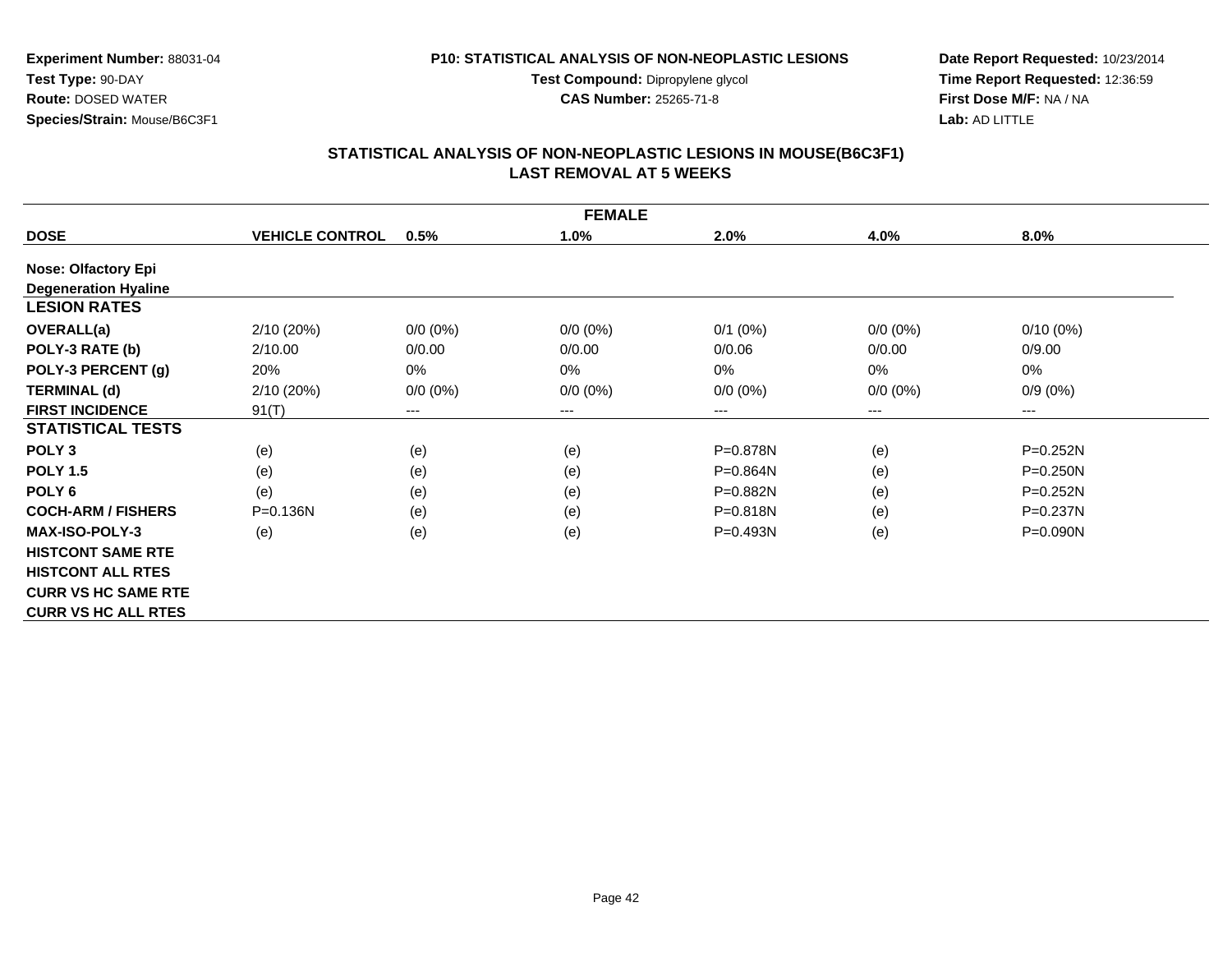**Test Compound:** Dipropylene glycol

**CAS Number:** 25265-71-8

**Date Report Requested:** 10/23/2014**Time Report Requested:** 12:36:59**First Dose M/F:** NA / NA**Lab:** AD LITTLE

#### **STATISTICAL ANALYSIS OF NON-NEOPLASTIC LESIONS IN MOUSE(B6C3F1) LAST REMOVAL AT 5 WEEKS**

|                             |                        |             | <b>FEMALE</b> |              |             |              |
|-----------------------------|------------------------|-------------|---------------|--------------|-------------|--------------|
| <b>DOSE</b>                 | <b>VEHICLE CONTROL</b> | 0.5%        | 1.0%          | 2.0%         | 4.0%        | 8.0%         |
| <b>Nose: Respirat Epith</b> |                        |             |               |              |             |              |
| <b>Degeneration Hyaline</b> |                        |             |               |              |             |              |
| <b>LESION RATES</b>         |                        |             |               |              |             |              |
| <b>OVERALL(a)</b>           | $3/10(30\%)$           | $0/0 (0\%)$ | $0/0 (0\%)$   | $0/1$ (0%)   | $0/0 (0\%)$ | $0/10(0\%)$  |
| POLY-3 RATE (b)             | 3/10.00                | 0/0.00      | 0/0.00        | 0/0.06       | 0/0.00      | 0/9.00       |
| POLY-3 PERCENT (g)          | 30%                    | 0%          | 0%            | 0%           | 0%          | 0%           |
| <b>TERMINAL (d)</b>         | $3/10(30\%)$           | $0/0 (0\%)$ | $0/0 (0\%)$   | $0/0 (0\%)$  | $0/0 (0\%)$ | $0/9(0\%)$   |
| <b>FIRST INCIDENCE</b>      | 91(T)                  | $---$       | $---$         | ---          | ---         | $--$         |
| <b>STATISTICAL TESTS</b>    |                        |             |               |              |             |              |
| POLY <sub>3</sub>           | (e)                    | (e)         | (e)           | P=0.843N     | (e)         | $P = 0.115N$ |
| <b>POLY 1.5</b>             | (e)                    | (e)         | (e)           | $P = 0.818N$ | (e)         | $P = 0.114N$ |
| POLY <sub>6</sub>           | (e)                    | (e)         | (e)           | P=0.849N     | (e)         | $P = 0.115N$ |
| <b>COCH-ARM / FISHERS</b>   | $P = 0.061N$           | (e)         | (e)           | $P=0.727N$   | (e)         | P=0.105N     |
| <b>MAX-ISO-POLY-3</b>       | (e)                    | (e)         | (e)           | $P = 0.490N$ | (e)         | $P=0.040N^*$ |
| <b>HISTCONT SAME RTE</b>    |                        |             |               |              |             |              |
| <b>HISTCONT ALL RTES</b>    |                        |             |               |              |             |              |
| <b>CURR VS HC SAME RTE</b>  |                        |             |               |              |             |              |
| <b>CURR VS HC ALL RTES</b>  |                        |             |               |              |             |              |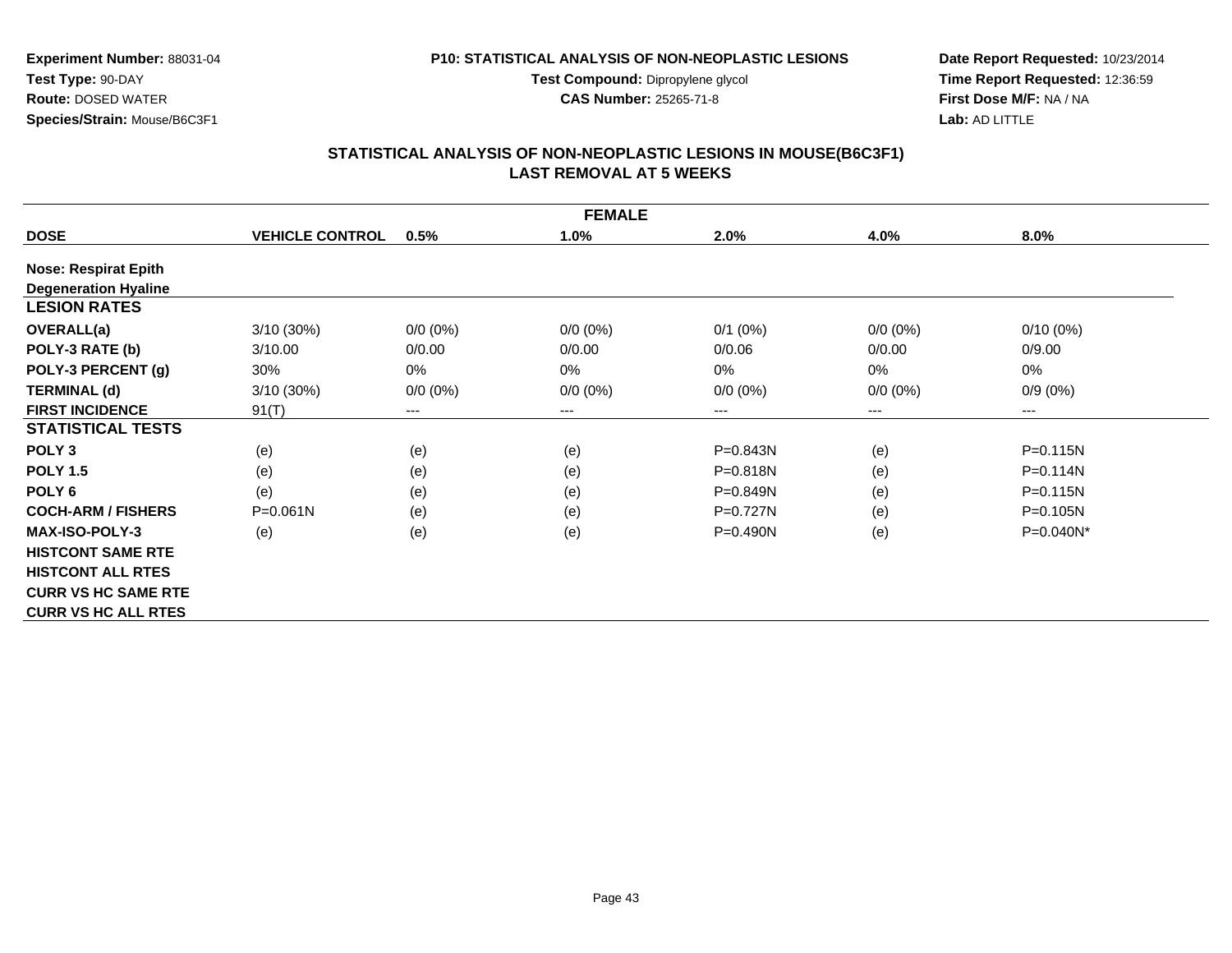**Test Compound:** Dipropylene glycol

**CAS Number:** 25265-71-8

**Date Report Requested:** 10/23/2014**Time Report Requested:** 12:36:59**First Dose M/F:** NA / NA**Lab:** AD LITTLE

#### **STATISTICAL ANALYSIS OF NON-NEOPLASTIC LESIONS IN MOUSE(B6C3F1) LAST REMOVAL AT 5 WEEKS**

|                             |                        |             | <b>FEMALE</b>          |              |             |                        |
|-----------------------------|------------------------|-------------|------------------------|--------------|-------------|------------------------|
| <b>DOSE</b>                 | <b>VEHICLE CONTROL</b> | 0.5%        | 1.0%                   | 2.0%         | 4.0%        | $8.0\%$                |
| <b>Nose: Respirat Epith</b> |                        |             |                        |              |             |                        |
| <b>Inflammation Chronic</b> |                        |             |                        |              |             |                        |
| <b>LESION RATES</b>         |                        |             |                        |              |             |                        |
| <b>OVERALL(a)</b>           | 1/10 (10%)             | $0/0 (0\%)$ | $0/0 (0\%)$            | $0/1$ (0%)   | $0/0(0\%)$  | $0/10(0\%)$            |
| POLY-3 RATE (b)             | 1/10.00                | 0/0.00      | 0/0.00                 | 0/0.06       | 0/0.00      | 0/9.00                 |
| POLY-3 PERCENT (g)          | 10%                    | 0%          | $0\%$                  | 0%           | $0\%$       | 0%                     |
| <b>TERMINAL (d)</b>         | $1/10(10\%)$           | $0/0 (0\%)$ | $0/0 (0\%)$            | $0/0 (0\%)$  | $0/0 (0\%)$ | $0/9(0\%)$             |
| <b>FIRST INCIDENCE</b>      | 91(T)                  | $---$       | $\qquad \qquad \cdots$ | ---          | ---         | $\qquad \qquad \cdots$ |
| <b>STATISTICAL TESTS</b>    |                        |             |                        |              |             |                        |
| POLY <sub>3</sub>           | (e)                    | (e)         | (e)                    | P=0.942N     | (e)         | $P = 0.521N$           |
| <b>POLY 1.5</b>             | (e)                    | (e)         | (e)                    | $P = 0.938N$ | (e)         | $P = 0.520N$           |
| POLY <sub>6</sub>           | (e)                    | (e)         | (e)                    | $P = 0.943N$ | (e)         | $P = 0.521N$           |
| <b>COCH-ARM / FISHERS</b>   | P=0.310N               | (e)         | (e)                    | $P=0.909N$   | (e)         | $P = 0.500N$           |
| <b>MAX-ISO-POLY-3</b>       | (e)                    | (e)         | (e)                    | $P=0.495N$   | (e)         | P=0.185N               |
| <b>HISTCONT SAME RTE</b>    |                        |             |                        |              |             |                        |
| <b>HISTCONT ALL RTES</b>    |                        |             |                        |              |             |                        |
| <b>CURR VS HC SAME RTE</b>  |                        |             |                        |              |             |                        |
| <b>CURR VS HC ALL RTES</b>  |                        |             |                        |              |             |                        |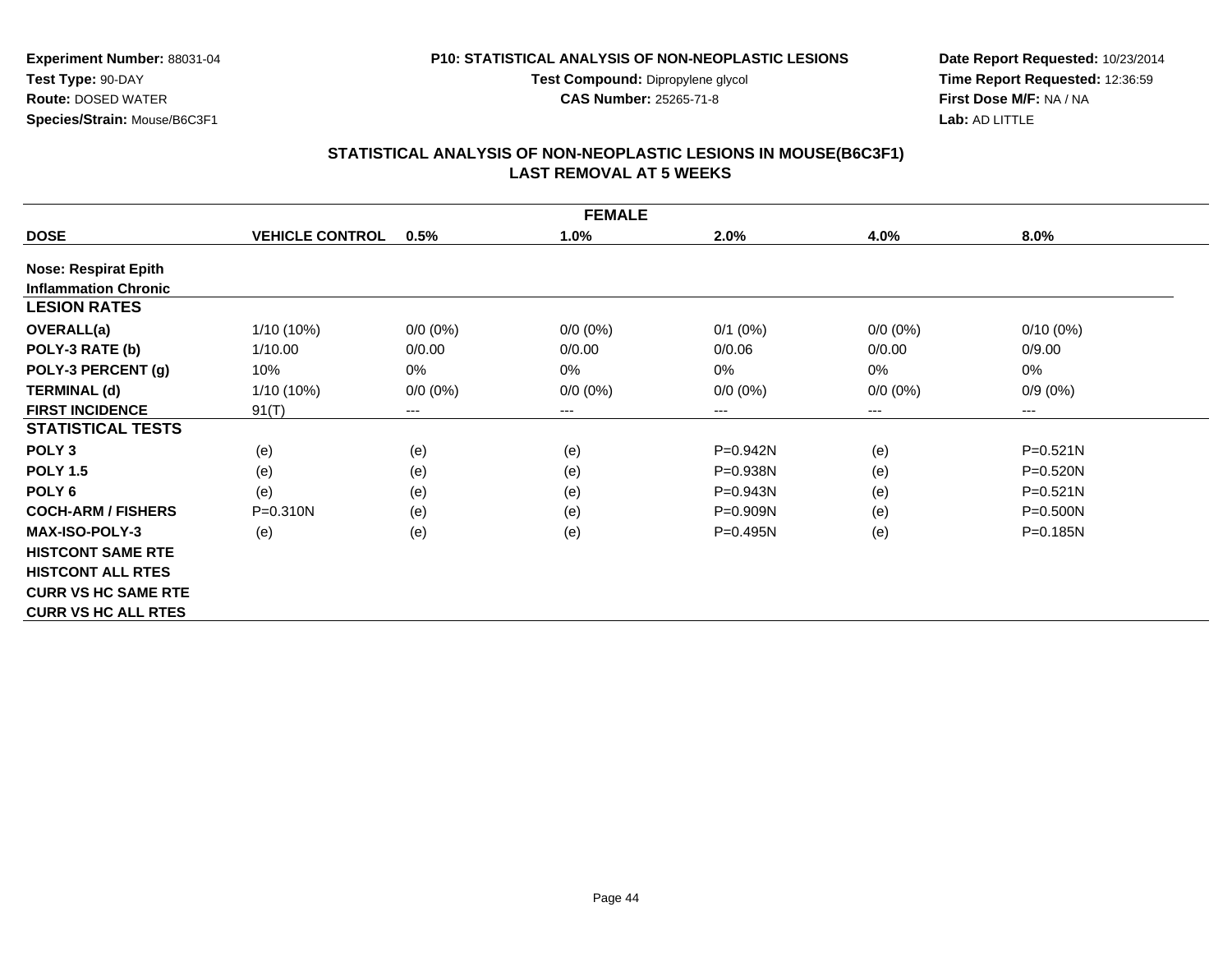**Test Compound:** Dipropylene glycol

**CAS Number:** 25265-71-8

**Date Report Requested:** 10/23/2014**Time Report Requested:** 12:36:59**First Dose M/F:** NA / NA**Lab:** AD LITTLE

# **STATISTICAL ANALYSIS OF NON-NEOPLASTIC LESIONS IN MOUSE(B6C3F1) LAST REMOVAL AT 5 WEEKS**

|                             |                        |             | <b>FEMALE</b> |              |             |              |
|-----------------------------|------------------------|-------------|---------------|--------------|-------------|--------------|
| <b>DOSE</b>                 | <b>VEHICLE CONTROL</b> | 0.5%        | 1.0%          | 2.0%         | 4.0%        | 8.0%         |
| <b>Pancreas</b>             |                        |             |               |              |             |              |
| <b>Inflammation Chronic</b> |                        |             |               |              |             |              |
| <b>LESION RATES</b>         |                        |             |               |              |             |              |
| <b>OVERALL(a)</b>           | 1/10 (10%)             | $0/0 (0\%)$ | $0/0 (0\%)$   | $0/1$ (0%)   | $0/0 (0\%)$ | $0/10(0\%)$  |
| POLY-3 RATE (b)             | 1/10.00                | 0/0.00      | 0/0.00        | 0/0.06       | 0/0.00      | 0/9.00       |
| POLY-3 PERCENT (g)          | 10%                    | 0%          | 0%            | 0%           | 0%          | 0%           |
| <b>TERMINAL (d)</b>         | $1/10(10\%)$           | $0/0 (0\%)$ | $0/0 (0\%)$   | $0/0 (0\%)$  | $0/0 (0\%)$ | $0/9(0\%)$   |
| <b>FIRST INCIDENCE</b>      | 91(T)                  | $---$       | $--$          | ---          | ---         | $--$         |
| <b>STATISTICAL TESTS</b>    |                        |             |               |              |             |              |
| POLY <sub>3</sub>           | (e)                    | (e)         | (e)           | P=0.942N     | (e)         | $P = 0.521N$ |
| <b>POLY 1.5</b>             | (e)                    | (e)         | (e)           | $P = 0.938N$ | (e)         | $P = 0.520N$ |
| POLY <sub>6</sub>           | (e)                    | (e)         | (e)           | P=0.943N     | (e)         | $P = 0.521N$ |
| <b>COCH-ARM / FISHERS</b>   | P=0.310N               | (e)         | (e)           | $P=0.909N$   | (e)         | $P = 0.500N$ |
| <b>MAX-ISO-POLY-3</b>       | (e)                    | (e)         | (e)           | P=0.495N     | (e)         | $P = 0.185N$ |
| <b>HISTCONT SAME RTE</b>    |                        |             |               |              |             |              |
| <b>HISTCONT ALL RTES</b>    |                        |             |               |              |             |              |
| <b>CURR VS HC SAME RTE</b>  |                        |             |               |              |             |              |
| <b>CURR VS HC ALL RTES</b>  |                        |             |               |              |             |              |

**Experiment Number:** 88031-04

**Species/Strain:** Mouse/B6C3F1

**Test Type:** 90-DAY**Route:** DOSED WATER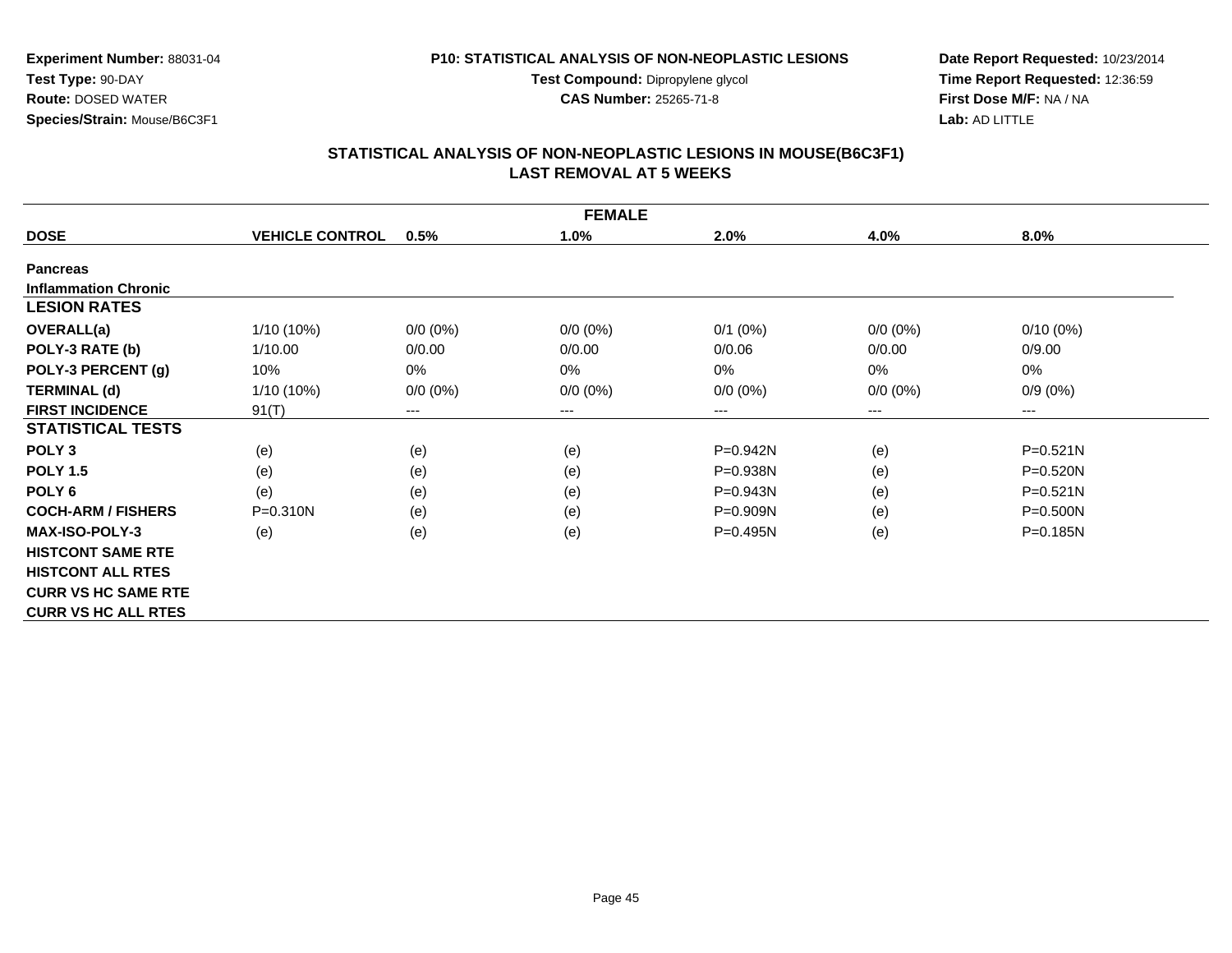**Test Compound:** Dipropylene glycol

**CAS Number:** 25265-71-8

**Date Report Requested:** 10/23/2014**Time Report Requested:** 12:36:59**First Dose M/F:** NA / NA**Lab:** AD LITTLE

# **STATISTICAL ANALYSIS OF NON-NEOPLASTIC LESIONS IN MOUSE(B6C3F1) LAST REMOVAL AT 5 WEEKS**

| <b>FEMALE</b>              |                        |             |             |             |             |                        |  |  |
|----------------------------|------------------------|-------------|-------------|-------------|-------------|------------------------|--|--|
| <b>DOSE</b>                | <b>VEHICLE CONTROL</b> | 0.5%        | 1.0%        | 2.0%        | 4.0%        | 8.0%                   |  |  |
| <b>Pancreas</b>            |                        |             |             |             |             |                        |  |  |
| <b>Necrosis</b>            |                        |             |             |             |             |                        |  |  |
| <b>LESION RATES</b>        |                        |             |             |             |             |                        |  |  |
| OVERALL(a)                 | $0/10(0\%)$            | $0/0 (0\%)$ | $0/0 (0\%)$ | $0/1$ (0%)  | $0/0 (0\%)$ | $0/10(0\%)$            |  |  |
| POLY-3 RATE (b)            | 0/10.00                | 0/0.00      | 0/0.00      | 0/0.06      | 0/0.00      | 0/9.00                 |  |  |
| POLY-3 PERCENT (g)         | 0%                     | 0%          | 0%          | 0%          | 0%          | 0%                     |  |  |
| <b>TERMINAL (d)</b>        | $0/10(0\%)$            | $0/0 (0\%)$ | $0/0 (0\%)$ | $0/0 (0\%)$ | $0/0 (0\%)$ | $0/9(0\%)$             |  |  |
| <b>FIRST INCIDENCE</b>     | $---$                  | $---$       | $---$       | ---         | ---         | $\qquad \qquad \cdots$ |  |  |
| <b>STATISTICAL TESTS</b>   |                        |             |             |             |             |                        |  |  |
| POLY <sub>3</sub>          | (n)                    | (n)         | (n)         | (n)         | (n)         | (n)                    |  |  |
| <b>POLY 1.5</b>            | (n)                    | (n)         | (n)         | (n)         | (n)         | (n)                    |  |  |
| POLY <sub>6</sub>          | (n)                    | (n)         | (n)         | (n)         | (n)         | (n)                    |  |  |
| <b>COCH-ARM / FISHERS</b>  | (n)                    | (n)         | (n)         | (n)         | (n)         | (n)                    |  |  |
| <b>MAX-ISO-POLY-3</b>      | (n)                    | (n)         | (n)         | (n)         | (n)         | (n)                    |  |  |
| <b>HISTCONT SAME RTE</b>   |                        |             |             |             |             |                        |  |  |
| <b>HISTCONT ALL RTES</b>   |                        |             |             |             |             |                        |  |  |
| <b>CURR VS HC SAME RTE</b> |                        |             |             |             |             |                        |  |  |
| <b>CURR VS HC ALL RTES</b> |                        |             |             |             |             |                        |  |  |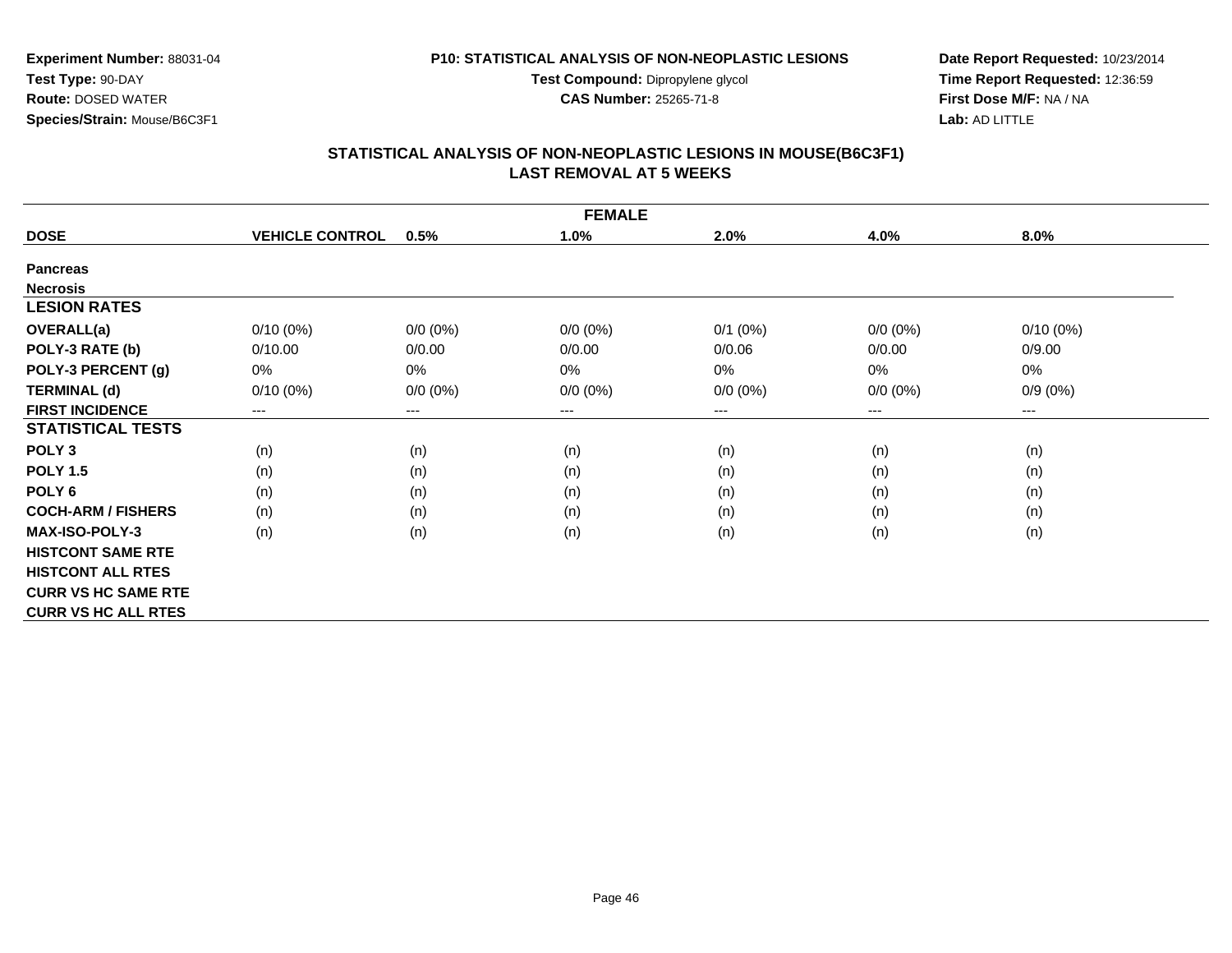**Test Compound:** Dipropylene glycol

**CAS Number:** 25265-71-8

**Date Report Requested:** 10/23/2014**Time Report Requested:** 12:36:59**First Dose M/F:** NA / NA**Lab:** AD LITTLE

#### **STATISTICAL ANALYSIS OF NON-NEOPLASTIC LESIONS IN MOUSE(B6C3F1) LAST REMOVAL AT 5 WEEKS**

|                            | <b>FEMALE</b>          |                        |             |             |             |         |  |  |  |
|----------------------------|------------------------|------------------------|-------------|-------------|-------------|---------|--|--|--|
| <b>DOSE</b>                | <b>VEHICLE CONTROL</b> | 0.5%                   | 1.0%        | 2.0%        | 4.0%        | 8.0%    |  |  |  |
| <b>Parathyroid Gland</b>   |                        |                        |             |             |             |         |  |  |  |
| Cyst                       |                        |                        |             |             |             |         |  |  |  |
| <b>LESION RATES</b>        |                        |                        |             |             |             |         |  |  |  |
| <b>OVERALL(a)</b>          | 0/8(0%)                | $0/0 (0\%)$            | $0/0 (0\%)$ | $0/0 (0\%)$ | $0/0(0\%)$  | 0/8(0%) |  |  |  |
| POLY-3 RATE (b)            | 0/8.00                 | 0/0.00                 | 0/0.00      | 0/0.00      | 0/0.00      | 0/7.00  |  |  |  |
| POLY-3 PERCENT (g)         | 0%                     | 0%                     | $0\%$       | 0%          | 0%          | 0%      |  |  |  |
| <b>TERMINAL (d)</b>        | 0/8(0%)                | $0/0 (0\%)$            | $0/0 (0\%)$ | $0/0 (0\%)$ | $0/0 (0\%)$ | 0/7(0%) |  |  |  |
| <b>FIRST INCIDENCE</b>     | ---                    | $\qquad \qquad \cdots$ | ---         | ---         | $---$       | ---     |  |  |  |
| <b>STATISTICAL TESTS</b>   |                        |                        |             |             |             |         |  |  |  |
| POLY <sub>3</sub>          | (n)                    | (n)                    | (n)         | (n)         | (n)         | (n)     |  |  |  |
| <b>POLY 1.5</b>            | (n)                    | (n)                    | (n)         | (n)         | (n)         | (n)     |  |  |  |
| POLY <sub>6</sub>          | (n)                    | (n)                    | (n)         | (n)         | (n)         | (n)     |  |  |  |
| <b>COCH-ARM / FISHERS</b>  | (n)                    | (n)                    | (n)         | (n)         | (n)         | (n)     |  |  |  |
| <b>MAX-ISO-POLY-3</b>      | (n)                    | (n)                    | (n)         | (n)         | (n)         | (n)     |  |  |  |
| <b>HISTCONT SAME RTE</b>   |                        |                        |             |             |             |         |  |  |  |
| <b>HISTCONT ALL RTES</b>   |                        |                        |             |             |             |         |  |  |  |
| <b>CURR VS HC SAME RTE</b> |                        |                        |             |             |             |         |  |  |  |
| <b>CURR VS HC ALL RTES</b> |                        |                        |             |             |             |         |  |  |  |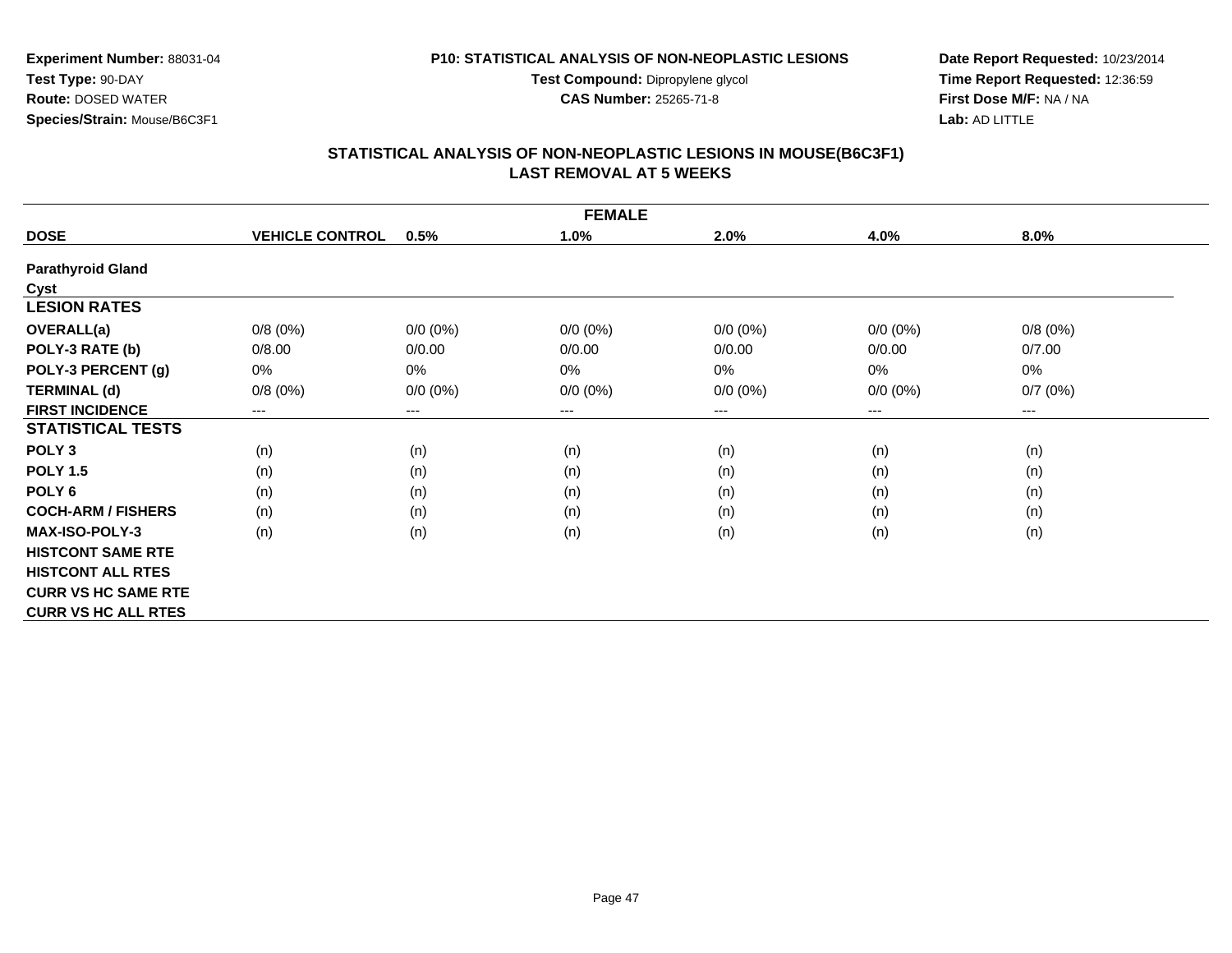**Test Compound:** Dipropylene glycol

**CAS Number:** 25265-71-8

**Date Report Requested:** 10/23/2014**Time Report Requested:** 12:36:59**First Dose M/F:** NA / NA**Lab:** AD LITTLE

# **STATISTICAL ANALYSIS OF NON-NEOPLASTIC LESIONS IN MOUSE(B6C3F1) LAST REMOVAL AT 5 WEEKS**

|                             |                        |             | <b>FEMALE</b> |              |                            |              |
|-----------------------------|------------------------|-------------|---------------|--------------|----------------------------|--------------|
| <b>DOSE</b>                 | <b>VEHICLE CONTROL</b> | 0.5%        | 1.0%          | 2.0%         | 4.0%                       | 8.0%         |
| <b>Salivary Glands</b>      |                        |             |               |              |                            |              |
| <b>Inflammation Chronic</b> |                        |             |               |              |                            |              |
| <b>LESION RATES</b>         |                        |             |               |              |                            |              |
| OVERALL(a)                  | 2/10(20%)              | $0/0 (0\%)$ | $0/0 (0\%)$   | $0/1$ (0%)   | $0/0(0\%)$                 | 1/10 (10%)   |
| POLY-3 RATE (b)             | 2/10.00                | 0/0.00      | 0/0.00        | 0/0.06       | 0/0.00                     | 1/9.00       |
| POLY-3 PERCENT (g)          | 20%                    | 0%          | 0%            | $0\%$        | 0%                         | 11.1%        |
| <b>TERMINAL (d)</b>         | 2/10 (20%)             | $0/0 (0\%)$ | $0/0 (0\%)$   | $0/0 (0\%)$  | $0/0 (0\%)$                | 1/9 (11%)    |
| <b>FIRST INCIDENCE</b>      | 91(T)                  | $\cdots$    | ---           | ---          | $\qquad \qquad - \qquad -$ | 91(T)        |
| <b>STATISTICAL TESTS</b>    |                        |             |               |              |                            |              |
| POLY <sub>3</sub>           | (e)                    | (e)         | (e)           | P=0.878N     | (e)                        | P=0.538N     |
| <b>POLY 1.5</b>             | (e)                    | (e)         | (e)           | $P = 0.864N$ | (e)                        | $P = 0.535N$ |
| POLY <sub>6</sub>           | (e)                    | (e)         | (e)           | P=0.882N     | (e)                        | P=0.538N     |
| <b>COCH-ARM / FISHERS</b>   | $P = 0.393N$           | (e)         | (e)           | $P = 0.818N$ | (e)                        | $P = 0.500N$ |
| <b>MAX-ISO-POLY-3</b>       | (e)                    | (e)         | (e)           | $P = 0.493N$ | (e)                        | $P = 0.315N$ |
| <b>HISTCONT SAME RTE</b>    |                        |             |               |              |                            |              |
| <b>HISTCONT ALL RTES</b>    |                        |             |               |              |                            |              |
| <b>CURR VS HC SAME RTE</b>  |                        |             |               |              |                            |              |
| <b>CURR VS HC ALL RTES</b>  |                        |             |               |              |                            |              |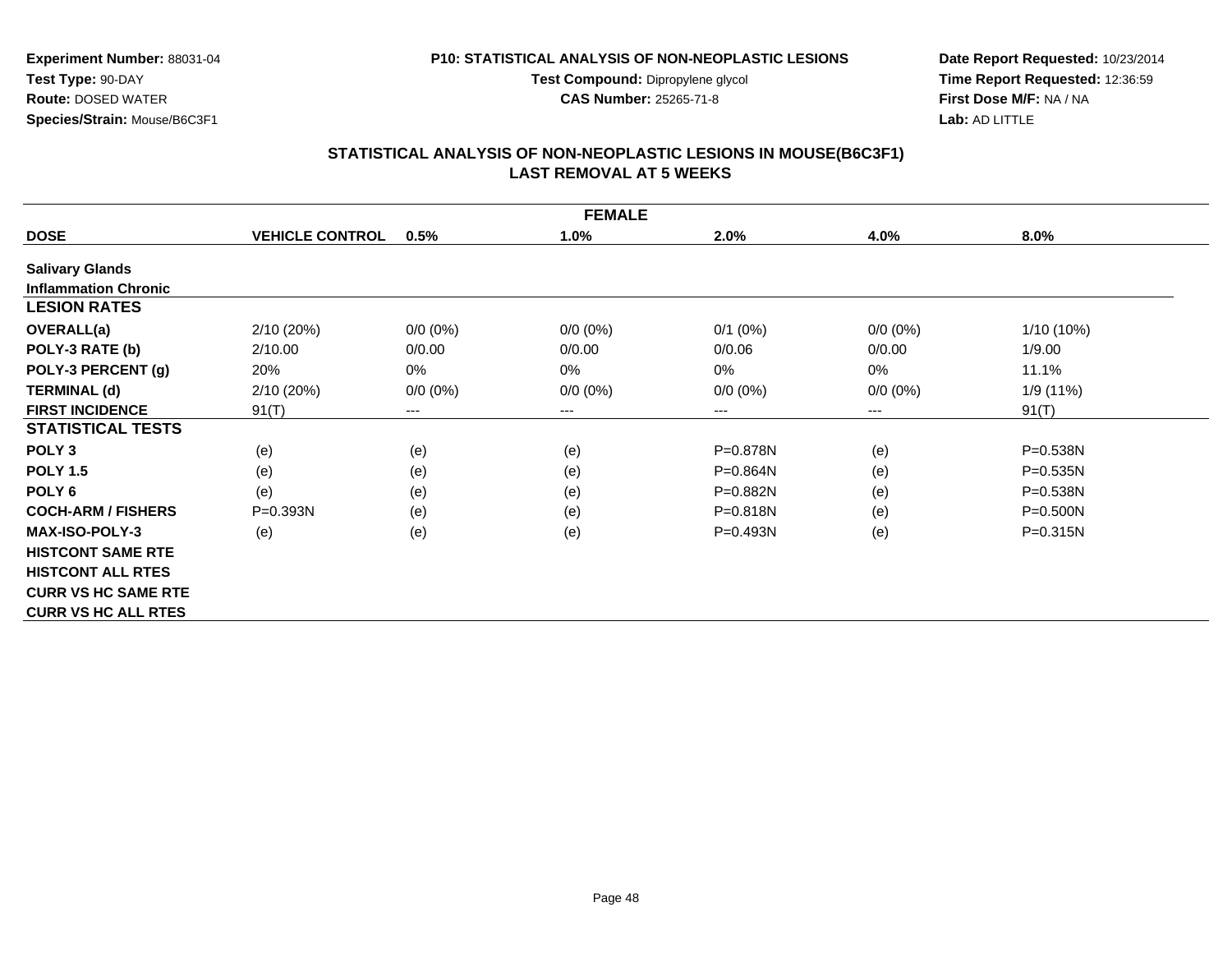**Test Compound:** Dipropylene glycol

**CAS Number:** 25265-71-8

**Date Report Requested:** 10/23/2014**Time Report Requested:** 12:36:59**First Dose M/F:** NA / NA**Lab:** AD LITTLE

# **STATISTICAL ANALYSIS OF NON-NEOPLASTIC LESIONS IN MOUSE(B6C3F1) LAST REMOVAL AT 5 WEEKS**

|                            |                        |             | <b>FEMALE</b> |             |             |             |
|----------------------------|------------------------|-------------|---------------|-------------|-------------|-------------|
| <b>DOSE</b>                | <b>VEHICLE CONTROL</b> | 0.5%        | 1.0%          | 2.0%        | 4.0%        | 8.0%        |
| <b>Skin: Hair Follicle</b> |                        |             |               |             |             |             |
| <b>Atrophy</b>             |                        |             |               |             |             |             |
| <b>LESION RATES</b>        |                        |             |               |             |             |             |
| OVERALL(a)                 | $0/10(0\%)$            | $0/0 (0\%)$ | $0/0 (0\%)$   | $0/1$ (0%)  | $0/0 (0\%)$ | $0/10(0\%)$ |
| POLY-3 RATE (b)            | 0/10.00                | 0/0.00      | 0/0.00        | 0/0.06      | 0/0.00      | 0/9.00      |
| POLY-3 PERCENT (g)         | 0%                     | $0\%$       | $0\%$         | 0%          | 0%          | 0%          |
| <b>TERMINAL (d)</b>        | $0/10(0\%)$            | $0/0 (0\%)$ | $0/0 (0\%)$   | $0/0 (0\%)$ | $0/0 (0\%)$ | $0/9(0\%)$  |
| <b>FIRST INCIDENCE</b>     | $---$                  | $---$       | ---           | ---         | ---         | $---$       |
| <b>STATISTICAL TESTS</b>   |                        |             |               |             |             |             |
| POLY <sub>3</sub>          | (n)                    | (n)         | (n)           | (n)         | (n)         | (n)         |
| <b>POLY 1.5</b>            | (n)                    | (n)         | (n)           | (n)         | (n)         | (n)         |
| POLY <sub>6</sub>          | (n)                    | (n)         | (n)           | (n)         | (n)         | (n)         |
| <b>COCH-ARM / FISHERS</b>  | (n)                    | (n)         | (n)           | (n)         | (n)         | (n)         |
| <b>MAX-ISO-POLY-3</b>      | (n)                    | (n)         | (n)           | (n)         | (n)         | (n)         |
| <b>HISTCONT SAME RTE</b>   |                        |             |               |             |             |             |
| <b>HISTCONT ALL RTES</b>   |                        |             |               |             |             |             |
| <b>CURR VS HC SAME RTE</b> |                        |             |               |             |             |             |
| <b>CURR VS HC ALL RTES</b> |                        |             |               |             |             |             |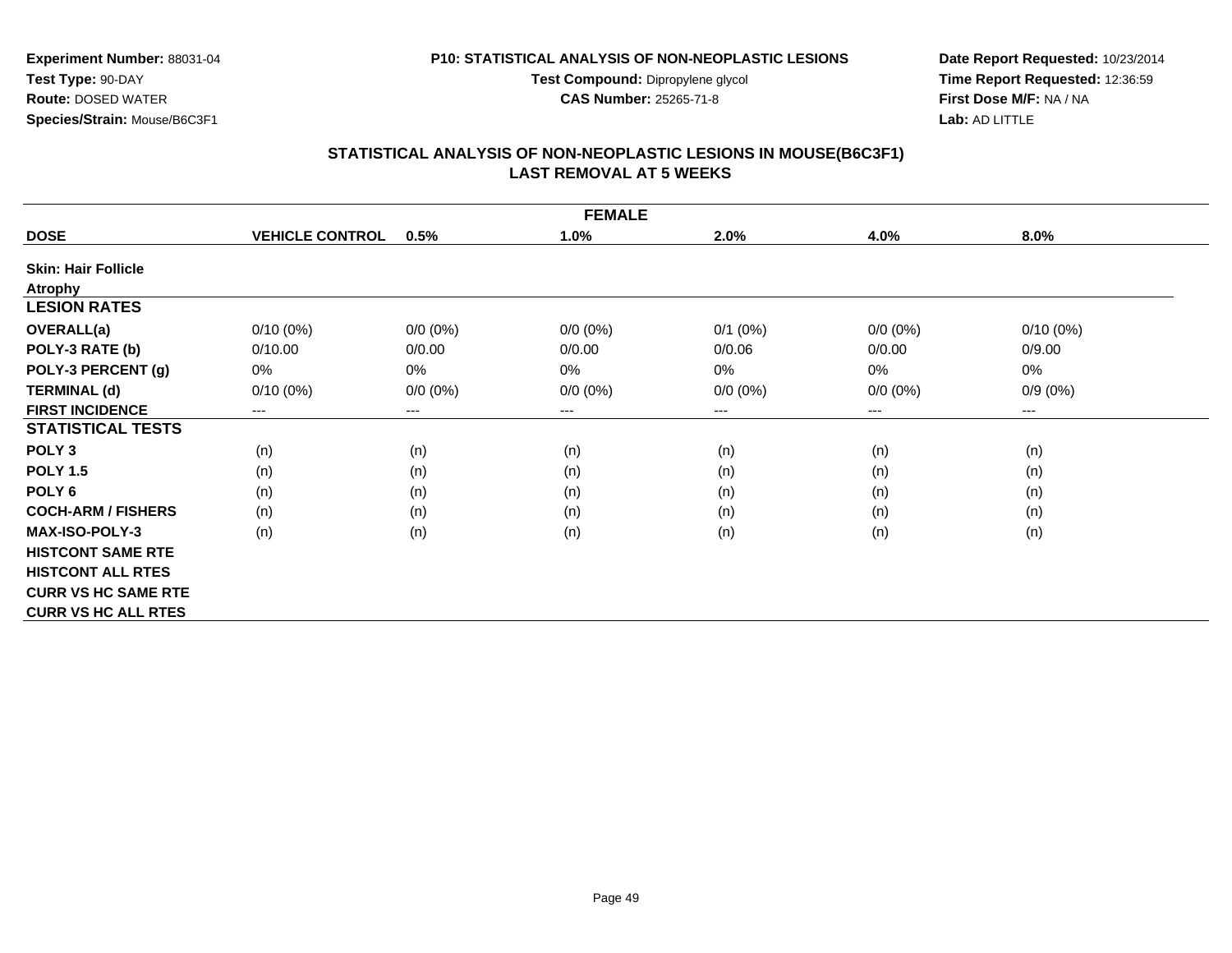**Test Compound:** Dipropylene glycol

**CAS Number:** 25265-71-8

**Date Report Requested:** 10/23/2014**Time Report Requested:** 12:36:59**First Dose M/F:** NA / NA**Lab:** AD LITTLE

#### **STATISTICAL ANALYSIS OF NON-NEOPLASTIC LESIONS IN MOUSE(B6C3F1) LAST REMOVAL AT 5 WEEKS**

| <b>FEMALE</b>               |                        |             |                        |              |             |                        |
|-----------------------------|------------------------|-------------|------------------------|--------------|-------------|------------------------|
| <b>DOSE</b>                 | <b>VEHICLE CONTROL</b> | 0.5%        | 1.0%                   | 2.0%         | 4.0%        | 8.0%                   |
| <b>Skin: Subcut Tiss</b>    |                        |             |                        |              |             |                        |
| <b>Inflammation Chronic</b> |                        |             |                        |              |             |                        |
| <b>LESION RATES</b>         |                        |             |                        |              |             |                        |
| <b>OVERALL(a)</b>           | $1/10(10\%)$           | $0/0 (0\%)$ | $0/0 (0\%)$            | $0/1$ (0%)   | $0/0(0\%)$  | $0/10(0\%)$            |
| POLY-3 RATE (b)             | 1/10.00                | 0/0.00      | 0/0.00                 | 0/0.06       | 0/0.00      | 0/9.00                 |
| POLY-3 PERCENT (g)          | 10%                    | 0%          | 0%                     | 0%           | $0\%$       | 0%                     |
| <b>TERMINAL (d)</b>         | 1/10 (10%)             | $0/0 (0\%)$ | $0/0 (0\%)$            | $0/0 (0\%)$  | $0/0 (0\%)$ | $0/9(0\%)$             |
| <b>FIRST INCIDENCE</b>      | 91(T)                  | ---         | $\qquad \qquad \cdots$ | ---          | $---$       | $\qquad \qquad \cdots$ |
| <b>STATISTICAL TESTS</b>    |                        |             |                        |              |             |                        |
| POLY <sub>3</sub>           | (e)                    | (e)         | (e)                    | $P=0.942N$   | (e)         | $P = 0.521N$           |
| <b>POLY 1.5</b>             | (e)                    | (e)         | (e)                    | P=0.938N     | (e)         | $P = 0.520N$           |
| POLY <sub>6</sub>           | (e)                    | (e)         | (e)                    | P=0.943N     | (e)         | $P = 0.521N$           |
| <b>COCH-ARM / FISHERS</b>   | $P = 0.310N$           | (e)         | (e)                    | $P = 0.909N$ | (e)         | $P = 0.500N$           |
| <b>MAX-ISO-POLY-3</b>       | (e)                    | (e)         | (e)                    | $P = 0.495N$ | (e)         | $P = 0.185N$           |
| <b>HISTCONT SAME RTE</b>    |                        |             |                        |              |             |                        |
| <b>HISTCONT ALL RTES</b>    |                        |             |                        |              |             |                        |
| <b>CURR VS HC SAME RTE</b>  |                        |             |                        |              |             |                        |
| <b>CURR VS HC ALL RTES</b>  |                        |             |                        |              |             |                        |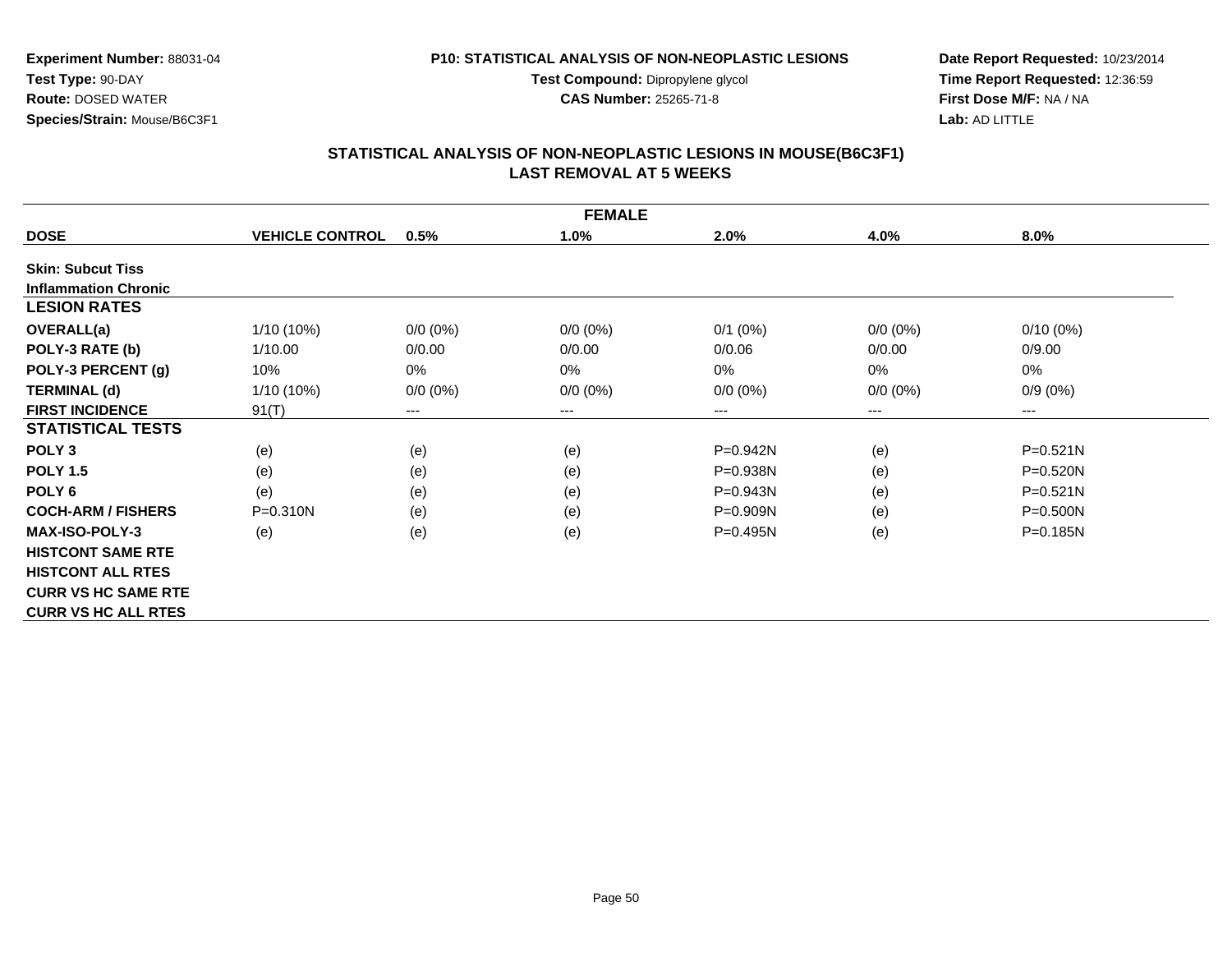**Test Compound:** Dipropylene glycol

**CAS Number:** 25265-71-8

**Experiment Number:** 88031-04**Test Type:** 90-DAY **Route:** DOSED WATER**Species/Strain:** Mouse/B6C3F1

**Date Report Requested:** 10/23/2014**Time Report Requested:** 12:36:59**First Dose M/F:** NA / NA**Lab:** AD LITTLE

#### **STATISTICAL ANALYSIS OF NON-NEOPLASTIC LESIONS IN MOUSE(B6C3F1) LAST REMOVAL AT 5 WEEKS**

| <b>FEMALE</b>              |                        |             |             |              |             |              |
|----------------------------|------------------------|-------------|-------------|--------------|-------------|--------------|
| <b>DOSE</b>                | <b>VEHICLE CONTROL</b> | 0.5%        | 1.0%        | 2.0%         | 4.0%        | 8.0%         |
| <b>Spleen</b>              |                        |             |             |              |             |              |
| <b>Atrophy</b>             |                        |             |             |              |             |              |
| <b>LESION RATES</b>        |                        |             |             |              |             |              |
| <b>OVERALL(a)</b>          | $0/10(0\%)$            | $0/0 (0\%)$ | $0/0 (0\%)$ | $0/1$ $(0%)$ | $0/0 (0\%)$ | $1/10(10\%)$ |
| POLY-3 RATE (b)            | 0/10.00                | 0/0.00      | 0/0.00      | 0/0.06       | 0/0.00      | 1/10.00      |
| POLY-3 PERCENT (g)         | 0%                     | 0%          | 0%          | 0%           | 0%          | 10%          |
| <b>TERMINAL (d)</b>        | $0/10(0\%)$            | $0/0 (0\%)$ | $0/0 (0\%)$ | $0/0 (0\%)$  | $0/0 (0\%)$ | $0/9(0\%)$   |
| <b>FIRST INCIDENCE</b>     | $\qquad \qquad \cdots$ | ---         | $--$        | ---          | ---         | 14           |
| <b>STATISTICAL TESTS</b>   |                        |             |             |              |             |              |
| POLY <sub>3</sub>          | (e)                    | (e)         | (e)         | (e)          | (e)         | $P = 0.500$  |
| <b>POLY 1.5</b>            | (e)                    | (e)         | (e)         | (e)          | (e)         | $P = 0.500$  |
| POLY <sub>6</sub>          | (e)                    | (e)         | (e)         | (e)          | (e)         | $P = 0.500$  |
| <b>COCH-ARM / FISHERS</b>  | $P=0.292$              | (e)         | (e)         | (e)          | (e)         | $P = 0.500$  |
| <b>MAX-ISO-POLY-3</b>      | (e)                    | (e)         | (e)         | (e)          | (e)         | $P = 0.159$  |
| <b>HISTCONT SAME RTE</b>   |                        |             |             |              |             |              |
| <b>HISTCONT ALL RTES</b>   |                        |             |             |              |             |              |
| <b>CURR VS HC SAME RTE</b> |                        |             |             |              |             |              |
| <b>CURR VS HC ALL RTES</b> |                        |             |             |              |             |              |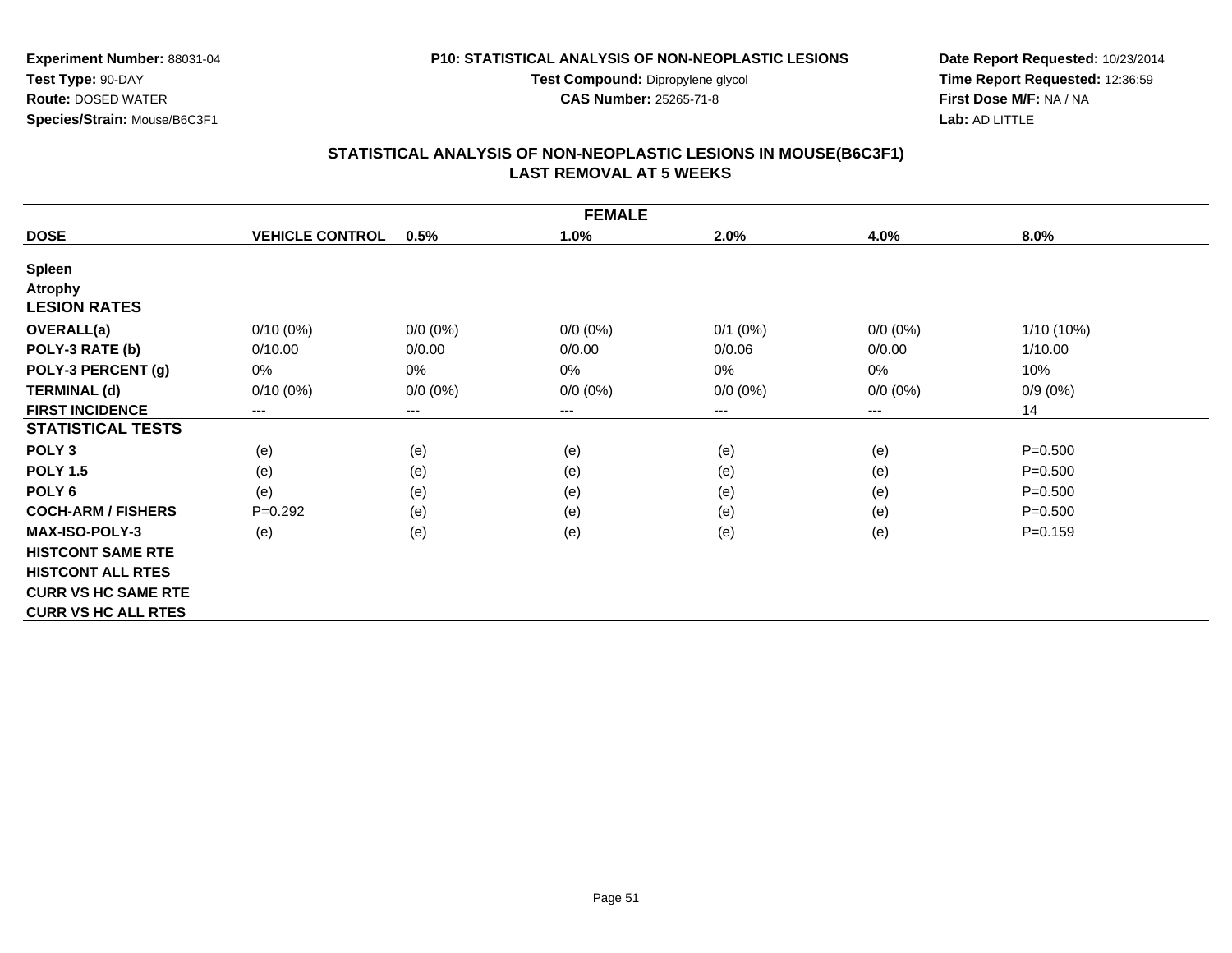**Test Compound:** Dipropylene glycol

**CAS Number:** 25265-71-8

**Date Report Requested:** 10/23/2014**Time Report Requested:** 12:36:59**First Dose M/F:** NA / NA**Lab:** AD LITTLE

#### **STATISTICAL ANALYSIS OF NON-NEOPLASTIC LESIONS IN MOUSE(B6C3F1) LAST REMOVAL AT 5 WEEKS**

| <b>FEMALE</b>               |                        |             |                        |              |             |              |
|-----------------------------|------------------------|-------------|------------------------|--------------|-------------|--------------|
| <b>DOSE</b>                 | <b>VEHICLE CONTROL</b> | 0.5%        | 1.0%                   | 2.0%         | 4.0%        | 8.0%         |
| Stomach, Glandular          |                        |             |                        |              |             |              |
| <b>Inflammation Chronic</b> |                        |             |                        |              |             |              |
| <b>LESION RATES</b>         |                        |             |                        |              |             |              |
| OVERALL(a)                  | 1/10 (10%)             | $0/0 (0\%)$ | $0/0 (0\%)$            | $0/1$ (0%)   | $0/0(0\%)$  | $0/10(0\%)$  |
| POLY-3 RATE (b)             | 1/10.00                | 0/0.00      | 0/0.00                 | 0/0.06       | 0/0.00      | 0/9.00       |
| POLY-3 PERCENT (g)          | 10%                    | 0%          | 0%                     | 0%           | 0%          | 0%           |
| <b>TERMINAL (d)</b>         | $1/10(10\%)$           | $0/0 (0\%)$ | $0/0 (0\%)$            | $0/0 (0\%)$  | $0/0 (0\%)$ | $0/9(0\%)$   |
| <b>FIRST INCIDENCE</b>      | 91(T)                  | $---$       | $\qquad \qquad \cdots$ | ---          | $---$       | $\cdots$     |
| <b>STATISTICAL TESTS</b>    |                        |             |                        |              |             |              |
| POLY <sub>3</sub>           | (e)                    | (e)         | (e)                    | $P=0.942N$   | (e)         | $P = 0.521N$ |
| <b>POLY 1.5</b>             | (e)                    | (e)         | (e)                    | P=0.938N     | (e)         | $P = 0.520N$ |
| POLY 6                      | (e)                    | (e)         | (e)                    | P=0.943N     | (e)         | $P = 0.521N$ |
| <b>COCH-ARM / FISHERS</b>   | $P = 0.310N$           | (e)         | (e)                    | $P=0.909N$   | (e)         | $P = 0.500N$ |
| <b>MAX-ISO-POLY-3</b>       | (e)                    | (e)         | (e)                    | $P = 0.495N$ | (e)         | P=0.185N     |
| <b>HISTCONT SAME RTE</b>    |                        |             |                        |              |             |              |
| <b>HISTCONT ALL RTES</b>    |                        |             |                        |              |             |              |
| <b>CURR VS HC SAME RTE</b>  |                        |             |                        |              |             |              |
| <b>CURR VS HC ALL RTES</b>  |                        |             |                        |              |             |              |

Page 52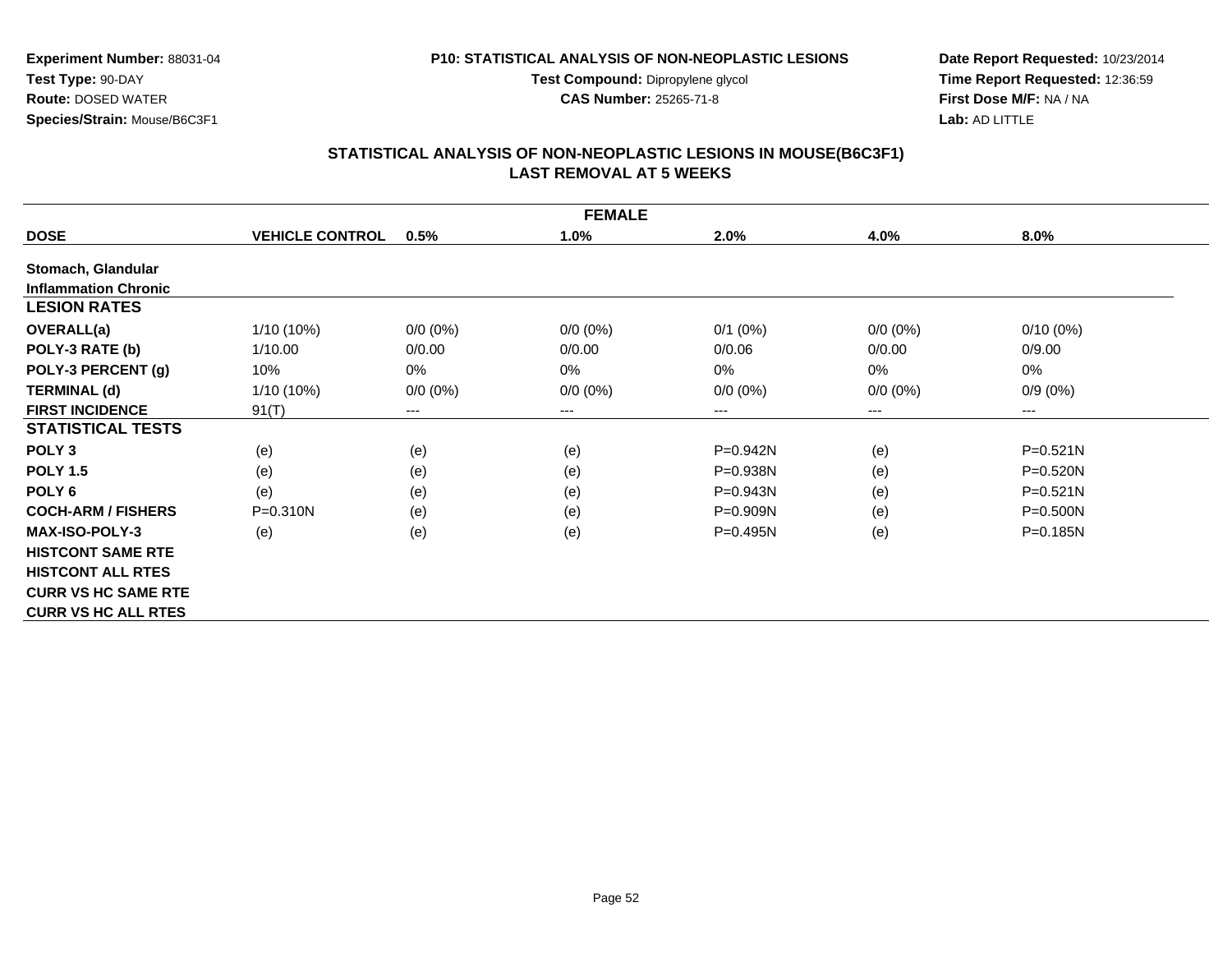**Test Compound:** Dipropylene glycol

**CAS Number:** 25265-71-8

**Experiment Number:** 88031-04**Test Type:** 90-DAY **Route:** DOSED WATER**Species/Strain:** Mouse/B6C3F1

**Date Report Requested:** 10/23/2014**Time Report Requested:** 12:36:59**First Dose M/F:** NA / NA**Lab:** AD LITTLE

#### **STATISTICAL ANALYSIS OF NON-NEOPLASTIC LESIONS IN MOUSE(B6C3F1) LAST REMOVAL AT 5 WEEKS**

|                            | <b>FEMALE</b>          |             |             |             |             |            |  |
|----------------------------|------------------------|-------------|-------------|-------------|-------------|------------|--|
| <b>DOSE</b>                | <b>VEHICLE CONTROL</b> | 0.5%        | 1.0%        | 2.0%        | 4.0%        | $8.0\%$    |  |
| <b>Thymus</b>              |                        |             |             |             |             |            |  |
| <b>Atrophy</b>             |                        |             |             |             |             |            |  |
| <b>LESION RATES</b>        |                        |             |             |             |             |            |  |
| <b>OVERALL(a)</b>          | $0/10(0\%)$            | $0/0 (0\%)$ | $0/0 (0\%)$ | $0/1$ (0%)  | $0/0 (0\%)$ | $0/9(0\%)$ |  |
| POLY-3 RATE (b)            | 0/10.00                | 0/0.00      | 0/0.00      | 0/0.06      | 0/0.00      | 0/9.00     |  |
| POLY-3 PERCENT (g)         | 0%                     | $0\%$       | 0%          | 0%          | 0%          | 0%         |  |
| <b>TERMINAL (d)</b>        | $0/10(0\%)$            | $0/0 (0\%)$ | $0/0 (0\%)$ | $0/0 (0\%)$ | $0/0 (0\%)$ | $0/9(0\%)$ |  |
| <b>FIRST INCIDENCE</b>     | $--$                   | $---$       | ---         | $--$        | ---         | ---        |  |
| <b>STATISTICAL TESTS</b>   |                        |             |             |             |             |            |  |
| POLY <sub>3</sub>          | (n)                    | (n)         | (n)         | (n)         | (n)         | (n)        |  |
| <b>POLY 1.5</b>            | (n)                    | (n)         | (n)         | (n)         | (n)         | (n)        |  |
| POLY <sub>6</sub>          | (n)                    | (n)         | (n)         | (n)         | (n)         | (n)        |  |
| <b>COCH-ARM / FISHERS</b>  | (n)                    | (n)         | (n)         | (n)         | (n)         | (n)        |  |
| <b>MAX-ISO-POLY-3</b>      | (n)                    | (n)         | (n)         | (n)         | (n)         | (n)        |  |
| <b>HISTCONT SAME RTE</b>   |                        |             |             |             |             |            |  |
| <b>HISTCONT ALL RTES</b>   |                        |             |             |             |             |            |  |
| <b>CURR VS HC SAME RTE</b> |                        |             |             |             |             |            |  |
| <b>CURR VS HC ALL RTES</b> |                        |             |             |             |             |            |  |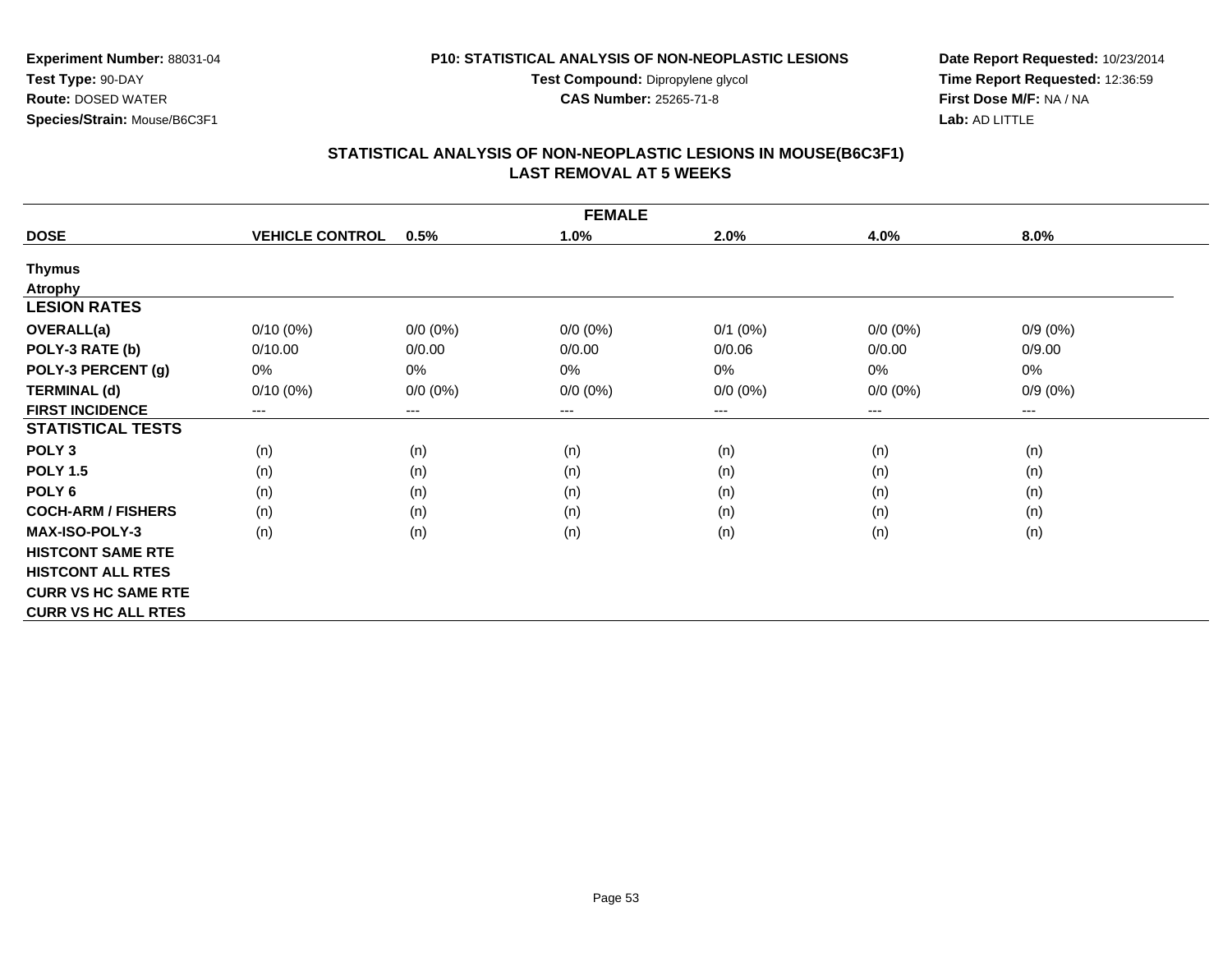**Test Compound:** Dipropylene glycol

**CAS Number:** 25265-71-8

**Date Report Requested:** 10/23/2014**Time Report Requested:** 12:36:59**First Dose M/F:** NA / NA**Lab:** AD LITTLE

## **STATISTICAL ANALYSIS OF NON-NEOPLASTIC LESIONS IN MOUSE(B6C3F1) LAST REMOVAL AT 5 WEEKS**

| <b>FEMALE</b>              |                        |                        |                        |              |             |                              |
|----------------------------|------------------------|------------------------|------------------------|--------------|-------------|------------------------------|
| <b>DOSE</b>                | <b>VEHICLE CONTROL</b> | 0.5%                   | 1.0%                   | 2.0%         | 4.0%        | 8.0%                         |
| <b>Thyroid Gland</b>       |                        |                        |                        |              |             |                              |
| Cyst                       |                        |                        |                        |              |             |                              |
| <b>LESION RATES</b>        |                        |                        |                        |              |             |                              |
| <b>OVERALL(a)</b>          | $0/10(0\%)$            | $0/0 (0\%)$            | $0/0 (0\%)$            | $0/1$ $(0%)$ | $0/0 (0\%)$ | 0/10(0%)                     |
| POLY-3 RATE (b)            | 0/10.00                | 0/0.00                 | 0/0.00                 | 0/0.06       | 0/0.00      | 0/9.00                       |
| POLY-3 PERCENT (g)         | 0%                     | 0%                     | 0%                     | 0%           | 0%          | 0%                           |
| <b>TERMINAL (d)</b>        | $0/10(0\%)$            | $0/0 (0\%)$            | $0/0 (0\%)$            | $0/0 (0\%)$  | $0/0 (0\%)$ | $0/9(0\%)$                   |
| <b>FIRST INCIDENCE</b>     | ---                    | $\qquad \qquad \cdots$ | $\qquad \qquad \cdots$ | ---          | ---         | $\qquad \qquad \textbf{---}$ |
| <b>STATISTICAL TESTS</b>   |                        |                        |                        |              |             |                              |
| POLY <sub>3</sub>          | (n)                    | (n)                    | (n)                    | (n)          | (n)         | (n)                          |
| <b>POLY 1.5</b>            | (n)                    | (n)                    | (n)                    | (n)          | (n)         | (n)                          |
| POLY <sub>6</sub>          | (n)                    | (n)                    | (n)                    | (n)          | (n)         | (n)                          |
| <b>COCH-ARM / FISHERS</b>  | (n)                    | (n)                    | (n)                    | (n)          | (n)         | (n)                          |
| <b>MAX-ISO-POLY-3</b>      | (n)                    | (n)                    | (n)                    | (n)          | (n)         | (n)                          |
| <b>HISTCONT SAME RTE</b>   |                        |                        |                        |              |             |                              |
| <b>HISTCONT ALL RTES</b>   |                        |                        |                        |              |             |                              |
| <b>CURR VS HC SAME RTE</b> |                        |                        |                        |              |             |                              |
| <b>CURR VS HC ALL RTES</b> |                        |                        |                        |              |             |                              |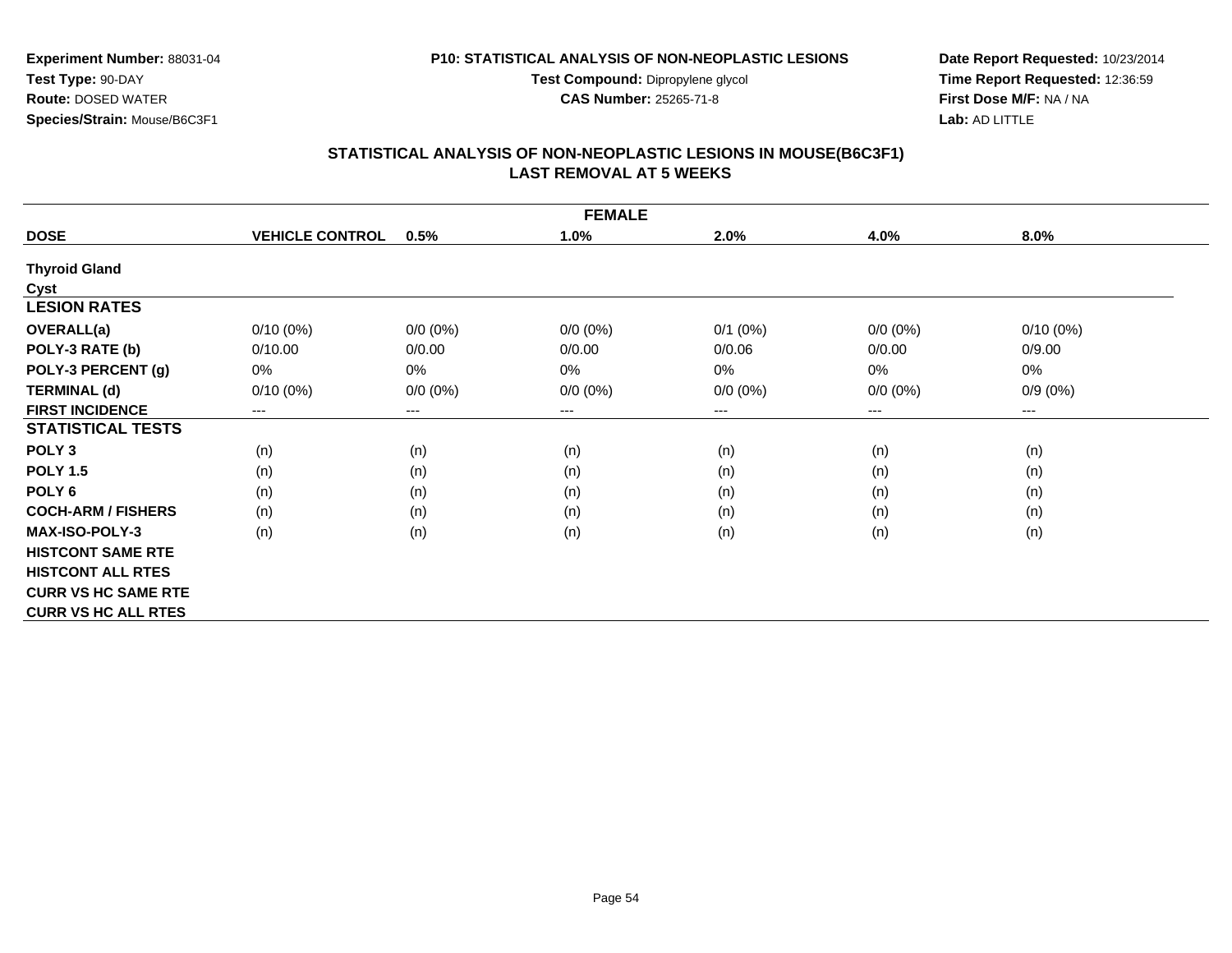**Test Compound:** Dipropylene glycol

**CAS Number:** 25265-71-8

**Date Report Requested:** 10/23/2014**Time Report Requested:** 12:36:59**First Dose M/F:** NA / NA**Lab:** AD LITTLE

# **STATISTICAL ANALYSIS OF NON-NEOPLASTIC LESIONS IN MOUSE(B6C3F1) LAST REMOVAL AT 5 WEEKS**

| <b>FEMALE</b>               |                        |             |             |              |             |              |
|-----------------------------|------------------------|-------------|-------------|--------------|-------------|--------------|
| <b>DOSE</b>                 | <b>VEHICLE CONTROL</b> | 0.5%        | 1.0%        | 2.0%         | 4.0%        | 8.0%         |
| <b>Urinary Bladder</b>      |                        |             |             |              |             |              |
| <b>Inflammation Chronic</b> |                        |             |             |              |             |              |
| <b>LESION RATES</b>         |                        |             |             |              |             |              |
| <b>OVERALL(a)</b>           | $0/10(0\%)$            | $0/0 (0\%)$ | $0/0 (0\%)$ | $0/1$ $(0%)$ | $0/0 (0\%)$ | $1/10(10\%)$ |
| POLY-3 RATE (b)             | 0/10.00                | 0/0.00      | 0/0.00      | 0/0.06       | 0/0.00      | 1/9.00       |
| POLY-3 PERCENT (g)          | 0%                     | 0%          | 0%          | 0%           | $0\%$       | 11.1%        |
| <b>TERMINAL (d)</b>         | $0/10(0\%)$            | $0/0 (0\%)$ | $0/0 (0\%)$ | $0/0 (0\%)$  | $0/0 (0\%)$ | 1/9 (11%)    |
| <b>FIRST INCIDENCE</b>      | ---                    | ---         | $--$        | ---          | ---         | 91(T)        |
| <b>STATISTICAL TESTS</b>    |                        |             |             |              |             |              |
| POLY <sub>3</sub>           | (e)                    | (e)         | (e)         | (e)          | (e)         | $P=0.479$    |
| <b>POLY 1.5</b>             | (e)                    | (e)         | (e)         | (e)          | (e)         | $P = 0.480$  |
| POLY <sub>6</sub>           | (e)                    | (e)         | (e)         | (e)          | (e)         | $P=0.479$    |
| <b>COCH-ARM / FISHERS</b>   | $P=0.292$              | (e)         | (e)         | (e)          | (e)         | $P = 0.500$  |
| <b>MAX-ISO-POLY-3</b>       | (e)                    | (e)         | (e)         | (e)          | (e)         | $P = 0.158$  |
| <b>HISTCONT SAME RTE</b>    |                        |             |             |              |             |              |
| <b>HISTCONT ALL RTES</b>    |                        |             |             |              |             |              |
| <b>CURR VS HC SAME RTE</b>  |                        |             |             |              |             |              |
| <b>CURR VS HC ALL RTES</b>  |                        |             |             |              |             |              |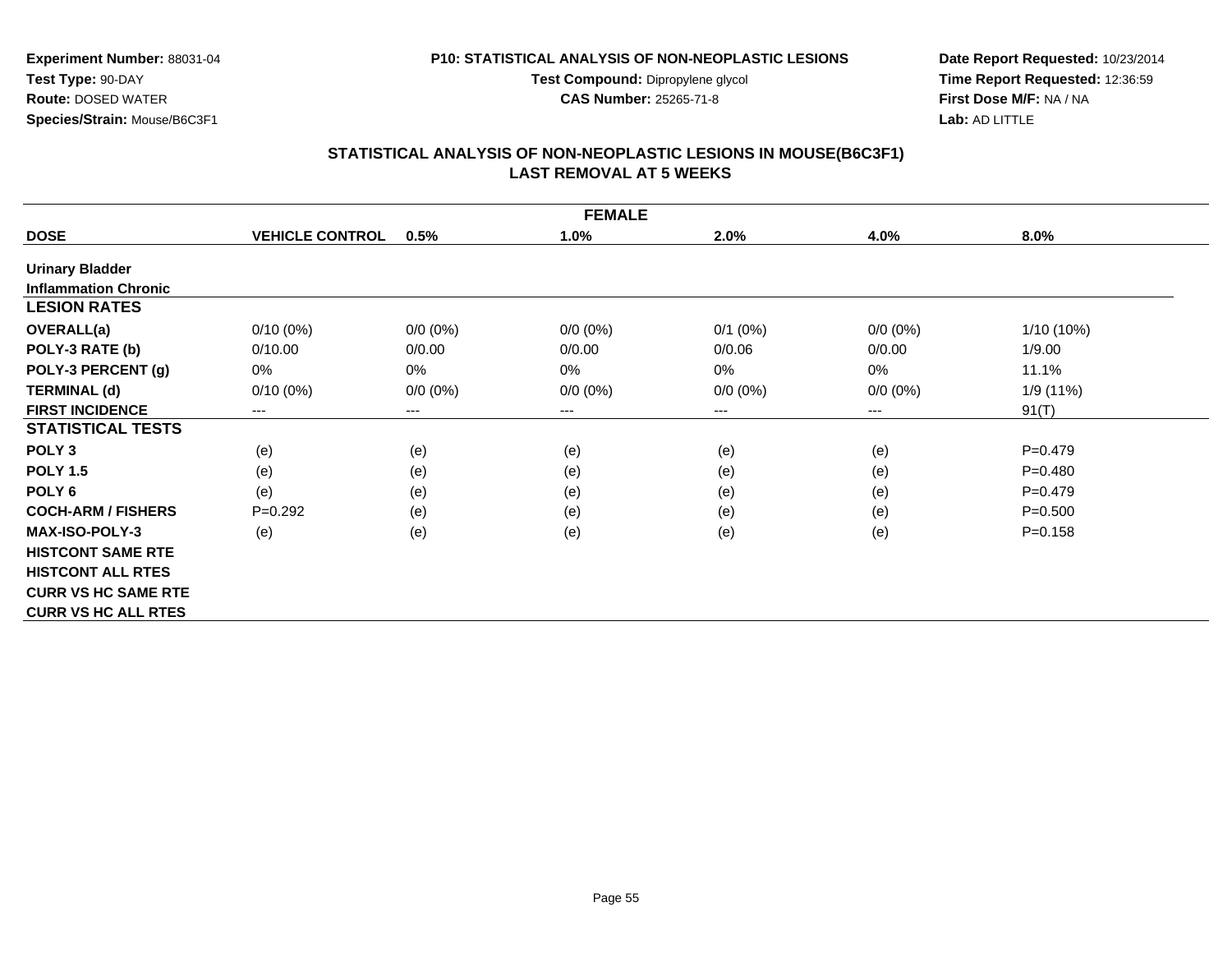**Test Compound:** Dipropylene glycol

**CAS Number:** 25265-71-8

**Date Report Requested:** 10/23/2014**Time Report Requested:** 12:36:59**First Dose M/F:** NA / NA**Lab:** AD LITTLE

#### **STATISTICAL ANALYSIS OF NON-NEOPLASTIC LESIONS IN MOUSE(B6C3F1) LAST REMOVAL AT 5 WEEKS**

| <b>FEMALE</b>              |                        |             |              |              |             |              |
|----------------------------|------------------------|-------------|--------------|--------------|-------------|--------------|
| <b>DOSE</b>                | <b>VEHICLE CONTROL</b> | 0.5%        | 1.0%         | 2.0%         | 4.0%        | 8.0%         |
| <b>Uterus</b>              |                        |             |              |              |             |              |
| <b>Hyperplasia Cystic</b>  |                        |             |              |              |             |              |
| <b>LESION RATES</b>        |                        |             |              |              |             |              |
| <b>OVERALL(a)</b>          | 4/10 (40%)             | $0/0 (0\%)$ | $0/1$ $(0%)$ | $0/1$ (0%)   | $0/0 (0\%)$ | 1/10 (10%)   |
| POLY-3 RATE (b)            | 4/10.00                | 0/0.00      | 0/1.00       | 0/0.06       | 0/0.00      | 1/9.00       |
| POLY-3 PERCENT (g)         | 40%                    | 0%          | 0%           | 0%           | $0\%$       | 11.1%        |
| <b>TERMINAL (d)</b>        | 4/10 (40%)             | $0/0 (0\%)$ | $0/1$ $(0%)$ | $0/0 (0\%)$  | $0/0 (0\%)$ | 1/9 (11%)    |
| <b>FIRST INCIDENCE</b>     | 91(T)                  | ---         | $---$        | ---          | ---         | 91(T)        |
| <b>STATISTICAL TESTS</b>   |                        |             |              |              |             |              |
| POLY <sub>3</sub>          | (e)                    | (e)         | P=0.609N     | $P=0.824N$   | (e)         | $P = 0.183N$ |
| <b>POLY 1.5</b>            | (e)                    | (e)         | P=0.609N     | P=0.789N     | (e)         | $P = 0.180N$ |
| POLY <sub>6</sub>          | (e)                    | (e)         | P=0.609N     | P=0.833N     | (e)         | P=0.183N     |
| <b>COCH-ARM / FISHERS</b>  | $P = 0.123N$           | (e)         | $P = 0.636N$ | $P = 0.636N$ | (e)         | $P = 0.152N$ |
| <b>MAX-ISO-POLY-3</b>      | (e)                    | (e)         | $P = 0.292N$ | P=0.488N     | (e)         | $P = 0.088N$ |
| <b>HISTCONT SAME RTE</b>   |                        |             |              |              |             |              |
| <b>HISTCONT ALL RTES</b>   |                        |             |              |              |             |              |
| <b>CURR VS HC SAME RTE</b> |                        |             |              |              |             |              |
| <b>CURR VS HC ALL RTES</b> |                        |             |              |              |             |              |

**Experiment Number:** 88031-04

**Species/Strain:** Mouse/B6C3F1

**Test Type:** 90-DAY**Route:** DOSED WATER